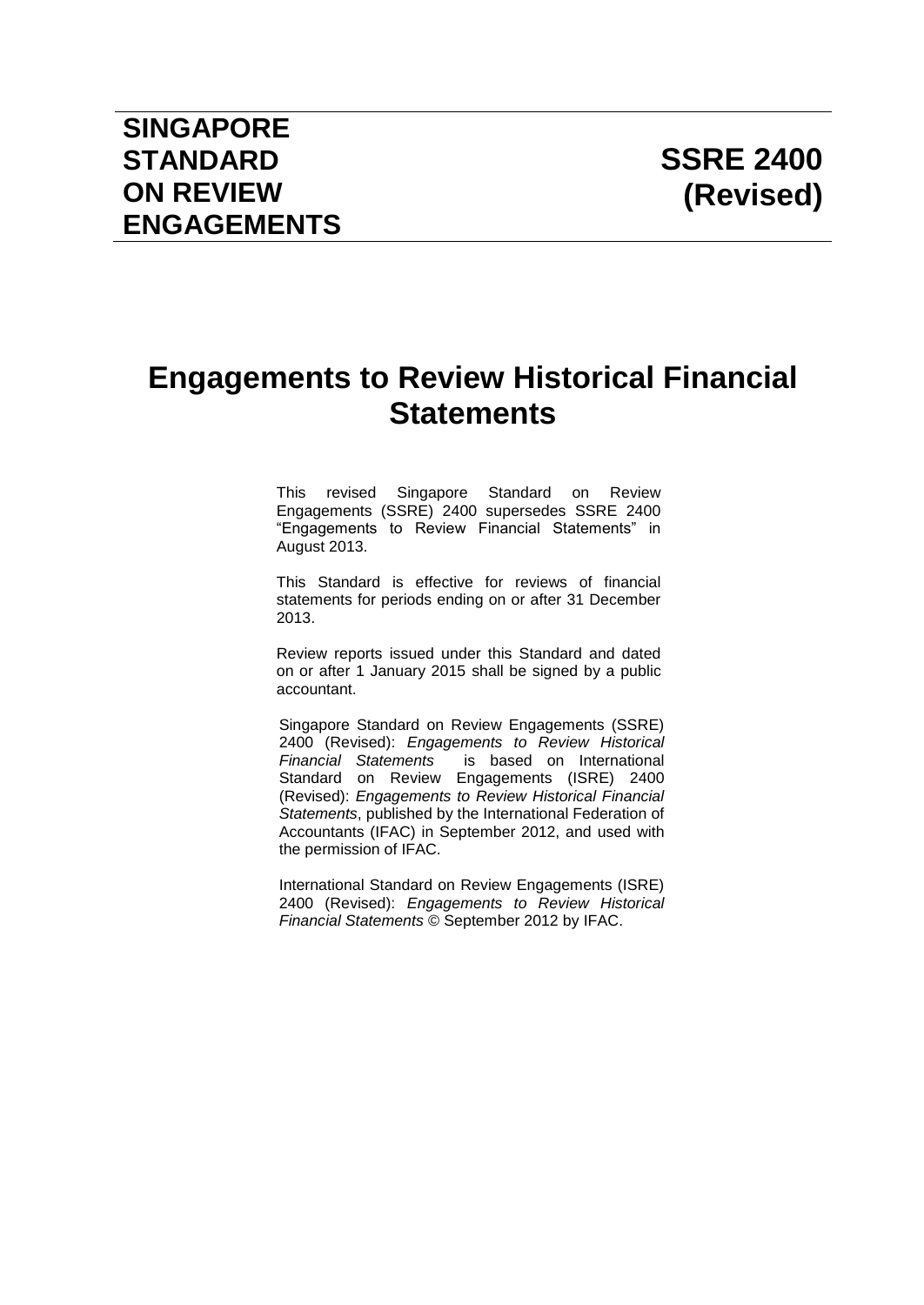# **SINGAPORE STANDARD ON REVIEW ENGAGEMENTS 2400 (REVISED) ENGAGEMENTS TO REVIEW HISTORICAL FINANCIAL STATEMENTS**

(Effective for reviews of financial statements for periods ending on or after 31 December 2013)

# **CONTENTS**

Paragraph Foreword INTRODUCTION Scope of this SSRE .............................................................................................................. 1–4 The Engagement to Review Historical Financial Statements .............................................. 5–8 Authority of this SSRE .......................................................................................................... 9–12 Effective Date ....................................................................................................................... 13 OBJECTIVES ....................................................................................................................... 14–15 DEFINITIONS ...................................................................................................................... 16–17 REQUIREMENTS Conduct of a Review Engagement in Accordance with this SSRE ..................................... 18–20 Ethical Requirements ........................................................................................................... 21 Professional Skepticism and Professional Judgment .......................................................... 22–23 Engagement Level Quality Control ...................................................................................... 24–28 Acceptance and Continuance of Client Relationships and Review Engagements............... 29–41 Communication with Management and Those Charged with Governance ......................... 42 Performing the Engagement ................................................................................................ 43–57 Subsequent Events .............................................................................................................. 58–60 Written Representations ....................................................................................................... 61–65 Evaluating Evidence Obtained from the Procedures Performed .......................................... 66–68 Forming the Practitioner's Conclusion on the Financial Statements ................................... 69–85 The Practitioner's Report ..................................................................................................... 86–92 Documentation ..................................................................................................................... 93–96 APPLICATION AND OTHER EXPLANATORY MATERIAL Scope of this SSRE .............................................................................................................. A1–A5 The Engagement to Review Historical Financial Statements .............................................. A6–A7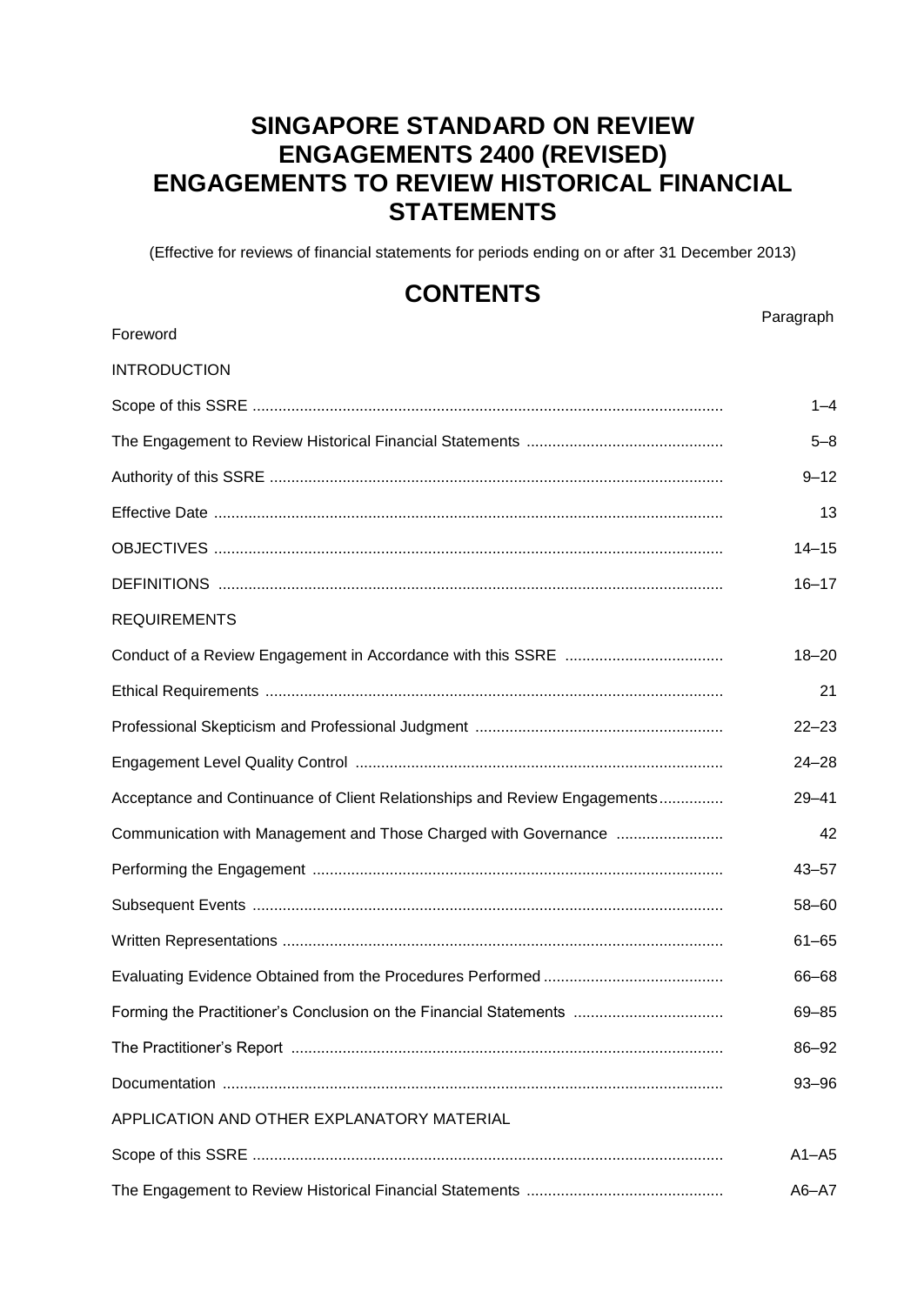|                                                                                                                  | A8-A10      |
|------------------------------------------------------------------------------------------------------------------|-------------|
|                                                                                                                  | A11-A13     |
|                                                                                                                  | A14         |
|                                                                                                                  | A15-A16     |
|                                                                                                                  | A17-A25     |
|                                                                                                                  | $A26 - A33$ |
| Acceptance and Continuance of Client Relationships and Review Engagements                                        | A34-A62     |
| Communication with Management and Those Charged with Governance                                                  | A63-A69     |
|                                                                                                                  | A70-A99     |
|                                                                                                                  | A100-A102   |
|                                                                                                                  | A103-A105   |
| Forming the Practitioner's Conclusion on the Financial Statements                                                | A106-A117   |
|                                                                                                                  | A118-A144   |
|                                                                                                                  | A145        |
| Appendix 1: Illustrative Engagement Letter for an Engagement to Review<br><b>Historical Financial Statements</b> |             |

Appendix 2: Illustrative Practitioners' Review Reports

Singapore Standard on Review Engagements (SSRE) 2400 (Revised), *Engagements to Review Historical Financial Statements*, should be read in conjunction with the *Preface to the Singapore Quality Control, Auditing, Review, Other Assurance, and Related Services Pronouncements*.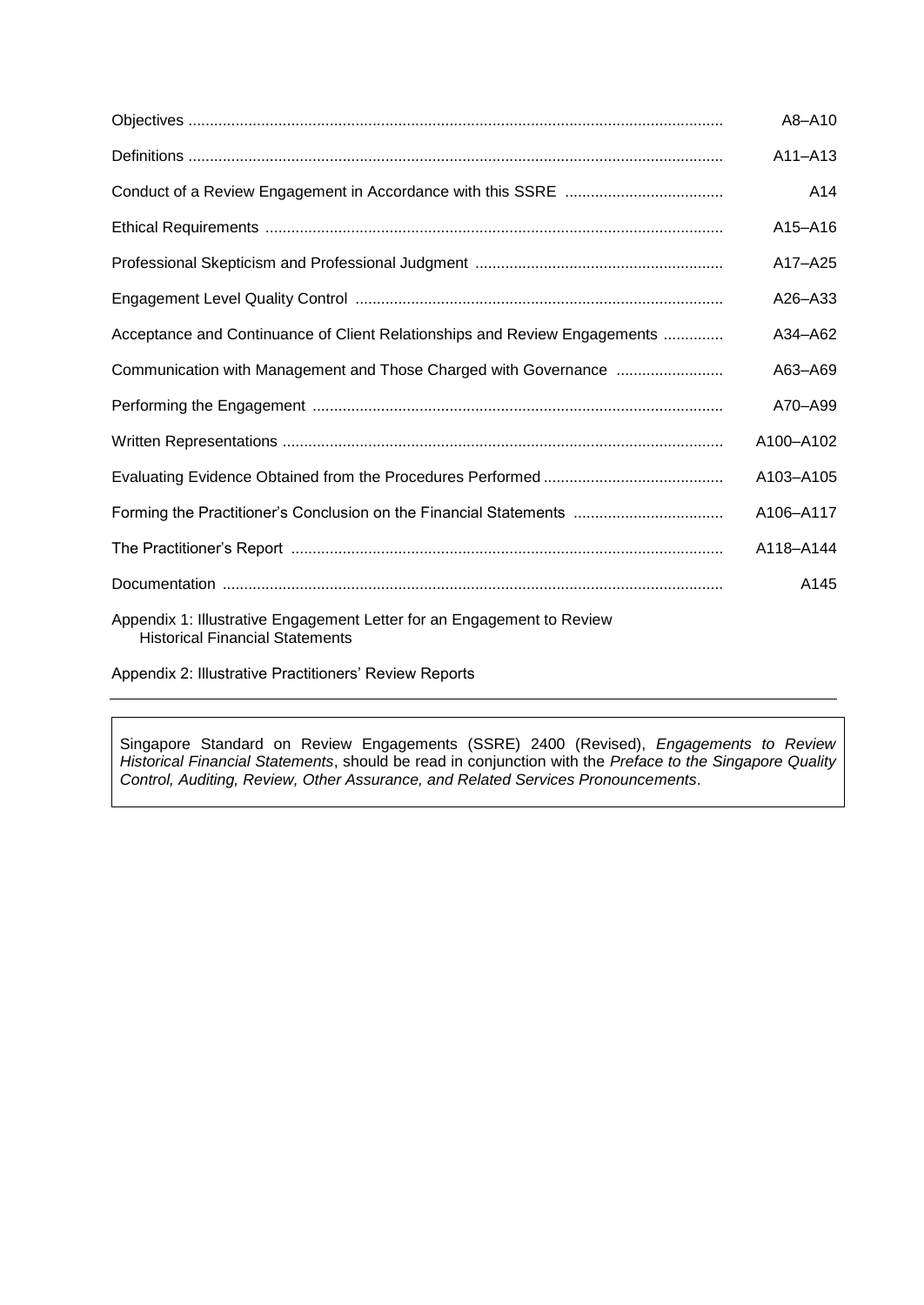# **SINGAPORE STANDARD ON REVIEW ENGAGEMENTS**

# **Foreword**

This Standard is based on International Standard on Review Engagements 2400 (Revised).

# **Introduction**

# **Scope of this SSRE**

- 1. This Singapore Standard on Review Engagements (SSRE) deals with: (Ref: Para. A1)
	- (a) The practitioner's responsibilities when engaged to perform a review of historical financial statements, when the practitioner is not the auditor of the entity's financial statements; and
	- (b) The form and content of the practitioner's report on the financial statements.
- 2. This SSRE does not address a review of an entity's financial statements or interim financial information performed by a practitioner who is the independent auditor of the entity's financial statements (Ref: Para. A2)
- 3. This SSRE is to be applied, adapted as necessary, to reviews of other historical financial information. Limited assurance engagements other than reviews of historical financial information are performed under SSAE 3000<sup>1</sup>.

*Relationship with SSQC 1* 2

4. Quality control systems, policies and procedures are the responsibility of the firm. SSQC 1 applies to firms of professional accountants in respect of a firm's engagements to review financial statements<sup>3</sup>. The provisions of this SSRE regarding quality control at the level of individual review engagements are premised on the basis that the firm is subject to SSQC 1 or requirements that are at least as demanding. (Ref: Para. A3–A5)

# **The Engagement to Review Historical Financial Statements**

- 5. The review of historical financial statements is a limited assurance engagement, as described in the Singapore Framework for Assurance Engagements (the Assurance Framework)<sup>4</sup>. (Ref: Para. A6–A7)
- 6. In a review of financial statements, the practitioner expresses a conclusion that is designed to enhance the degree of confidence of intended users regarding the preparation of an entity's financial statements in accordance with an applicable financial reporting framework. The practitioner's conclusion is based on the practitioner obtaining limited assurance. The practitioner's report includes a description of the nature of a review engagement as context for the readers of the report to be able to understand the conclusion.

<sup>1</sup> <sup>1</sup> Singapore Standard on Assurance Engagements (SSAE) 3000, *Assurance Engagements Other than Audits or Reviews of Historical Financial Information*

<sup>2</sup> Singapore Standard on Quality Control (SSQC) 1, *Quality Control for Firms that Perform Audits and Reviews of Financial Statements, and Other Assurance and Related Services Engagements*

<sup>3</sup> SSQC 1, paragraph 4

<sup>4</sup> Assurance Framework, paragraphs 7 and 11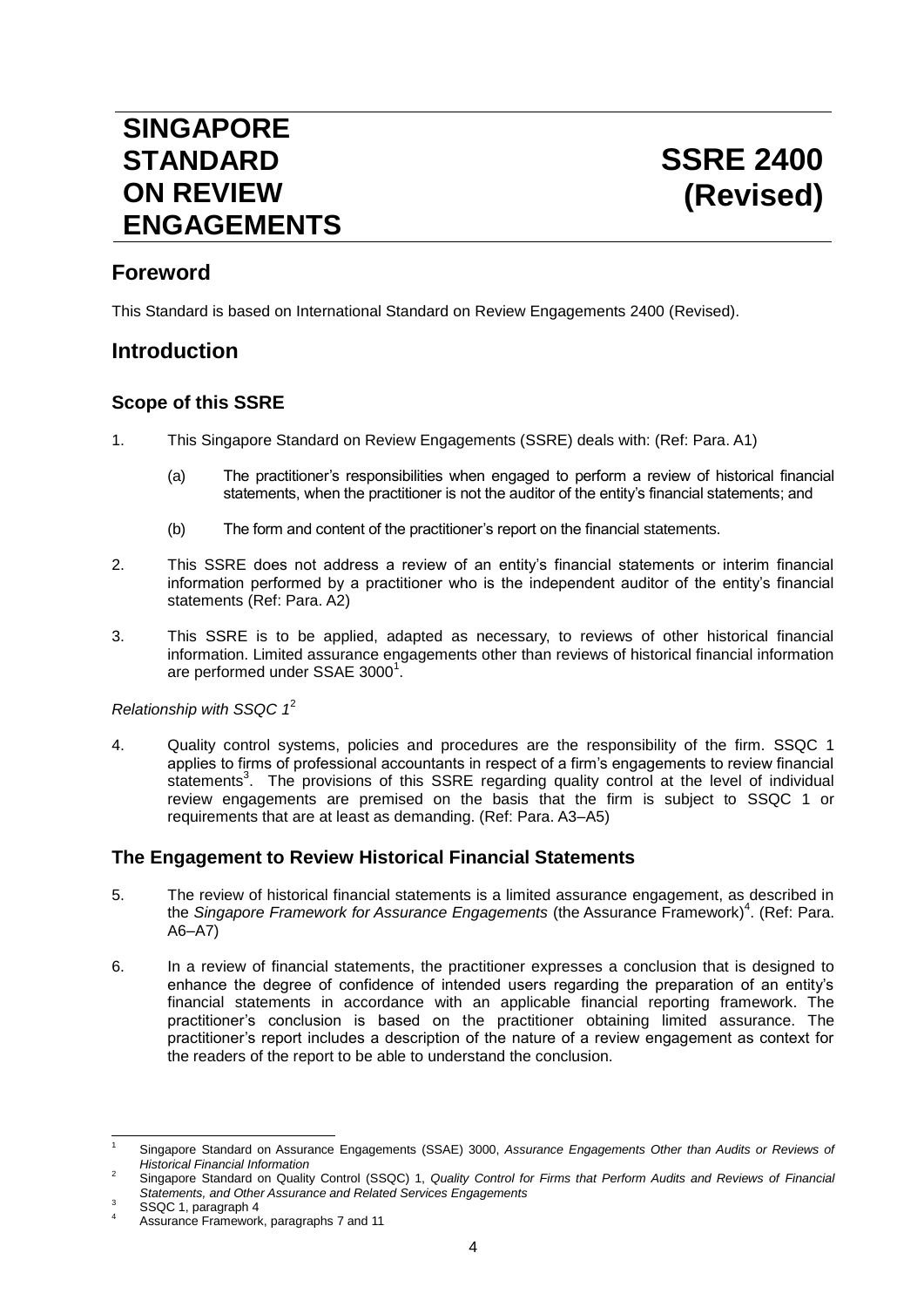- 7. The practitioner performs primarily inquiry and analytical procedures to obtain sufficient appropriate evidence as the basis for a conclusion on the financial statements as a whole, expressed in accordance with the requirements of this SSRE.
- 8. If the practitioner becomes aware of a matter that causes the practitioner to believe the financial statements may be materially misstated, the practitioner designs and performs additional procedures, as the practitioner considers necessary in the circumstances, to be able to conclude on the financial statements in accordance with this SSRE.

# **Authority of this SSRE**

- 9. This SSRE contains the objectives of the practitioner in following the SSRE which provide the context in which the requirements of this SSRE are set, and are intended to assist the practitioner in understanding what needs to be accomplished in a review engagement.
- 10. The SSRE contains requirements, expressed using "shall," that are designed to enable the practitioner to meet the stated objectives.
- 11. In addition, this SSRE contains introductory material, definitions, and application and other explanatory material, that provide context relevant to a proper understanding of the SSRE.
- 12. The application and other explanatory material provides further explanation of the requirements and guidance for carrying them out. While such guidance does not itself impose a requirement, it is relevant to the proper application of the requirements. The application and other explanatory material may also provide background information on matters addressed in this SSRE that assists in the application of the requirements.

# **Effective Date**

13. This SSRE is effective for reviews of financial statements for periods ending on or after 31 December 2013.

# **Objectives**

- 14. The practitioner's objectives in a review of financial statements under this SSRE are to:
	- (a) Obtain limited assurance, primarily by performing inquiry and analytical procedures, about whether the financial statements as a whole are free from material misstatement, thereby enabling the practitioner to express a conclusion on whether anything has come to the practitioner's attention that causes the practitioner to believe the financial statements are not prepared, in all material respects, in accordance with an applicable financial reporting framework; and
	- (b) Report on the financial statements as a whole and communicate, as required by this SSRE.
- 15. In all cases when limited assurance cannot be obtained and a qualified conclusion in the practitioner's report is insufficient in the circumstances, this SSRE requires that the practitioner either disclaim a conclusion in the report issued for the engagement or, where appropriate, withdraw from the engagement if withdrawal is possible under applicable law or regulation. (Ref. Para. A8–A10, A115–A116)

# **Definitions**

16. The Glossary of Terms<sup>5</sup> (the Glossary) includes the terms defined in this SSRE as well as descriptions of other terms used in this SSRE, to assist in consistent application and interpretation. For example, the terms "management" and "those charged with governance" used throughout this SSRE are as defined in the Glossary. (Ref: Para. A11–A12)

<sup>1</sup> 5 The Glossary of Terms relating to Singapore Standards issued by Institute of Singapore Chartered Accountants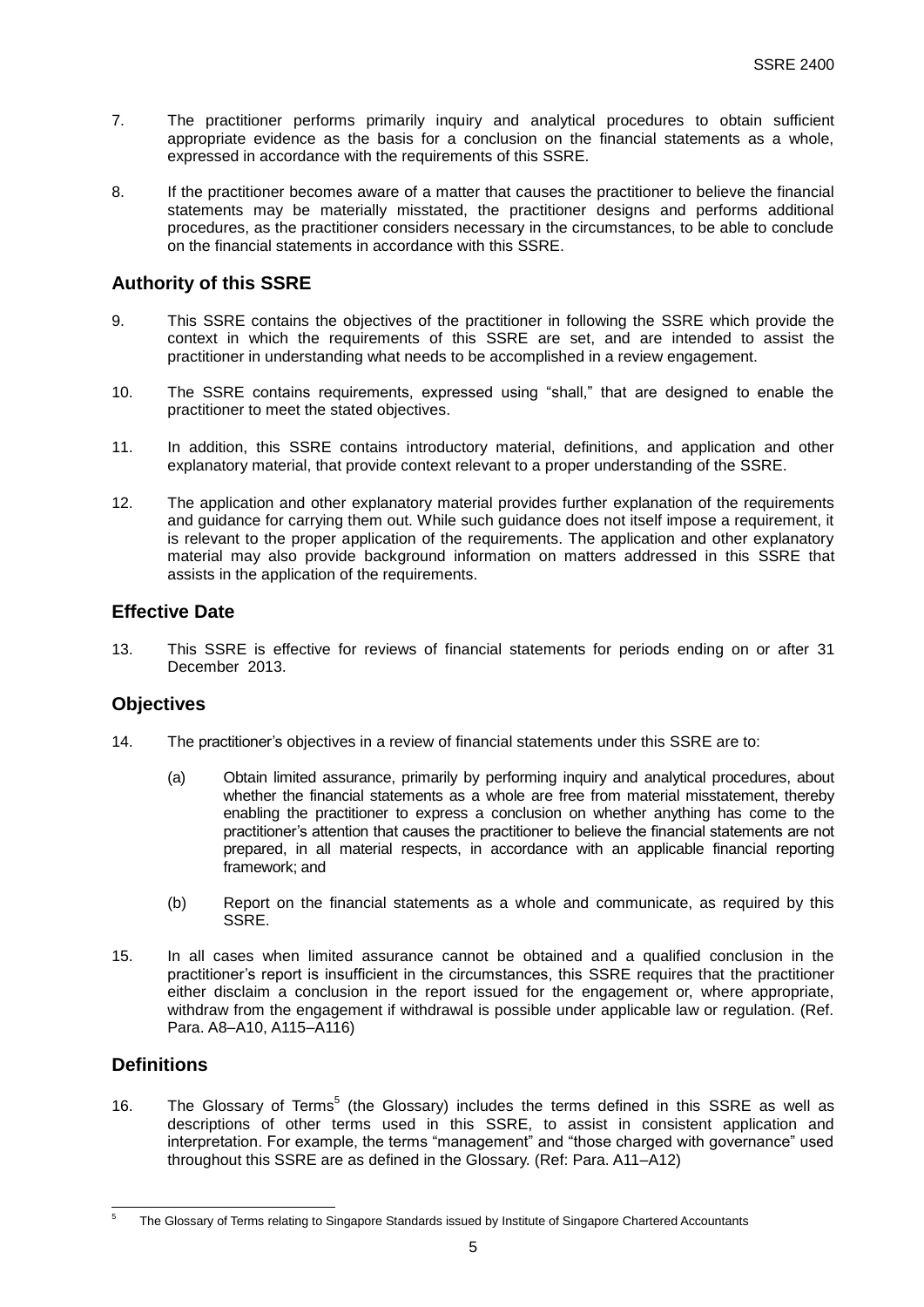- 17. For purposes of this SSRE, the following terms have the meanings attributed below:
	- (a) *Analytical procedures*―Evaluations of financial information through analysis of plausible relationships among both financial and non-financial data. Analytical procedures also encompass such investigation as is necessary of identified fluctuations or relationships that are inconsistent with other relevant information or that differ from expected values by a significant amount.
	- (b) *Engagement risk*―The risk that the practitioner expresses an inappropriate conclusion when the financial statements are materially misstated.
	- (c) *General purpose financial statements*―Financial statements prepared in accordance with a general purpose framework.
	- (d) *General purpose framework*―A financial reporting framework designed to meet the common financial needs of a wide range of users. The financial reporting framework may be a fair presentation framework or a compliance framework.
	- (e) *Inquiry*―Inquiry consists of seeking information of knowledgeable persons from within or outside the entity.
	- (f) *Limited assurance*―The level of assurance obtained where engagement risk is reduced to a level that is acceptable in the circumstances of the engagement, but where that risk is greater than for a reasonable assurance engagement, as the basis for expressing a conclusion in accordance with this SSRE. The combination of the nature, timing and extent of evidence gathering procedures is at least sufficient for the practitioner to obtain a meaningful level of assurance. To be meaningful, the level of assurance obtained by the practitioner is likely to enhance the intended users' confidence about the financial statements. (Ref: Para. A13)
	- (g) *Practitioner*―A professional accountant in public practice. The term includes the engagement partner or other members of the engagement team, or, as applicable, the firm. Where this SSRE expressly intends that a requirement or responsibility be fulfilled by the engagement partner, the term "engagement partner" rather than "practitioner" is used. "Engagement partner" and "firm" are to be read as referring to their public sector equivalents where relevant.
	- (h) *Professional judgment*―The application of relevant training, knowledge and experience, within the context provided by assurance, accounting and ethical standards, in making informed decisions about the courses of action that are appropriate in the circumstances of the review engagement.
	- (i) *Relevant ethical requirements*―Ethical requirements the engagement team is subject to when undertaking review engagements. These requirements ordinarily comprise Parts A and B of the Accounting and Corporate Regulatory Authority (ACRA) Code of Professional Conduct and Ethics for Public Accountants and Accounting Entities (ACRA Code).
	- (j) *Special purpose financial statements*―Financial statements prepared in accordance with a special purpose framework.
	- (k) *Special purpose framework*―A financial reporting framework designed to meet the financial information needs of specific users. The financial reporting framework may be a fair presentation framework or a compliance framework*.*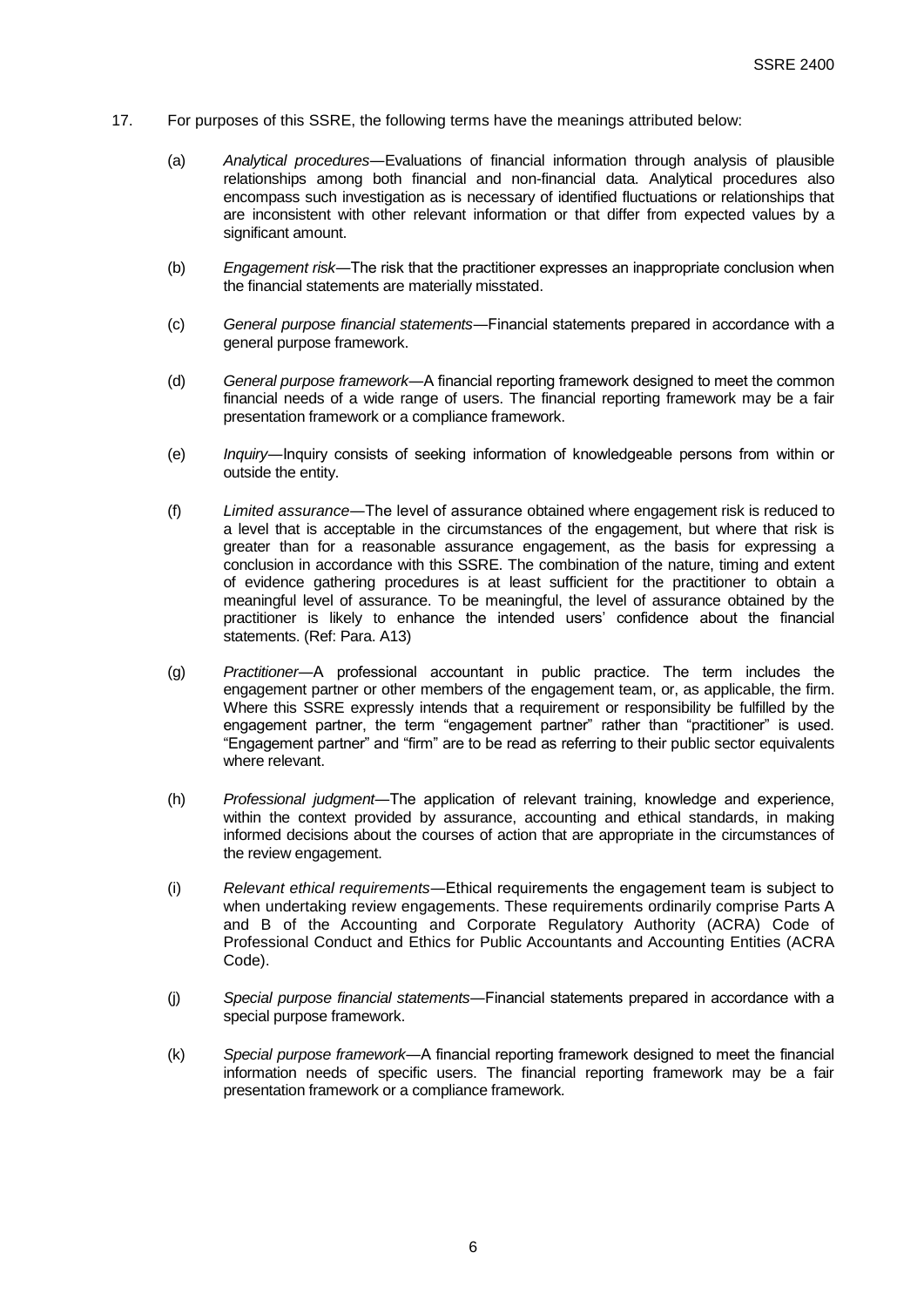# **Requirements**

# **Conduct of a Review Engagement in Accordance with this SSRE**

18. The practitioner shall have an understanding of the entire text of this SSRE, including its application and other explanatory material, to understand its objectives and to apply its requirements properly. (Ref: Para. A14)

#### *Complying with Relevant Requirements*

- 19. The practitioner shall comply with each requirement of this SSRE, unless a requirement is not relevant to the review engagement. A requirement is relevant to the review engagement when the circumstances addressed by the requirement exist.
- 20. The practitioner shall not represent compliance with this SSRE in the practitioner's report unless the practitioner has complied with all the requirements of this SSRE relevant to the review engagement.

# **Ethical Requirements**

21. The practitioner shall comply with relevant ethical requirements, including those pertaining to independence. (Ref: Para. A15–A16)

# **Professional Skepticism and Professional Judgment**

- 22. The practitioner shall plan and perform the engagement with professional skepticism recognizing that circumstances may exist that cause the financial statements to be materially misstated. (Ref: Para. A17–A20)
- 23. The practitioner shall exercise professional judgment in conducting a review engagement. (Ref: Para. A21–A25)

# **Engagement Level Quality Control**

- 24. The engagement partner shall possess competence in assurance skills and techniques, and competence in financial reporting, appropriate to the engagement circumstances. (Ref: Para. A26)
- 25. The engagement partner shall take responsibility for: (Ref: Para. A27–A30)
	- (a) The overall quality of each review engagement to which that partner is assigned;
	- (b) The direction, supervision, planning and performance of the review engagement in compliance with professional standards and applicable legal and regulatory requirements; (Ref: Para. A31)
	- (c) The practitioner's report being appropriate in the circumstances; and
	- (d) The engagement being performed in accordance with the firm's quality control policies, including the following:
		- (i) Being satisfied that appropriate procedures regarding the acceptance and continuance of client relationships and engagements have been followed, and that conclusions reached are appropriate, including considering whether there is information that would lead the engagement partner to conclude that management lacks integrity; (Ref: Para. A32–A33)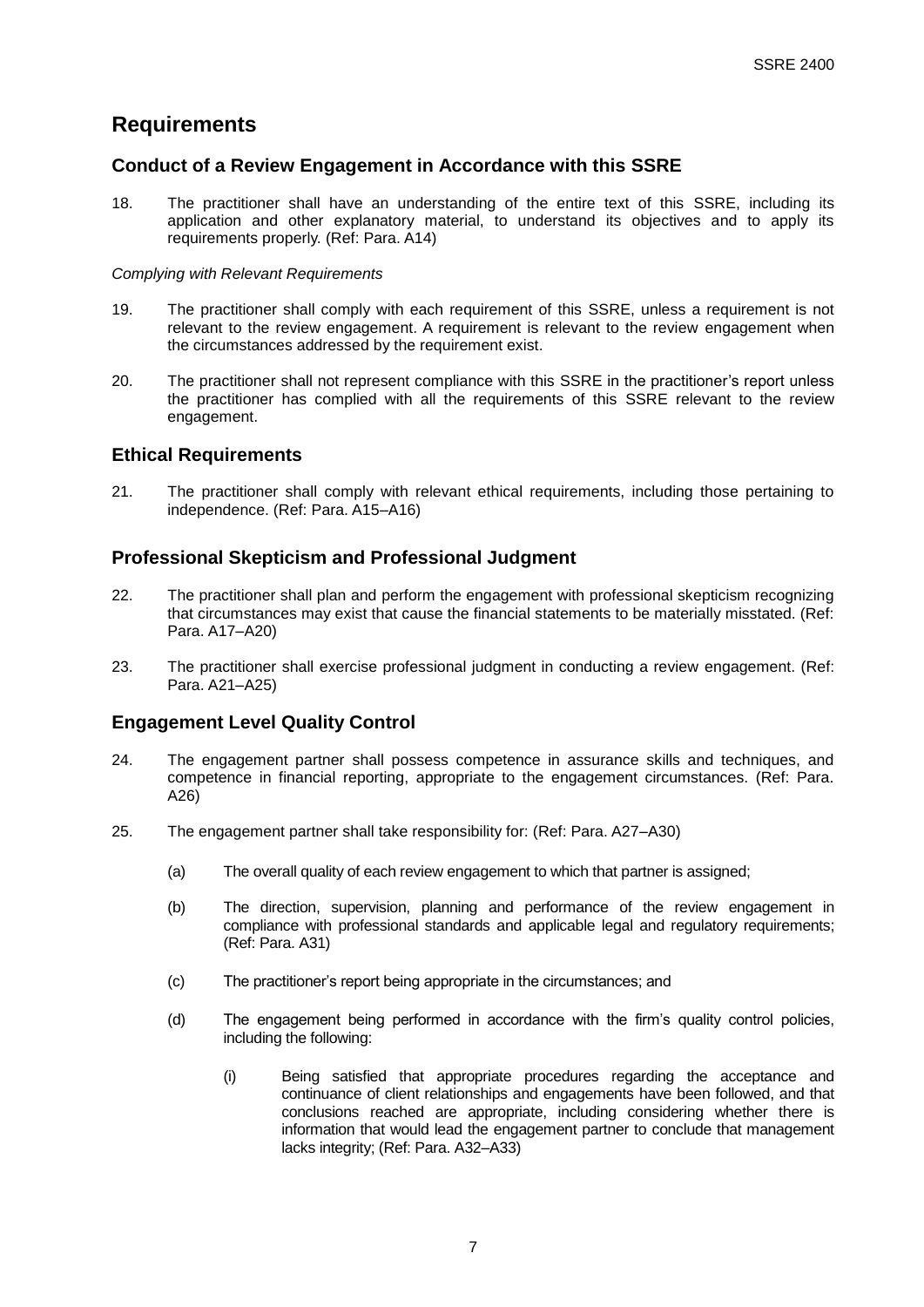- (ii) Being satisfied that the engagement team collectively has the appropriate competence and capabilities, including assurance skills and techniques and expertise in financial reporting, to:
	- a. Perform the review engagement in accordance with professional standards and applicable legal and regulatory requirements; and
	- b. Enable a report that is appropriate in the circumstances to be issued; and
- (iii) Taking responsibility for appropriate engagement documentation being maintained.

#### *Relevant Considerations after Engagement Acceptance*

26. If the engagement partner obtains information that would have caused the firm to decline the engagement had that information been available earlier, the engagement partner shall communicate that information promptly to the firm, so that the firm and the engagement partner can take the necessary action.

#### *Compliance with Relevant Ethical Requirements*

27. Throughout the engagement, the engagement partner shall remain alert, through observation and making inquiries as necessary, for evidence of non-compliance with relevant ethical requirements by members of the engagement team. If matters come to the engagement partner's attention through the firm's system of quality control or otherwise that indicate that members of the engagement team have not complied with relevant ethical requirements, the engagement partner, in consultation with others in the firm, shall determine the appropriate action.

#### *Monitoring*

28. An effective system of quality control for a firm includes a monitoring process designed to provide the firm with reasonable assurance that the firm's policies and procedures relating to the system of quality control are relevant, adequate and operate effectively. The engagement partner shall consider the results of the firm's monitoring process as evidenced in the latest information circulated by the firm and, if applicable, other network firms and whether deficiencies noted in that information may affect the review engagement.

### **Acceptance and Continuance of Client Relationships and Review Engagements**

*Factors Affecting Acceptance and Continuance of Client Relationships and Review Engagements* 

- 29. Unless required by law or regulation, the practitioner shall not accept a review engagement if: (Ref: Para. A34–A35)
	- (a) The practitioner is not satisfied:
		- (i) That there is a rational purpose for the engagement; or (Ref: Para. A36)
		- (ii) That a review engagement would be appropriate in the circumstances; (Ref: Para. A37)
	- (b) The practitioner has reason to believe that relevant ethical requirements, including independence, will not be satisfied;
	- (c) The practitioner's preliminary understanding of the engagement circumstances indicates that information needed to perform the review engagement is likely to be unavailable or unreliable; (Ref: Para. A38)
	- (d) The practitioner has cause to doubt management's integrity such that it is likely to affect proper performance of the review; or (Ref: Para. A37(b))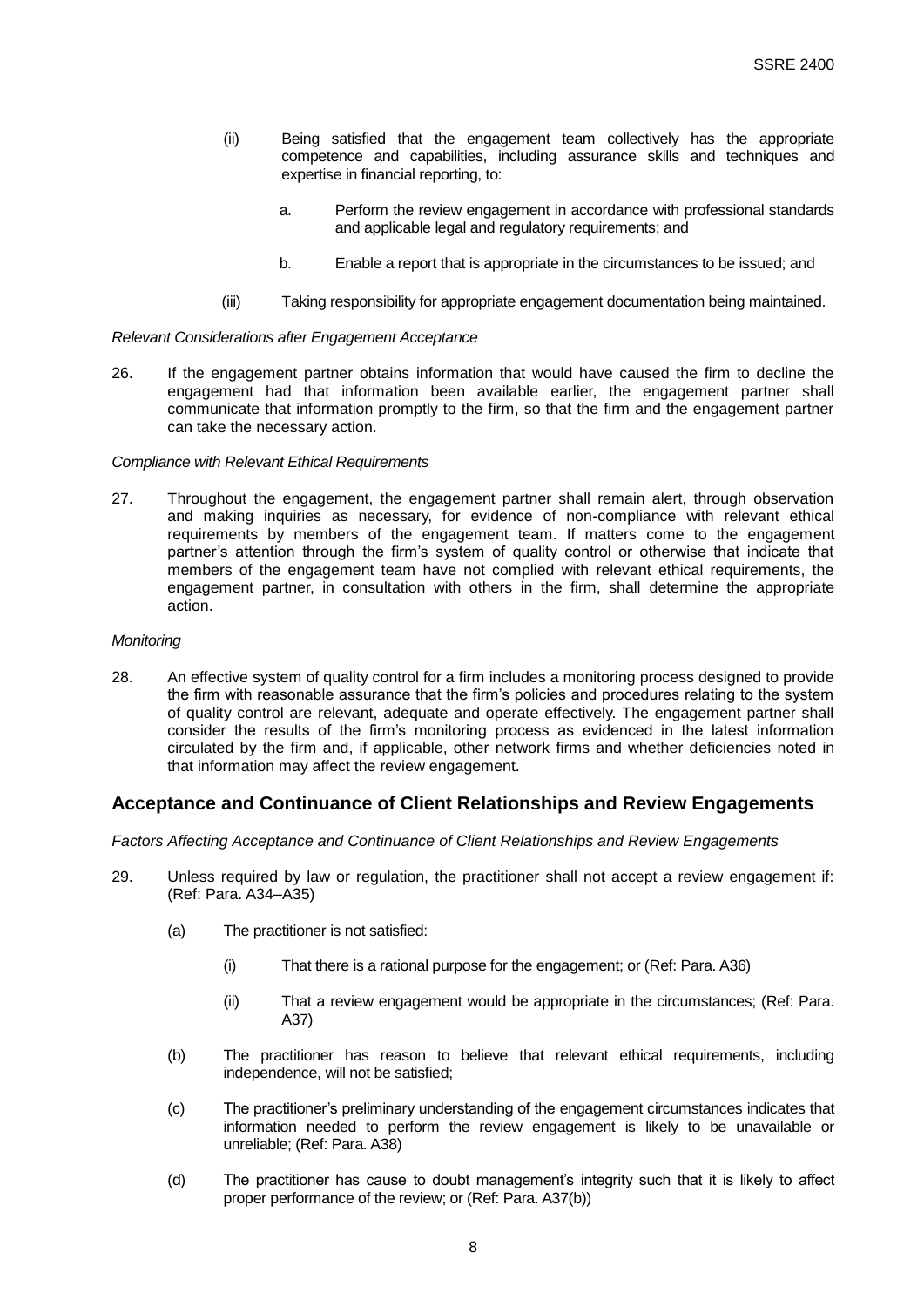(e) Management or those charged with governance impose a limitation on the scope of the practitioner's work in the terms of a proposed review engagement such that the practitioner believes the limitation will result in the practitioner disclaiming a conclusion on the financial statements.

#### *Preconditions for Accepting a Review Engagement*

- 30. Prior to accepting a review engagement, the practitioner shall: (Ref: Para. A39)
	- (a) Determine whether the financial reporting framework applied in the preparation of the financial statements is acceptable including, in the case of special purpose financial statements, obtaining an understanding of the purpose for which the financial statements are prepared and of the intended users; and (Ref: Para. A40–A46)
	- (b) Obtain the agreement of management that it acknowledges and understands its responsibilities: (Ref: Para. A47–A50)
		- (i) For preparation of the financial statements in accordance with the applicable financial reporting framework, including, where relevant, their fair presentation;
		- (ii) For such internal control as management determines is necessary to enable the preparation of financial statements that are free from material misstatement, whether due to fraud or error; and
		- (iii) To provide the practitioner with:
			- a. Access to all information of which management is aware that is relevant to the preparation of the financial statements, such as records, documentation and other matters;
			- b. Additional information that the practitioner may request from management for the purpose of the review; and
			- c. Unrestricted access to persons within the entity from whom the practitioner determines it necessary to obtain evidence.
- 31. If the practitioner is not satisfied as to any of the matters set out above as preconditions for accepting a review engagement, the practitioner shall discuss the matter with management or those charged with governance. If changes cannot be made to satisfy the practitioner as to those matters, the practitioner shall not accept the proposed engagement unless required by law or regulation to do so. However, an engagement conducted under such circumstances does not comply with this SSRE. Accordingly, the practitioner shall not include any reference within the practitioner's report to the review having been conducted in accordance with this SSRE.
- 32. If it is discovered after the engagement has been accepted that the practitioner is not satisfied as to any of the above preconditions, the practitioner shall discuss the matter with management or those charged with governance, and shall determine:
	- (a) Whether the matter can be resolved;
	- (b) Whether it is appropriate to continue with the engagement; and
	- (c) Whether and, if so, how to communicate the matter in the practitioner's report.

#### *Additional Considerations When the Wording of the Practitioner's Report Is Prescribed by Law or Regulation*

33. The practitioner's report issued for the review engagement shall refer to this SSRE only if the report complies with the requirements of paragraph 86.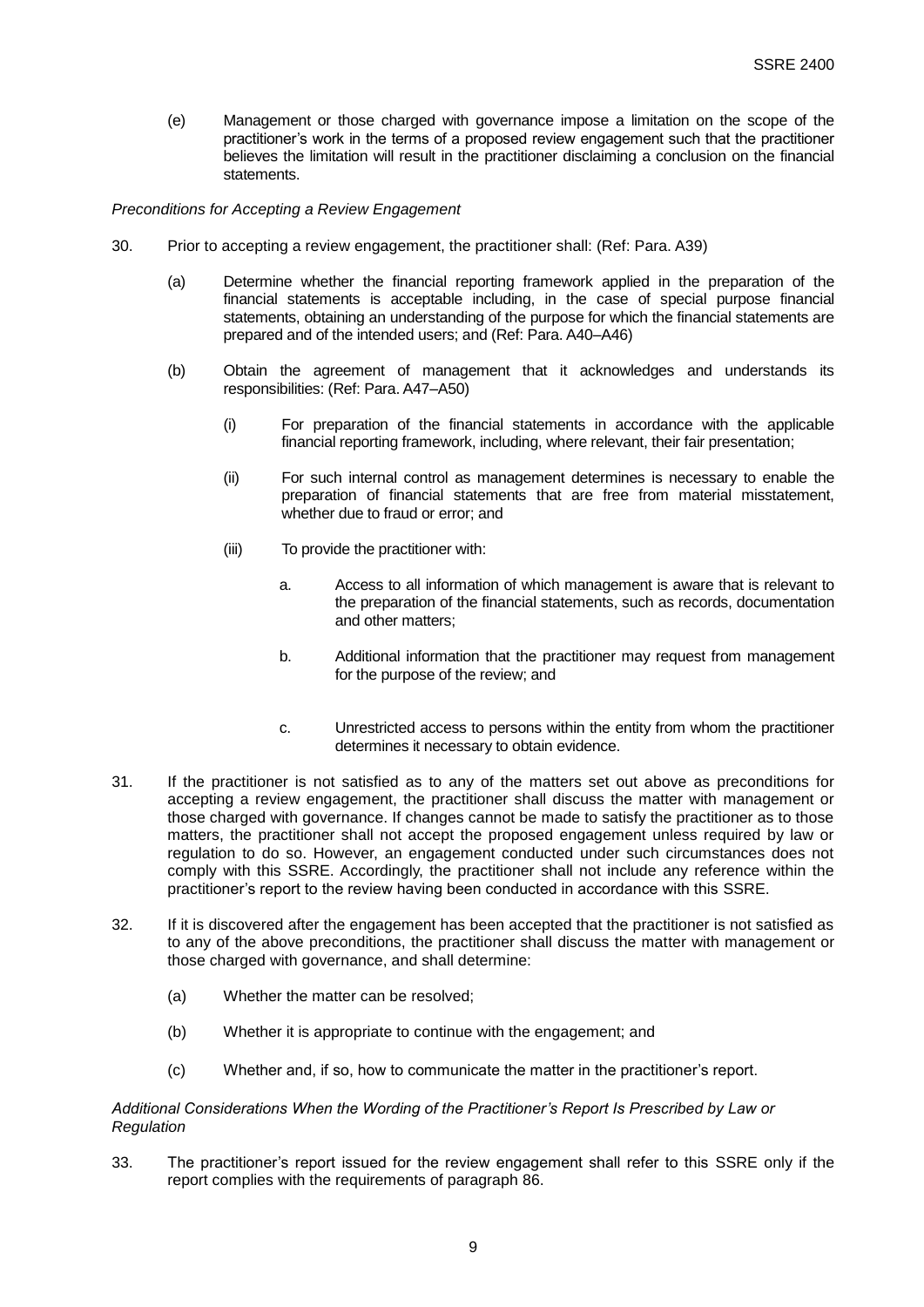- 34. In some cases, when the review is performed pursuant to applicable law or regulation of a jurisdiction, the relevant law or regulation may prescribe the layout or wording of the practitioner's report in a form or in terms that are significantly different from the requirements of this SSRE. In those circumstances, the practitioner shall evaluate whether users might misunderstand the assurance obtained from the review of the financial statements and, if so, whether additional explanation in the practitioner's report can mitigate possible misunderstanding. (Ref: Para. A51, A142)
- 35. If the practitioner concludes that additional explanation in the practitioner's report cannot mitigate possible misunderstanding, the practitioner shall not accept the review engagement unless required by law or regulation to do so. A review conducted in accordance with such law or regulation does not comply with this SSRE. Accordingly, the practitioner shall not include any reference within the practitioner's report to the review having been conducted in accordance with this SSRE. (Ref: Para. A51, A142)

#### *Agreeing the Terms of Engagement*

- 36. The practitioner shall agree the terms of the engagement with management or those charged with governance, as appropriate, prior to performing the engagement.
- 37. The agreed terms of engagement shall be recorded in an engagement letter or other suitable form of written agreement, and shall include: (Ref: Para. A52–A54, A56)
	- (a) The intended use and distribution of the financial statements, and any restrictions on use or distribution where applicable;
	- (b) Identification of the applicable financial reporting framework;
	- (c) The objective and scope of the review engagement;
	- (d) The responsibilities of the practitioner;
	- (e) The responsibilities of management, including those in paragraph 30(b); (Ref: Para. A47– A50, A55)
	- (f) A statement that the engagement is not an audit, and that the practitioner will not express an audit opinion on the financial statements; and
	- (g) Reference to the expected form and content of the report to be issued by the practitioner, and a statement that there may be circumstances in which the report may differ from its expected form and content.

#### Recurring Engagements

38. On recurring review engagements, the practitioner shall evaluate whether circumstances, including changes in the engagement acceptance considerations, require the terms of engagement to be revised and whether there is a need to remind management or those charged with governance, as appropriate, of the existing terms of engagement. (Ref: Para. A57)

#### *Acceptance of a Change in the Terms of the Review Engagement*

- 39. The practitioner shall not agree to a change in the terms of the engagement where there is no reasonable justification for doing so. (Ref: Para. A58–A60)
- 40. If, prior to completing the review engagement, the practitioner is requested to change the engagement to an engagement for which no assurance is obtained, the practitioner shall determine whether there is reasonable justification for doing so. (Ref: Para. A61–A62)
- 41. If the terms of engagement are changed during the course of the engagement, the practitioner and management or those charged with governance, as appropriate, shall agree on and record the new terms of the engagement in an engagement letter or other suitable form of written agreement.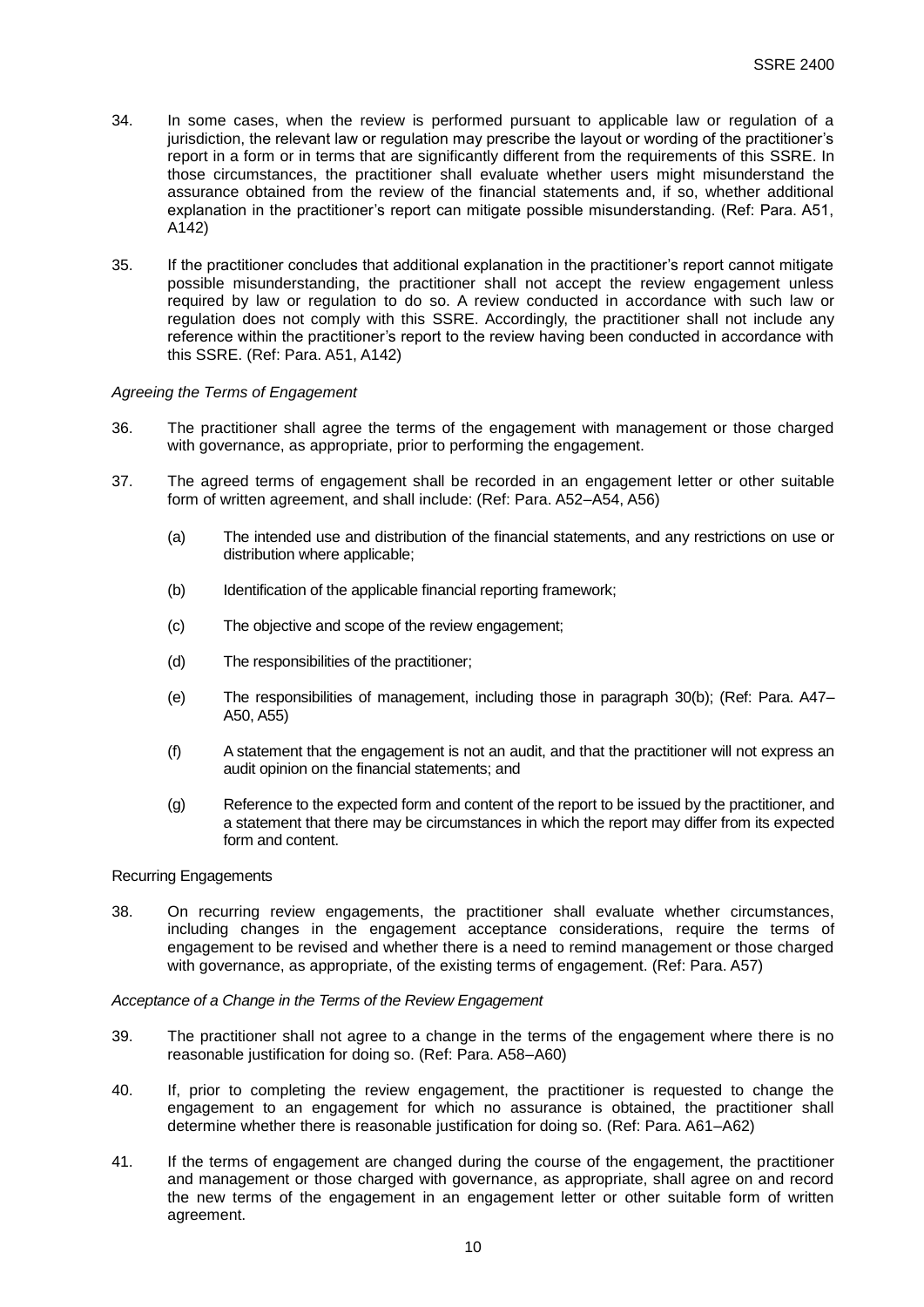# **Communication with Management and Those Charged with Governance**

42. The practitioner shall communicate with management or those charged with governance, as appropriate, on a timely basis during the course of the review engagement, all matters concerning the review engagement that, in the practitioner's professional judgment, are of sufficient importance to merit the attention of management or those charged with governance, as appropriate. (Ref: Para. A63–A69)

# **Performing the Engagement**

#### *Materiality in a Review of Financial Statements*

- 43. The practitioner shall determine materiality for the financial statements as a whole, and apply this materiality in designing the procedures and in evaluating the results obtained from those procedures. (Ref: Para. A70–A73)
- 44. The practitioner shall revise materiality for the financial statements as a whole in the event of becoming aware of information during the review that would have caused the practitioner to have determined a different amount initially. (Ref. Para. A74)

#### *The Practitioner's Understanding*

- 45. The practitioner shall obtain an understanding of the entity and its environment, and the applicable financial reporting framework, to identify areas in the financial statements where material misstatements are likely to arise and thereby provide a basis for designing procedures to address those areas. (Ref: Para. A75–A77)
- 46. The practitioner's understanding shall include the following: (Ref: Para. A78, A87, A89)
	- (a) Relevant industry, regulatory, and other external factors including the applicable financial reporting framework;
	- (b) The nature of the entity, including:
		- (i) Its operations;
		- (ii) Its ownership and governance structure;
		- (ii) The types of investments that the entity is making and plans to make;
		- (iii) The way that the entity is structured and how it is financed; and
		- (iv) The entity's objectives and strategies;
	- (c) The entity's accounting systems and accounting records; and
	- (d) The entity's selection and application of accounting policies.

#### *Designing and Performing Procedures*

- 47. In obtaining sufficient appropriate evidence as the basis for a conclusion on the financial statements as a whole, the practitioner shall design and perform inquiry and analytical procedures: (Ref: Para. A79–A83, A87, A89)
	- (a) To address all material items in the financial statements, including disclosures; and
	- (b) To focus on addressing areas in the financial statements where material misstatements are likely to arise.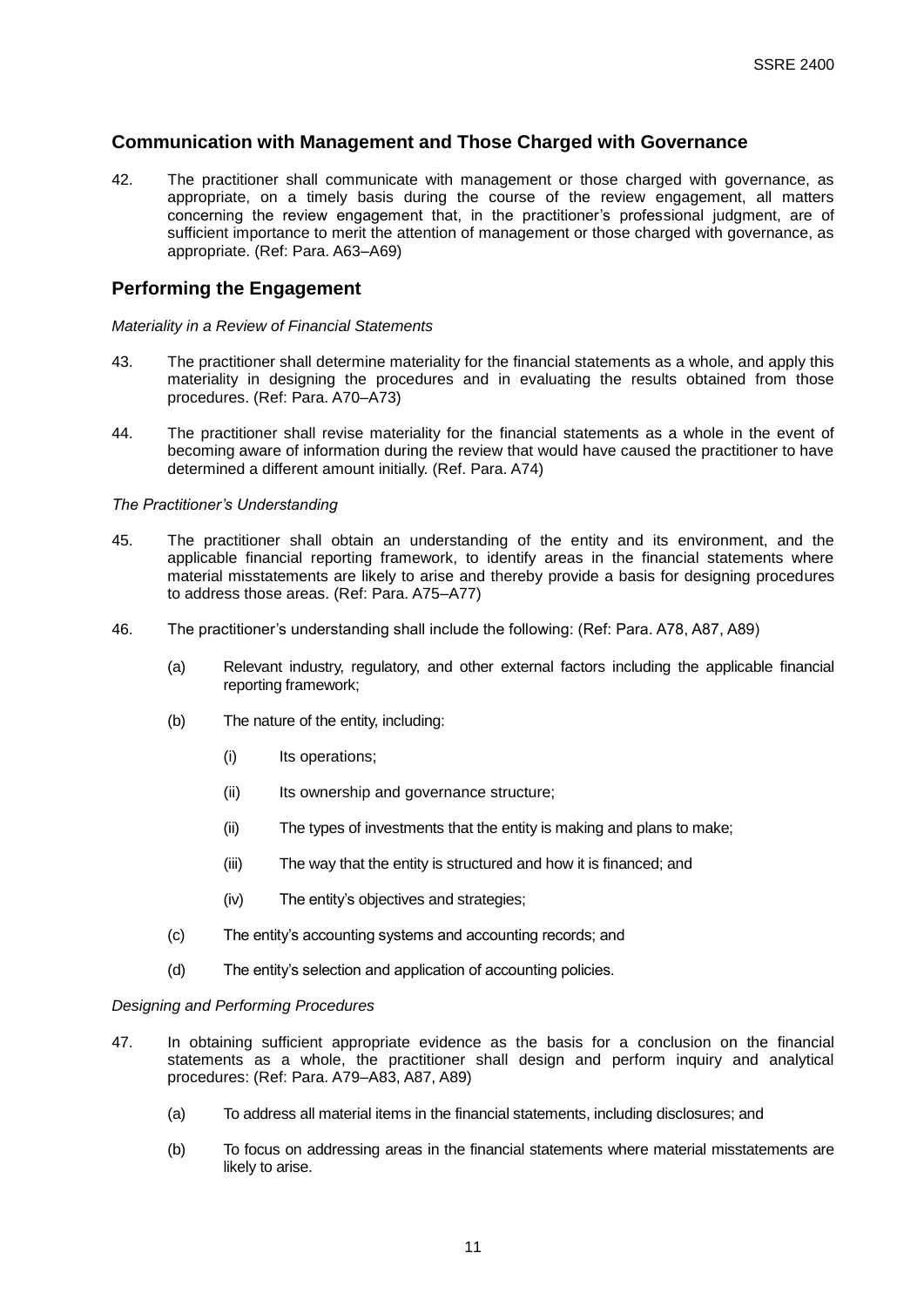- 48. The practitioner's inquiries of management and others within the entity, as appropriate, shall include the following: (Ref: Para. A84–A87)
	- (a) How management makes the significant accounting estimates required under the applicable financial reporting framework;
	- (b) The identification of related parties and related party transactions, including the purpose of those transactions;
	- (c) Whether there are significant, unusual or complex transactions, events or matters that have affected or may affect the entity's financial statements, including:
		- (i) Significant changes in the entity's business activities or operations;
		- (ii) Significant changes to the terms of contracts that materially affect the entity's financial statements, including terms of finance and debt contracts or covenants;
		- (iii) Significant journal entries or other adjustments to the financial statements;
		- (iv) Significant transactions occurring or recognized near the end of the reporting period;
		- (v) The status of any uncorrected misstatements identified during previous engagements; and
		- (vi) Effects or possible implications for the entity of transactions or relationships with related parties;
	- (d) The existence of any actual, suspected or alleged:
		- (i) Fraud or illegal acts affecting the entity; and
		- (ii) Non-compliance with provisions of laws and regulations that are generally recognized to have a direct effect on the determination of material amounts and disclosures in the financial statements, such as tax and pension laws and regulations:
	- (e) Whether management has identified and addressed events occurring between the date of the financial statements and the date of the practitioner's report that require adjustment of, or disclosure in, the financial statements;
	- (f) The basis for management's assessment of the entity's ability to continue as a going concern; (Ref: Para. A88)
	- (g) Whether there are events or conditions that appear to cast doubt on the entity's ability to continue as a going concern;
	- (h) Material commitments, contractual obligations or contingencies that have affected or may affect the entity's financial statements, including disclosures; and
	- (i) Material non-monetary transactions or transactions for no consideration in the financial reporting period under consideration.
- 49. In designing analytical procedures, the practitioner shall consider whether the data from the entity's accounting system and accounting records are adequate for the purpose of performing the analytical procedures. (Ref: Para. A89–A91)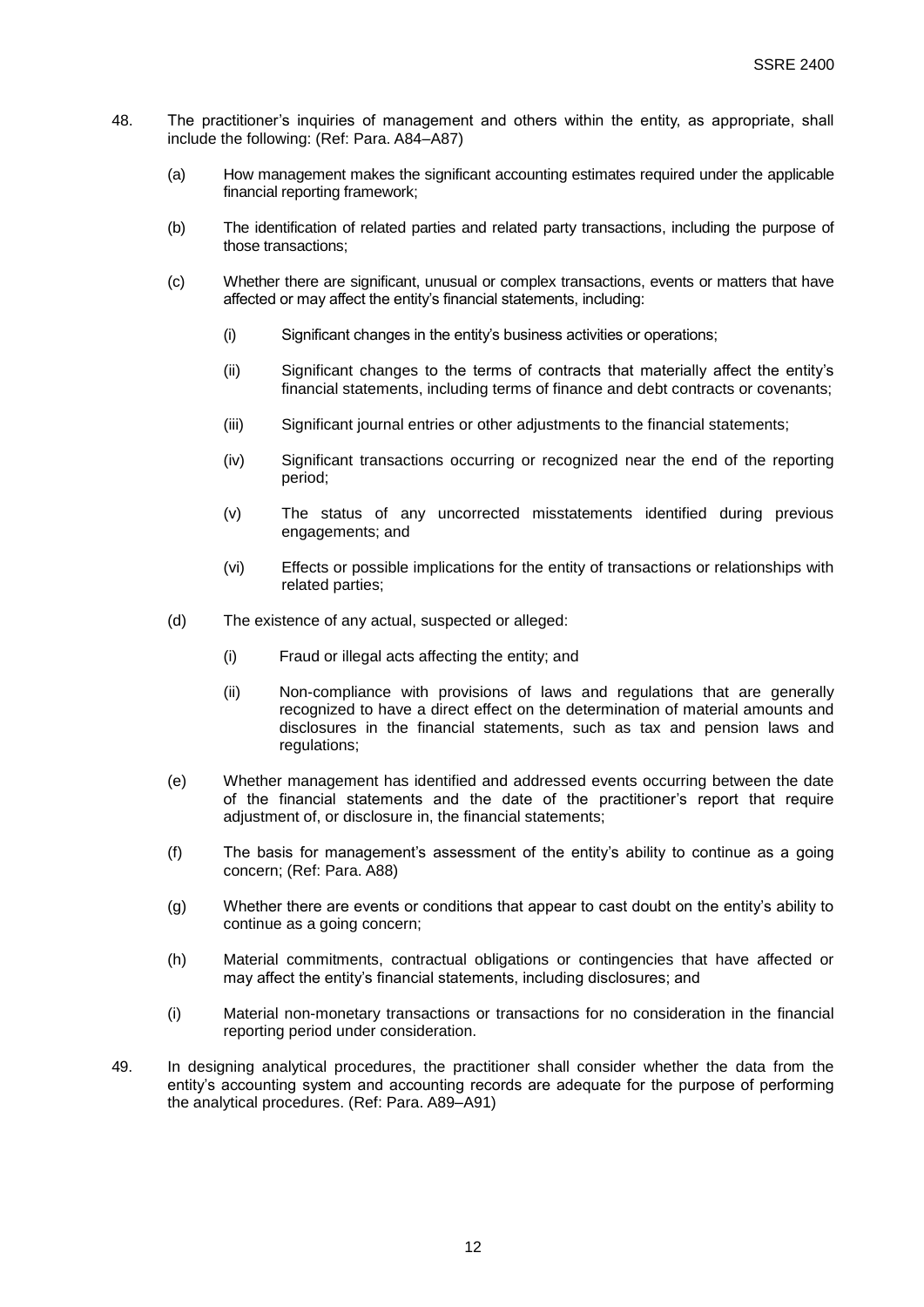#### Procedures to Address Specific Circumstances

#### Related parties

- 50. During the review, the practitioner shall remain alert for arrangements or information that may indicate the existence of related party relationships or transactions that management has not previously identified or disclosed to the practitioner.
- 51. If the practitioner identifies significant transactions outside the entity's normal course of business in the course of performing the review, the practitioner shall inquire of management about:
	- (a) The nature of those transactions;
	- (b) Whether related parties could be involved; and
	- (c) The business rationale (or lack thereof) of those transactions.

Fraud and non-compliance with laws or regulations

- 52. When there is an indication that fraud or non-compliance with laws or regulations, or suspected fraud or non-compliance with laws or regulations, has occurred in the entity, the practitioner shall:
	- (a) Communicate that matter to the appropriate level of senior management or those charged with governance as appropriate;
	- (b) Request management's assessment of the effect(s), if any, on the financial statements;
	- (c) Consider the effect, if any, of management's assessment of the effects of fraud or noncompliance with laws or regulations communicated to the practitioner on the practitioner's conclusion on the financial statements and on the practitioner's report; and
	- (d) Determine whether there is a responsibility to report the occurrence or suspicion of fraud or illegal acts to a party outside the entity. (Ref: Para. A92)

#### Going concern

- 53. A review of financial statements includes consideration of the entity's ability to continue as a going concern. In considering management's assessment of the entity's ability to continue as a going concern, the practitioner shall cover the same period as that used by management to make its assessment as required by the applicable financial reporting framework, or by law or regulation where a longer period is specified.
- 54. If, during the performance of the review, the practitioner becomes aware of events or conditions that may cast significant doubt about the entity's ability to continue as a going concern, the practitioner shall: (Ref: Para. A93)
	- (a) Inquire of management about plans for future actions affecting the entity's ability to continue as a going concern and about the feasibility of those plans, and also whether management believes the outcome of those plans will improve the situation regarding the entity's ability to continue as a going concern;
	- (b) Evaluate the results of those inquiries, to consider whether management's responses provide a sufficient basis to:
		- (i) Continue to present the financial statements on the going concern basis if the applicable financial reporting framework includes the assumption of an entity's continuance as a going concern; or
		- (ii) Conclude whether the financial statements are materially misstated, or are otherwise misleading regarding the entity's ability to continue as a going concern; and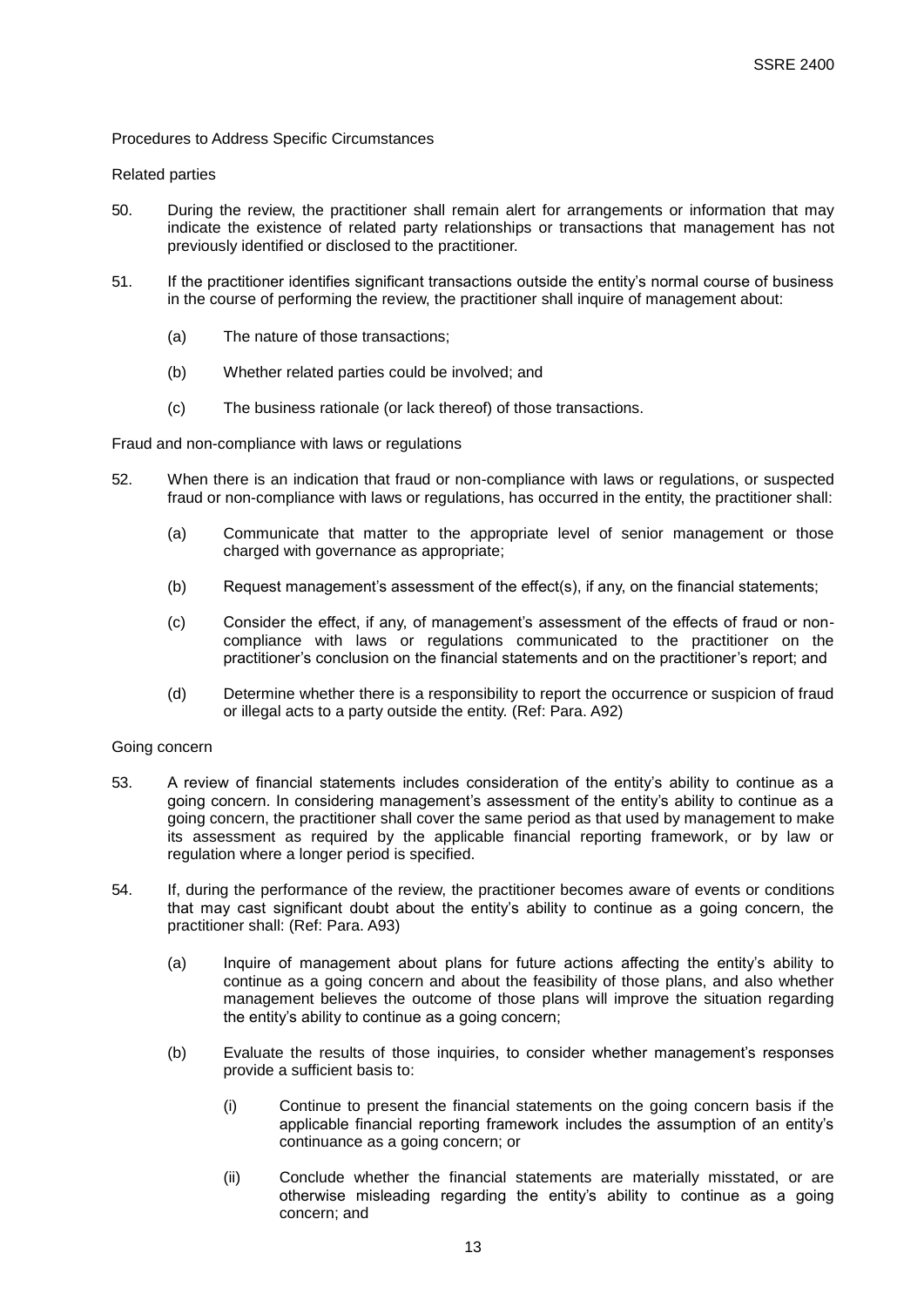(c) Consider management's responses in light of all relevant information of which the practitioner is aware as a result of the review.

Use of work performed by others

55. In performing the review, it may be necessary for the practitioner to use work performed by other practitioners, or the work of an individual or organization possessing expertise in a field other than accounting or assurance. If the practitioner uses work performed by another practitioner or an expert in the course of performing the review, the practitioner shall take appropriate steps to be satisfied that the work performed is adequate for the practitioner's purposes. (Ref: Para. A80)

#### *Reconciling the Financial Statements to the Underlying Accounting Records*

56. The practitioner shall obtain evidence that the financial statements agree with, or reconcile to, the entity's underlying accounting records. (Ref: Para. A94)

*Additional Procedures When the Practitioner Becomes Aware that the Financial Statements May Be Materially Misstated*

- 57. If the practitioner becomes aware of a matter(s) that causes the practitioner to believe the financial statements may be materially misstated, the practitioner shall design and perform additional procedures sufficient to enable the practitioner to: (Ref: Para. A95–A99)
	- (a) Conclude that the matter(s) is not likely to cause the financial statements as a whole to be materially misstated; or
	- (b) Determine that the matter(s) causes the financial statements as a whole to be materially misstated.

### **Subsequent Events**

- 58. If the practitioner becomes aware of events occurring between the date of the financial statements and the date of the practitioner's report that require adjustment of, or disclosure in, the financial statements, the practitioner shall request management to correct those misstatements.
- 59. The practitioner has no obligation to perform any procedures regarding the financial statements after the date of the practitioner's report. However, if, after the date of the practitioner's report but before the date the financial statements are issued, a fact becomes known to the practitioner that, had it been known to the practitioner at the date of the practitioner's report, may have caused the practitioner to amend the report, the practitioner shall:
	- (a) Discuss the matter with management or those charged with governance, as appropriate;
	- (b) Determine whether the financial statements need amendment; and
	- (c) If so, inquire how management intends to address the matter in the financial statements.
- 60. If management does not amend the financial statements in circumstances where the practitioner believes they need to be amended, and the practitioner's report has already been provided to the entity, the practitioner shall notify management and those charged with governance not to issue the financial statements to third parties before the necessary amendments have been made. If the financial statements are nevertheless subsequently issued without the necessary amendments, the practitioner shall take appropriate action to seek to prevent reliance on the practitioner's report.

### **Written Representations**

61. The practitioner shall request management to provide a written representation that management has fulfilled its responsibilities described in the agreed terms of engagement. The written representation shall include that: (Ref: Para. A100–A102)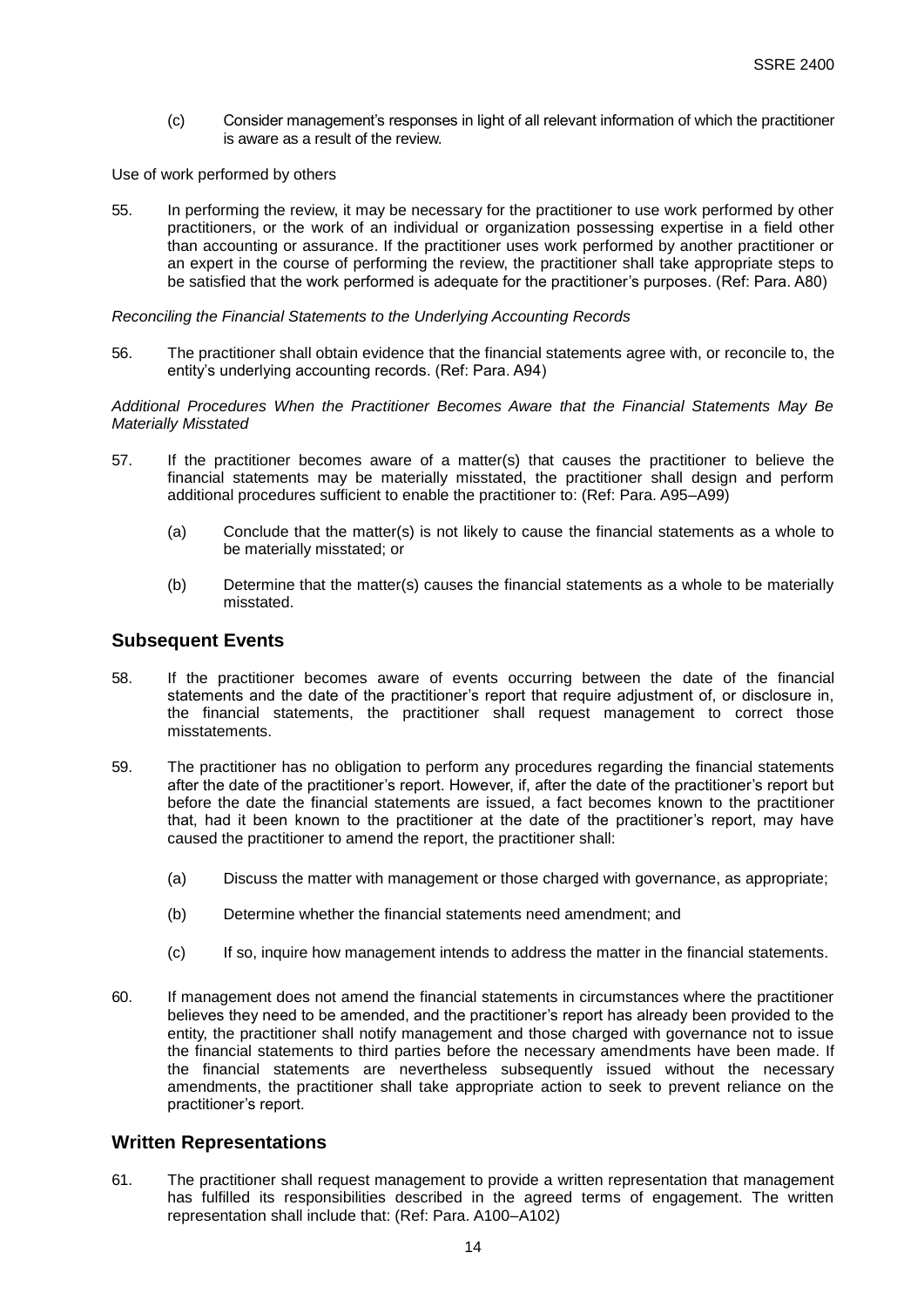- (a) Management has fulfilled its responsibility for the preparation of financial statements in accordance with the applicable financial reporting framework, including where relevant their fair presentation, and has provided the practitioner with all relevant information and access to information as agreed in the terms of the engagement; and
- (b) All transactions have been recorded and are reflected in the financial statements.

If law or regulation requires management to make written public statements about its responsibilities, and the practitioner determines that such statements provide some or all of the representations required by subparagraphs (a)–(b), the relevant matters covered by such statements need not be included in the written representation.

- 62. The practitioner shall also request management's written representations that management has disclosed to the practitioner: (Ref: Para. A101)
	- (a) The identity of the entity's related parties and all the related party relationships and transactions of which management is aware;
	- (b) Significant facts relating to any frauds or suspected frauds known to management that may have affected the entity;
	- (c) Known actual or possible non-compliance with laws and regulations for which the effects of non-compliance affect the entity's financial statements;
	- (d) All information relevant to use of the going concern assumption in the financial statements;
	- (e) That all events occurring subsequent to the date of the financial statements and for which the applicable financial reporting framework requires adjustment or disclosure, have been adjusted or disclosed;
	- (f) Material commitments, contractual obligations or contingencies that have affected or may affect the entity's financial statements, including disclosures; and
	- (g) Material non-monetary transactions or transactions for no consideration undertaken by the entity in the financial reporting period under consideration.
- 63. If management does not provide one or more of the requested written representations, the practitioner shall: (Ref: Para. A100)
	- (a) Discuss the matter with management and those charged with governance, as appropriate;
	- (b) Re-evaluate the integrity of management, and evaluate the effect that this may have on the reliability of representations (oral or written) and evidence in general; and
	- (c) Take appropriate actions, including determining the possible effect on the conclusion in the practitioner's report in accordance with this SSRE.
- 64. The practitioner shall disclaim a conclusion on the financial statements, or withdraw from the engagement if withdrawal is possible under applicable law or regulation, as appropriate, if:
	- (a) The practitioner concludes that there is sufficient doubt about the integrity of management such that the written representations are not reliable; or
	- (b) Management does not provide the required representations required by paragraph 61.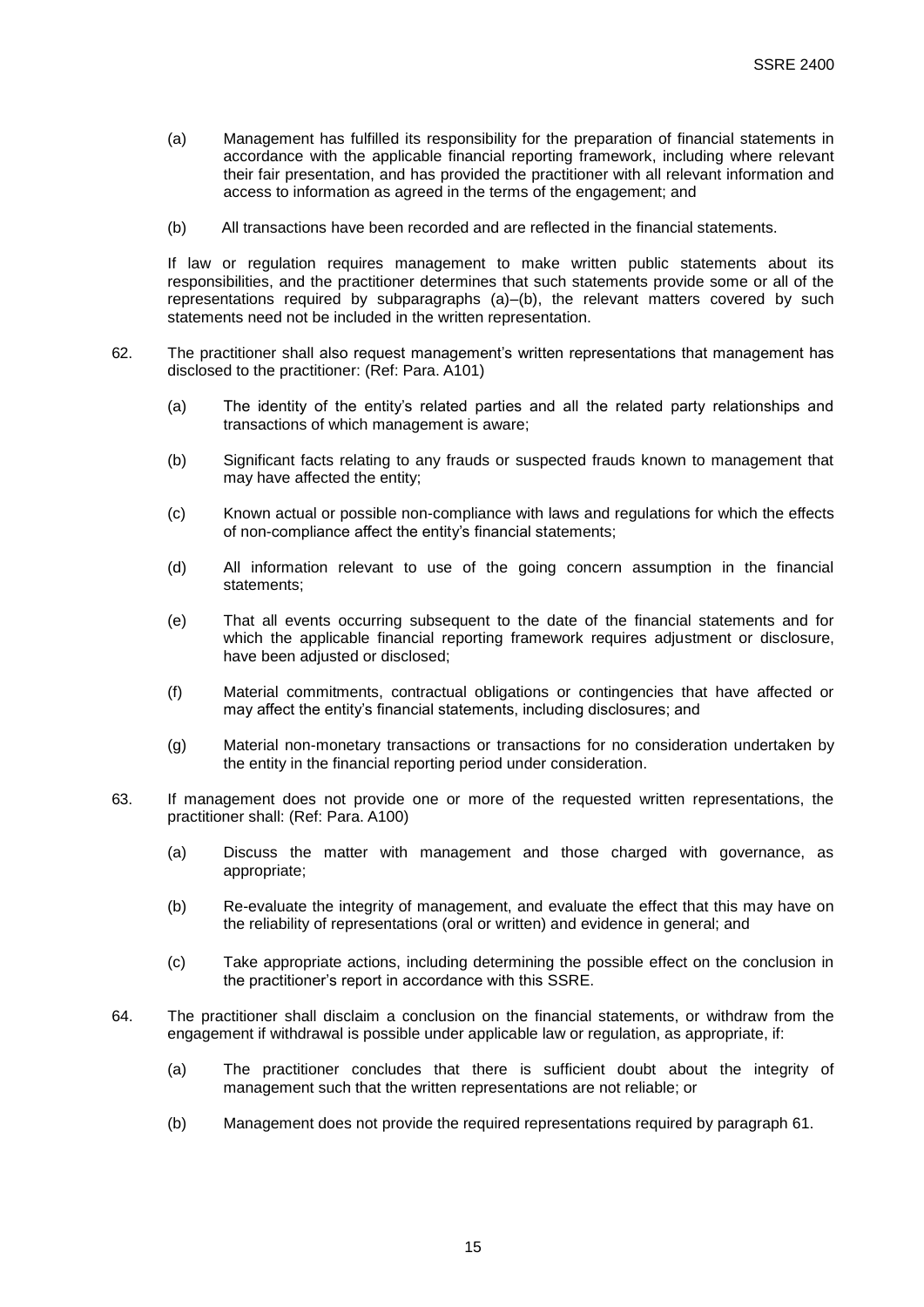#### *Date of and Period(s) Covered by Written Representations*

65. The date of the written representations shall be as near as practicable to, but not after, the date of the practitioner's report. The written representations shall be for all financial statements and period(s) referred to in the practitioner's report.

# **Evaluating Evidence Obtained from the Procedures Performed**

- 66. The practitioner shall evaluate whether sufficient appropriate evidence has been obtained from the procedures performed and, if not, the practitioner shall perform other procedures judged by the practitioner to be necessary in the circumstances to be able to form a conclusion on the financial statements. (Ref: Para. A103)
- 67. If the practitioner is not able to obtain sufficient appropriate evidence to form a conclusion, the practitioner shall discuss with management and those charged with governance, as appropriate, the effects such limitations have on the scope of the review. (Ref: Para. A104–A105)

#### *Evaluating the Effect on the Practitioner's Report*

68. The practitioner shall evaluate the evidence obtained from the procedures performed to determine the effect on the practitioner's report. (Ref: Para. A103)

# **Forming the Practitioner's Conclusion on the Financial Statements**

*Consideration of the Applicable Financial Reporting Framework in Relation to the Financial Statements*

- 69. In forming the conclusion on the financial statements, the practitioner shall:
	- (a) Evaluate whether the financial statements adequately refer to or describe the applicable financial reporting framework; (Ref: Para. A106–A107)
	- (b) Consider whether, in the context of the requirements of the applicable financial reporting framework and the results of procedures performed:
		- (i) The terminology used in the financial statements, including the title of each financial statement, is appropriate;
		- (ii) The financial statements adequately disclose the significant accounting policies selected and applied;
		- (iii) The accounting policies selected and applied are consistent with the applicable financial reporting framework and are appropriate;
		- (iv) Accounting estimates made by management appear reasonable;
		- (v) The information presented in the financial statements appears relevant, reliable, comparable, and understandable; and
		- (vi) The financial statements provide adequate disclosures to enable the intended users to understand the effects of material transactions and events on the information conveyed in the financial statements. (Ref: Para. A108–A110)
- 70. The practitioner shall consider the impact of:
	- (a) Uncorrected misstatements identified during the review, and in the previous year's review of the entity's financial statements, on the financial statements as a whole; and
	- (b) Qualitative aspects of the entity's accounting practices, including indicators of possible bias in management's judgments. (Ref: Para. A111–A112)
- 71. If the financial statements are prepared using a fair presentation framework, the practitioner's consideration shall also include: (Ref: Para. A109)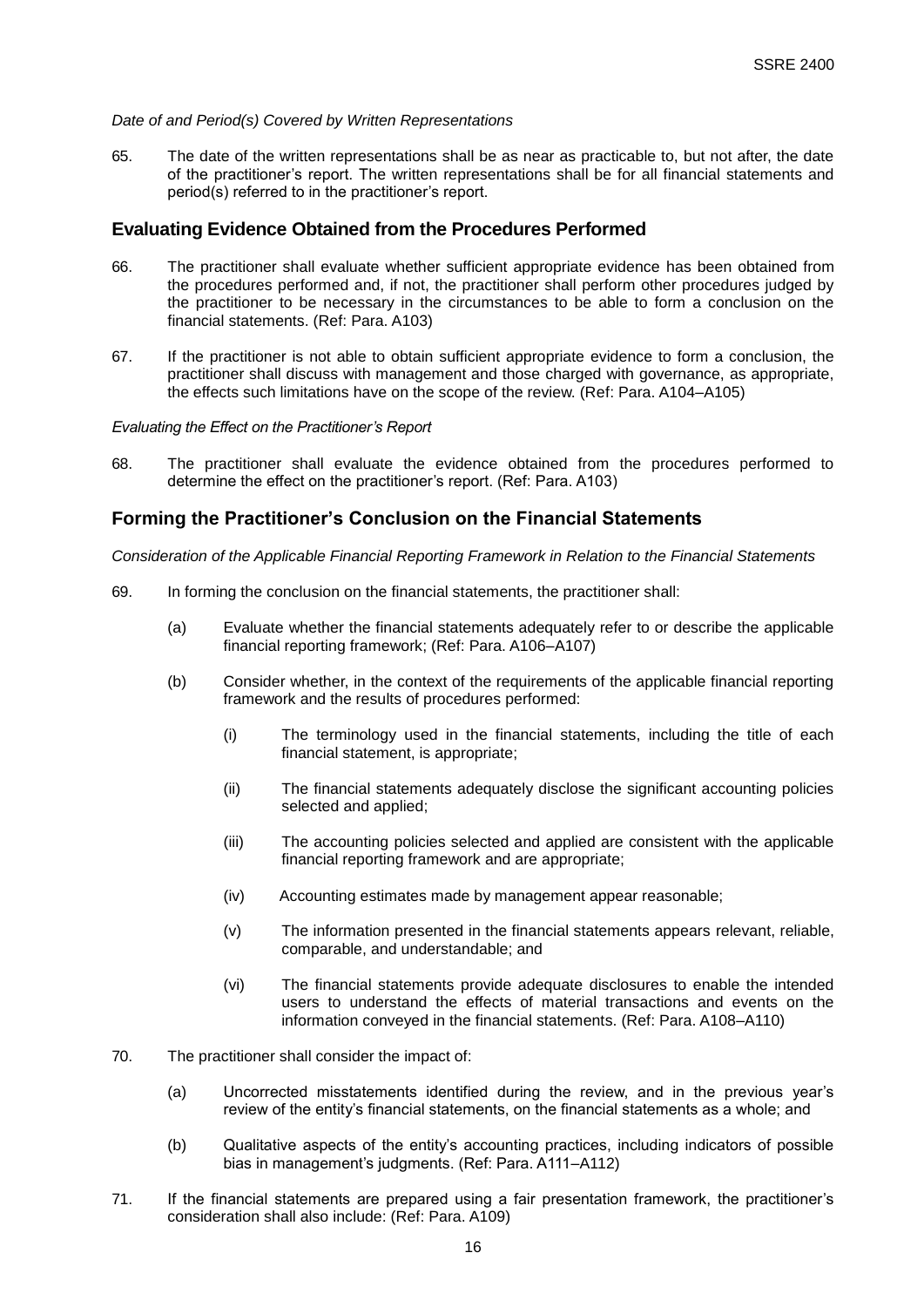- (a) The overall presentation, structure and content of the financial statements in accordance with the applicable framework; and
- (b) Whether the financial statements, including the related notes, appear to represent the underlying transactions and events in a manner that achieves fair presentation or gives a true and fair view, as appropriate, in the context of the financial statements as a whole.

#### *Form of the Conclusion*

72. The practitioner's conclusion on the financial statements, whether unmodified or modified, shall be expressed in the appropriate form in the context of the financial reporting framework applied in the financial statements.

#### Unmodified Conclusion

- 73. The practitioner shall express an unmodified conclusion in the practitioner's report on the financial statements as a whole when the practitioner has obtained limited assurance to be able to conclude that nothing has come to the practitioner's attention that causes the practitioner to believe that the financial statements are not prepared, in all material respects, in accordance with the applicable financial reporting framework.
- 74. When the practitioner expresses an unmodified conclusion, the practitioner shall, unless otherwise required by law or regulation, use one of the following phrases, as appropriate: (Ref: Para. A113-A114)
	- (a) "Based on our review, nothing has come to our attention that causes us to believe that the financial statements do not present fairly, in all material respects (or do not give a true and fair view), … in accordance with the applicable financial reporting framework," (for financial statements prepared using a fair presentation framework); or
	- (b) "Based on our review, nothing has come to our attention that causes us to believe that the financial statements are not prepared, in all material respects, in accordance with the applicable financial reporting framework," (for financial statements prepared using a compliance framework).

#### Modified Conclusion

- 75. The practitioner shall express a modified conclusion in the practitioner's report on the financial statements as a whole when:
	- (a) The practitioner determines, based on the procedures performed and the evidence obtained, that the financial statements are materially misstated; or
	- (b) The practitioner is unable to obtain sufficient appropriate evidence in relation to one or more items in the financial statements that are material in relation to the financial statements as a whole.
- 76. When the practitioner modifies the conclusion expressed on the financial statements, the practitioner shall:
	- (a) Use the heading "Qualified Conclusion," "Adverse Conclusion" or "Disclaimer of Conclusion," as appropriate, for the conclusion paragraph in the practitioner's report; and
	- (b) Provide a description of the matter giving rise to the modification, under an appropriate heading (for example, "Basis for Qualified Conclusion," "Basis for Adverse Conclusion" or "Basis for Disclaimer of Conclusion," as appropriate), in a separate paragraph in the practitioner's report immediately before the conclusion paragraph (referred to as the basis for conclusion paragraph).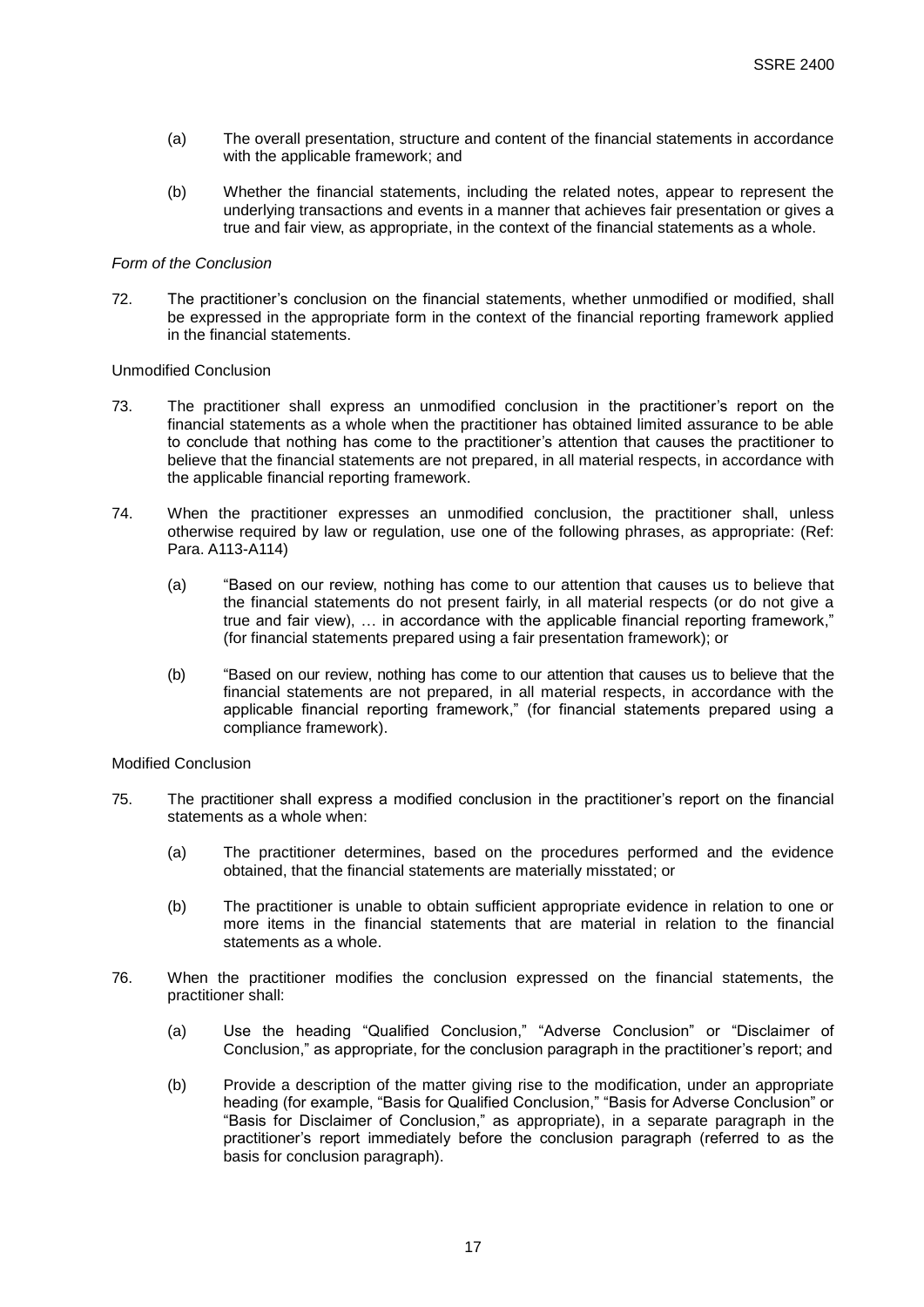Financial statements are materially misstated

- 77. If the practitioner determines that the financial statements are materially misstated, the practitioner shall express:
	- (a) A qualified conclusion, when the practitioner concludes that the effects of the matter(s) giving rise to the modification are material, but not pervasive to the financial statements; or
	- (b) An adverse conclusion, when the effects of the matter(s) giving rise to the modification are both material and pervasive to the financial statements.
- 78. When the practitioner expresses a qualified conclusion on the financial statements because of a material misstatement, the practitioner shall, unless otherwise required by law or regulation, use one of the following phrases, as appropriate:
	- (a) "Based on our review, except for the effects of the matter(s) described in the Basis for Qualified Conclusion paragraph, nothing has come to our attention that causes us to believe that the financial statements do not present fairly, in all material respects (or do not give a true and fair view), … in accordance with the applicable financial reporting framework," (for financial statements prepared using a fair presentation framework); or
	- (b) "Based on our review, except for the effects of the matter(s) described in the Basis for Qualified Conclusion paragraph, nothing has come to our attention that causes us to believe that the financial statements are not prepared, in all material respects, in accordance with the applicable financial reporting framework," (for financial statements prepared using a compliance framework).
- 79. When the practitioner expresses an adverse conclusion on the financial statements, the practitioner shall, unless otherwise required by law or regulation, use one of the following phrases, as appropriate:
	- (a) "Based on our review, due to the significance of the matter(s) described in the Basis for Adverse Conclusion paragraph, the financial statements do not present fairly, in all material respects (or do not give a true and fair view), … in accordance with the applicable financial reporting framework," (for financial statements prepared using a fair presentation framework); or
	- (b) "Based on our review, due to the significance of the matter(s) described in the Basis for Adverse Conclusion paragraph, the financial statements are not prepared, in all material respects, in accordance with the applicable financial reporting framework," (for financial statements prepared using a compliance framework).
- 80. In the basis for conclusion paragraph, in relation to material misstatements that give rise to either a qualified conclusion or an adverse conclusion, the practitioner shall:
	- (a) Describe and quantify the financial effects of the misstatement if the material misstatement relates to specific amounts in the financial statements (including quantitative disclosures), unless impracticable, in which case the practitioner shall so state;
	- (b) Explain how disclosures are misstated if the material misstatement relates to narrative disclosures; or
	- (c) Describe the nature of omitted information if the material misstatement relates to the non-disclosure of information required to be disclosed. Unless prohibited by law or regulation, the practitioner shall include the omitted disclosures where practicable to do so.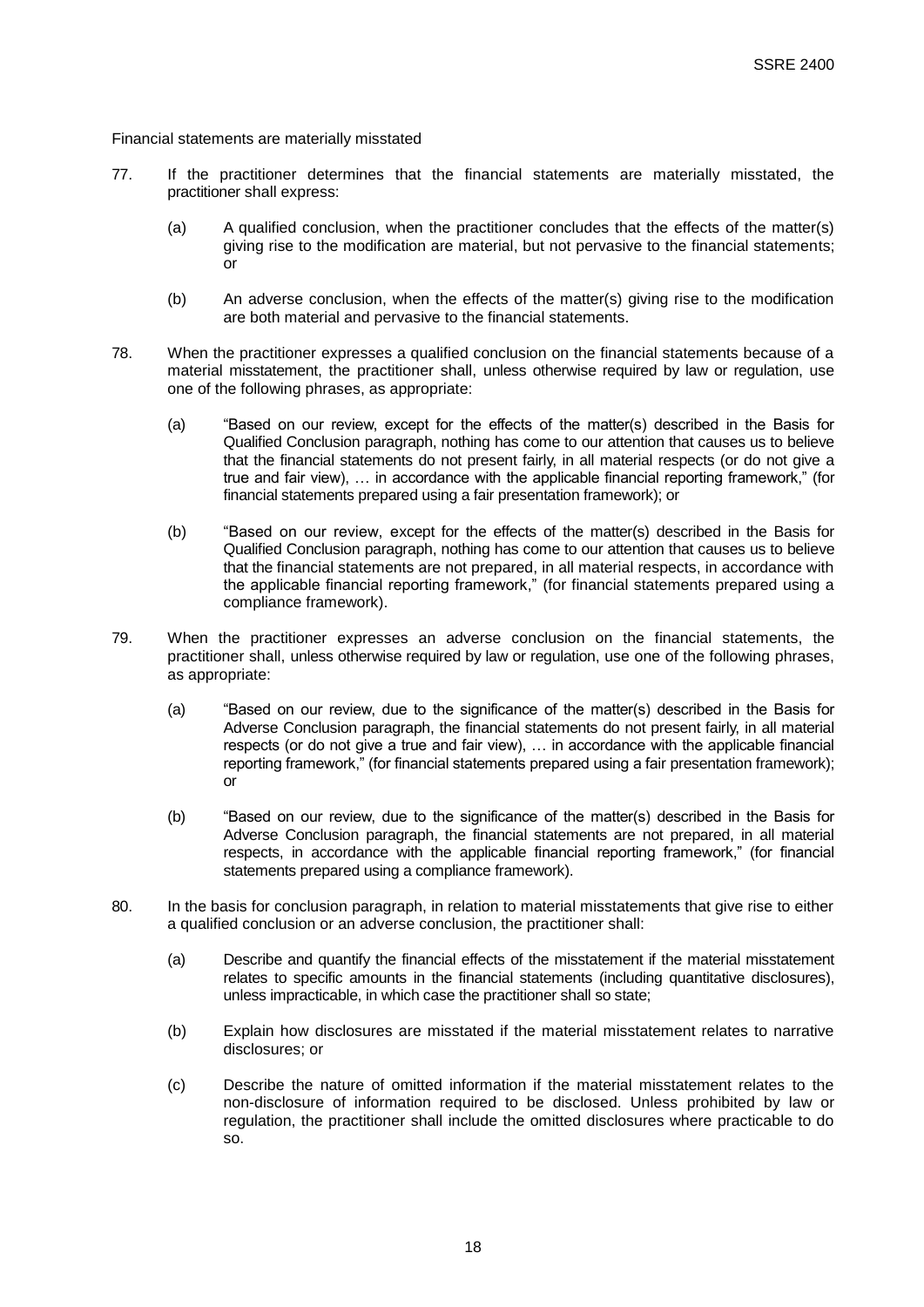Inability to obtain sufficient appropriate evidence

- 81. If the practitioner is unable to form a conclusion on the financial statements due to inability to obtain sufficient appropriate evidence, the practitioner shall:
	- (a) Express a qualified conclusion if the practitioner concludes that the possible effects on the financial statements of undetected misstatements, if any, could be material but not pervasive; or
	- (b) Disclaim a conclusion if the practitioner concludes that the possible effects on the financial statements of undetected misstatements, if any, could be both material and pervasive.
- 82. The practitioner shall withdraw from the engagement if the following conditions are present: (Ref: Para. A115–A117)
	- (a) Due to a limitation on the scope of the review imposed by management after the practitioner has accepted the engagement, the practitioner is unable to obtain sufficient appropriate evidence to form a conclusion on the financial statements;
	- (b) The practitioner has determined that the possible effects on the financial statements of undetected misstatements are material and pervasive; and
	- (c) Withdrawal is possible under applicable law or regulation.
- 83. When the practitioner expresses a qualified conclusion on the financial statements due to inability to obtain sufficient appropriate evidence, the practitioner shall, unless otherwise required by law or regulation, use one of the following phrases, as appropriate:
	- (a) "Based on our review, except for the possible effects of the matter(s) described in the Basis for Qualified Conclusion paragraph, nothing has come to our attention that causes us to believe that the financial statements do not present fairly, in all material respects (or do not give a true and fair view), … in accordance with the applicable financial reporting framework," (for financial statements prepared using a fair presentation framework); or
	- (b) "Based on our review, except for the possible effects of the matter(s) described in the Basis for Qualified Conclusion paragraph, nothing has come to our attention that causes us to believe that the financial statements are not prepared, in all material respects, in accordance with the applicable financial reporting framework," (for financial statements prepared using a compliance framework).
- 84. When disclaiming a conclusion on the financial statements the practitioner shall state in the conclusion paragraph that:
	- (a) Due to the significance of the matter(s) described in the Basis for Disclaimer of Conclusion paragraph, the practitioner is unable to obtain sufficient appropriate evidence to form a conclusion on the financial statements; and
	- (b) Accordingly, the practitioner does not express a conclusion on the financial statements.
- 85. In the basis for conclusion paragraph, in relation to either the qualified conclusion due to inability to obtain sufficient appropriate evidence or when the practitioner disclaims a conclusion, the practitioner shall include the reason(s) for the inability to obtain sufficient appropriate evidence.

### **The Practitioner's Report**

- 86. The practitioner's report for the review engagement shall be in writing, and shall contain the following elements: (Ref: Para. A118–A121, A142, A144)
	- (a) A title, which shall clearly indicate that it is the report of an independent practitioner for a review engagement;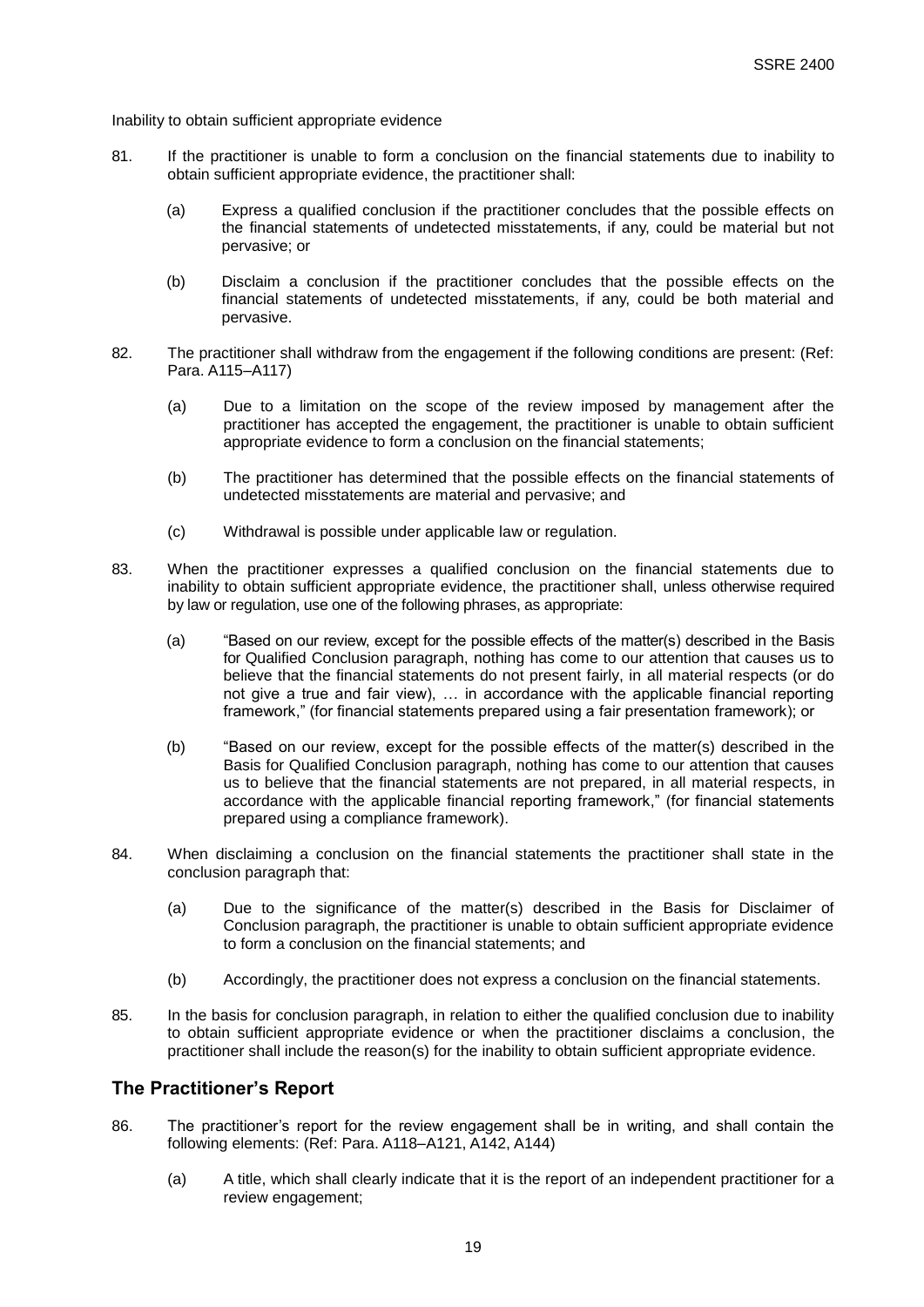- (b) The addressee(s), as required by the circumstances of the engagement;
- (c) An introductory paragraph that:
	- (i) Identifies the financial statements reviewed, including identification of the title of each of the statements contained in the set of financial statements and the date and period covered by each financial statement;
	- (ii) Refers to the summary of significant accounting policies and other explanatory information; and
	- (iii) States that the financial statements have been reviewed;
- (d) A description of the responsibility of management for the preparation of the financial statements, including an explanation that management is responsible for: (Ref: Para. A122–A125)
	- (i) Their preparation in accordance with the applicable financial reporting framework including, where relevant, their fair presentation;
	- (ii) Such internal control as management determines is necessary to enable the preparation of financial statements that are free from material misstatement, whether due to fraud or error;
- (e) If the financial statements are special purpose financial statements:
	- (i) A description of the purpose for which the financial statements are prepared and, if necessary, the intended users, or reference to a note in the special purpose financial statements that contains that information; and
	- (ii) If management has a choice of financial reporting frameworks in the preparation of such financial statements, a reference within the explanation of management's responsibility for the financial statements to management's responsibility for determining that the applicable financial reporting framework is acceptable in the circumstances;
- (f) A description of the practitioner's responsibility to express a conclusion on the financial statements including reference to this SSRE and, where relevant, applicable law or regulation; (Ref: Para. A126–127, A143)
- (g) A description of a review of financial statements and its limitations, and the following statements: (Ref: Para. A128)
	- (i) A review engagement under this SSRE is a limited assurance engagement;
	- (ii) The practitioner performs procedures, primarily consisting of making inquiries of management and others within the entity, as appropriate, and applying analytical procedures, and evaluates the evidence obtained; and
	- (iii) The procedures performed in a review are substantially less than those performed in an audit conducted in accordance with Singapore Standards on Auditing (SSAs), and, accordingly, the practitioner does not express an audit opinion on the financial statements;
- (h) A paragraph under the heading "Conclusion" that contains:
	- (i) The practitioner's conclusion on the financial statements as a whole in accordance with paragraphs 72–85, as appropriate; and
	- (ii) A reference to the applicable financial reporting framework used to prepare the financial statements, including identification of the jurisdiction of origin of the financial reporting framework that is not Singapore Financial Reporting Standards or Singapore Financial Reporting Standard for Small Entities issued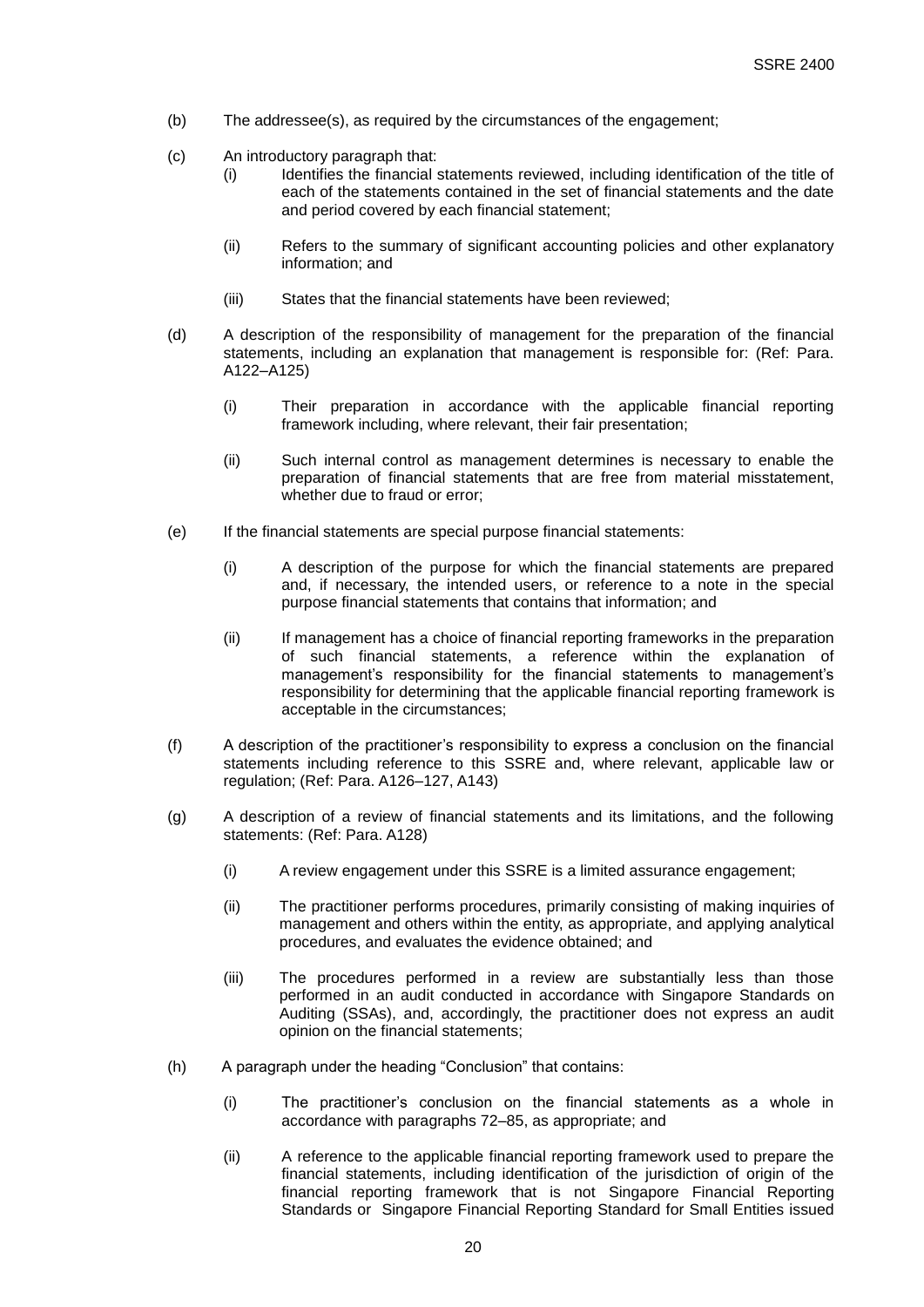by the Accounting Standards Council, or Statutory Board Financial Reporting Standards issued by the Accountant-General; (Ref: Para. A129–A130)

- (i) When the practitioner's conclusion on the financial statements is modified:
	- (i) A paragraph under the appropriate heading that contains the practitioner's modified conclusion in accordance with paragraphs 72 and 75–85, as appropriate; and
	- (ii) A paragraph, under an appropriate heading, that provides a description of the matter(s) giving rise to the modification; (Ref: Para. A131)
- (j) A reference to the practitioner's obligation under this SSRE to comply with relevant ethical requirements;
- (k) The date of the practitioner's report; (Ref: Para. A138–A141)
- (l) The practitioner's signature; and (Ref: Para. A132)
- (m) The location in the jurisdiction where the practitioner practices.

#### *Emphasis of Matter and Other Matter Paragraphs in the Practitioner's Report*

#### Emphasis of Matter Paragraphs

- 87. The practitioner may consider it necessary to draw users' attention to a matter presented or disclosed in the financial statements that, in the practitioner's judgment, is of such importance that it is fundamental to users' understanding of the financial statements. In such cases, the practitioner shall include an Emphasis of Matter paragraph in the practitioner's report, provided the practitioner has obtained sufficient appropriate evidence to conclude that the matter is not likely to be materially misstated as presented in the financial statements. Such paragraph shall refer only to information presented or disclosed in the financial statements.
- 88. The practitioner's report on special purpose financial statements shall include an Emphasis of Matter paragraph alerting users of the practitioner's report that the financial statements are prepared in accordance with a special purpose framework and that, as a result, the financial statements may not be suitable for another purpose. (Ref: Para. A133–A134)
- 89. The practitioner shall include an Emphasis of Matter paragraph immediately after the paragraph that contains the practitioner's conclusion on the financial statements under the heading "Emphasis of Matter," or other appropriate heading.

#### Other Matter Paragraphs

90. If the practitioner considers it necessary to communicate a matter other than those that are presented or disclosed in the financial statements that, in the practitioner's judgment, is relevant to users' understanding of the review, the practitioner's responsibilities or the practitioner's report and this is not prohibited by law or regulation, the practitioner shall do so in a paragraph in the practitioner's report with the heading "Other Matter" or other appropriate heading.

#### *Other Reporting Responsibilities*

91. A practitioner may be requested to address other reporting responsibilities in the practitioner's report on the financial statements that are in addition to the practitioner's responsibilities under this SSRE to report on the financial statements. In such situations, those other reporting responsibilities shall be addressed by the practitioner in a separate section in the practitioner's report headed "Report on Other Legal and Regulatory Requirements," or otherwise as appropriate to the content of the section, following the section of the report headed "Report on the Financial Statements." (Ref: Para. A135–A137)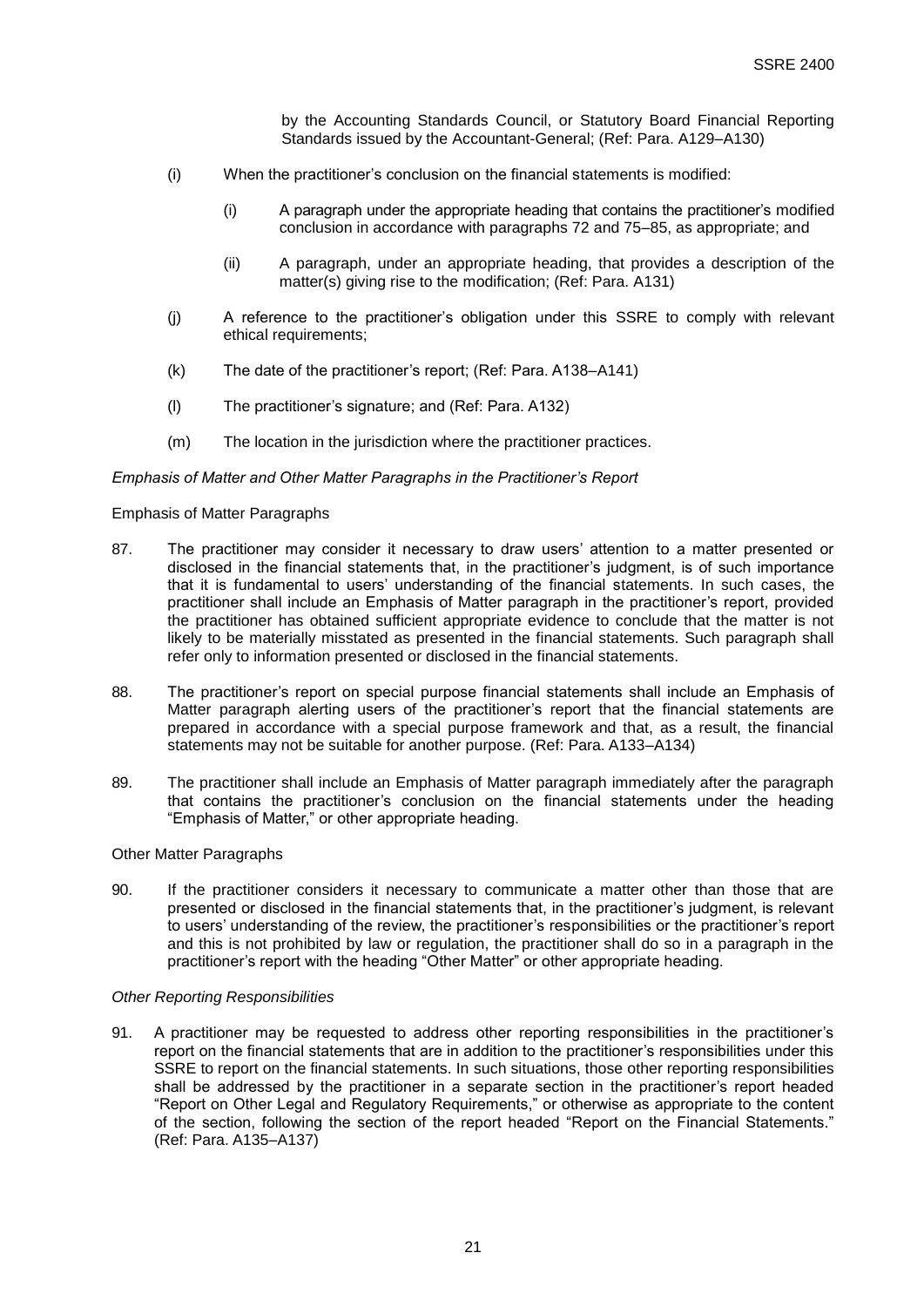#### *Date of the Practitioner's Report*

- 92. The practitioner shall date the report no earlier than the date on which the practitioner has obtained sufficient appropriate evidence as the basis for the practitioner's conclusion on the financial statements, including being satisfied that: (Ref: Para. A138–A141)
	- (a) All the statements that comprise the financial statements under the applicable financial reporting framework, including the related notes where applicable, have been prepared; and
	- (b) Those with the recognized authority have asserted that they have taken responsibility for those financial statements.

# **Documentation**

- 93. The preparation of documentation for the review provides evidence that the review was performed in accordance with this SSRE, and legal and regulatory requirements where relevant, and a sufficient and appropriate record of the basis for the practitioner's report. The practitioner shall document the following aspects of the engagement in a timely manner, sufficient to enable an experienced practitioner, having no previous connection with the engagement, to understand: (Ref: Para. A145)
	- (a) The nature, timing, and extent of the procedures performed to comply with this SSRE and applicable legal and regulatory requirements;
	- (b) Results obtained from the procedures, and the practitioner's conclusions formed on the basis of those results; and
	- (c) Significant matters arising during the engagement, the practitioner's conclusions reached thereon, and significant professional judgments made in reaching those conclusions.
- 94. In documenting the nature, timing and extent of procedures performed as required in this SSRE, the practitioner shall record:
	- (a) Who performed the work and the date such work was completed; and
	- (b) Who reviewed the work performed for the purpose of quality control for the engagement, and the date and extent of the review.
- 95. The practitioner shall also document discussions with management, those charged with governance, and others as relevant to the performance of the review of significant matters arising during the engagement, including the nature of those matters.
- 96. If, in the course of the engagement, the practitioner identified information that is inconsistent with the practitioner's findings regarding significant matters affecting the financial statements, the practitioner shall document how the inconsistency was addressed.

\*\*\*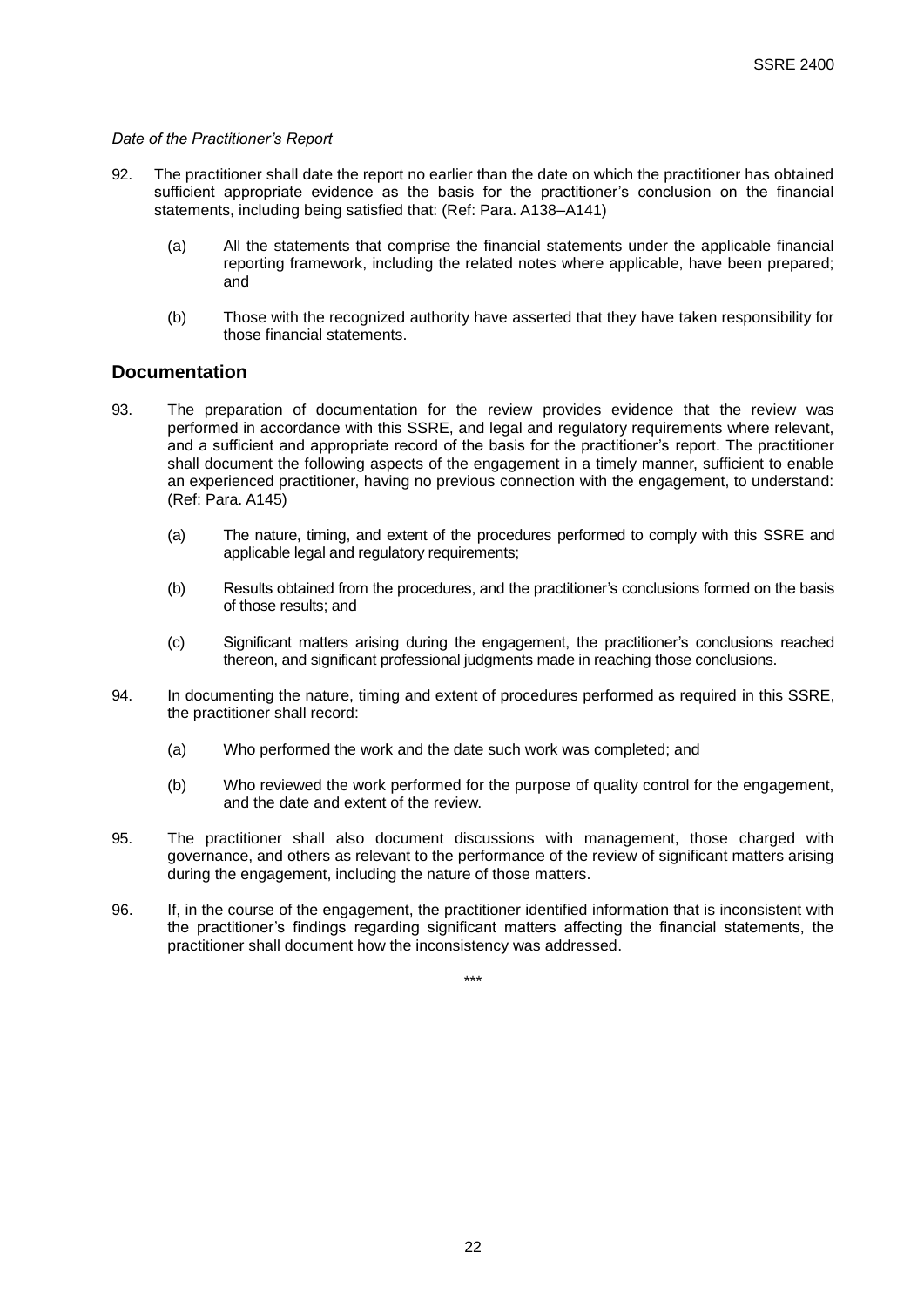# **Application and Other Explanatory Material**

# **Scope of this SSRE** (Ref: Para. 1–2)

A1. In performing a review of financial statements, the practitioner may be required to comply with legal or regulatory requirements, which may differ from the requirements established in this SSRE. While the practitioner may find aspects of this SSRE helpful in these circumstances, it is the responsibility of the practitioner to ensure compliance with all relevant legal, regulatory and professional obligations.

*Reviews of Financial Information of Components in the Context of an Audit of the Financial Statements of a Group of Entities* 

A2. Review engagements in accordance with this SSRE may be requested for component entities by the auditor of the financial statements of a group of entities.<sup>6</sup> Such a review engagement performed in accordance with this SSRE may be accompanied by a request from the group auditor to undertake additional work or procedures as needed in the circumstances of the group audit engagement.

*Relationship with SSQC 1* (Ref: Para. 4)

- A3. SSQC 1 deals with the firm's responsibilities to establish and maintain its system of quality control for assurance engagements, including review engagements. Those responsibilities are directed at establishing the firm's:
	- Quality control system; and
	- Related policies designed to achieve the objective of the quality control system and the firm's procedures to implement and monitor compliance with those policies, including policies and procedures that address each of the following elements:
		- Leadership responsibilities for quality within the firm.
		- Relevant ethical requirements.
		- Acceptance and continuance of client relationships and specific engagements.
		- o Human resources.
		- Engagement performance.
		- Monitoring.
- A4. Under SSQC 1, the firm has an obligation to establish and maintain a system of quality control to provide it with reasonable assurance that:
	- (a) The firm and its personnel comply with professional standards and applicable legal and regulatory requirements; and
	- (b) Reports issued by the firm or engagement partners are appropriate in the circumstances.<sup>7</sup>
- A5. National requirements that deal with the firm's responsibilities to establish and maintain a system of quality control are at least as demanding as SSQC 1 when they address all the elements referred to in paragraph A3, and impose obligations on the firm that achieve the aims of the requirements set out in SSQC 1.

1

<sup>6</sup> SSA 600, *Special Considerations―Audits of Group Financial Statements (Including the Work of Component Auditors*, paragraph A52

SSQC 1, paragraph 11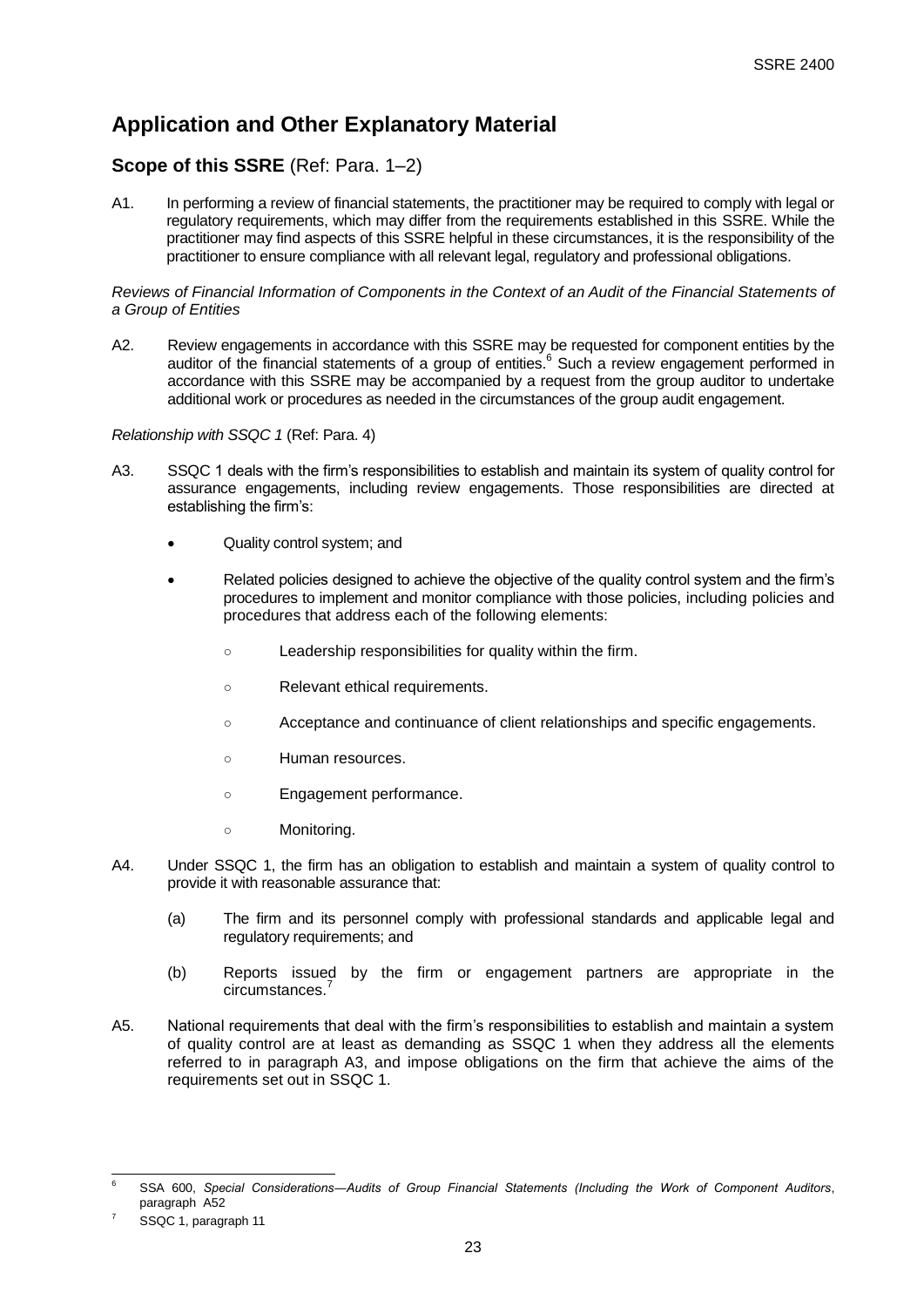# **The Engagement to Review Historical Financial Statements** (Ref: Para. 5–8, 14)

- A6. Reviews of financial statements may be performed for a wide range of entities that vary by type or size, or by the level of complexity in their financial reporting. In some jurisdictions, the review of financial statements of certain types of entity may also be the subject of local laws or regulations and related reporting requirements.
- A7. Reviews may be performed in a variety of circumstances. For example, they may be required for entities that are exempt from requirements specified in law or regulation for mandatory audit. Reviews may also be requested on a voluntary basis, such as in connection with financial reporting undertaken for arrangements under the terms of a private contract, or to support funding arrangements.

# **Objectives** (Ref: Para. 15)

- A8. This SSRE requires the practitioner to disclaim a conclusion on the financial statements if:
	- (a) The practitioner issues a report, or is required to issue a report for the engagement; and
	- (b) The practitioner is unable to form a conclusion on the financial statements due to inability to obtain sufficient appropriate evidence, and the practitioner concludes that the possible effects on the financial statements of undetected misstatements, if any, could be both material and pervasive.
- A9. The situation of being unable to obtain sufficient appropriate evidence in a review engagement (referred to as a scope limitation) may arise from:
	- (a) Circumstances beyond the control of the entity;
	- (b) Circumstances relating to the nature or timing of the practitioner's work; or
	- (c) Limitations imposed by management or those charged with governance of the entity.
- A10. This SSRE sets out requirements and guidance for the practitioner when the practitioner encounters a scope limitation, either prior to accepting a review engagement, or during the engagement.

# **Definitions** (Ref: Para. 16)

*Use of the Terms "Management" and "Those Charged with Governance"*

- A11. The respective responsibilities of management and those charged with governance will differ between jurisdictions, and between entities of various types. These differences affect the way the practitioner applies the requirements of this SSRE in relation to management or those charged with governance Accordingly, the phrase "management and, where appropriate, those charged with governance" used in various places throughout this SSRE is intended to alert the practitioner to the fact that different entity environments may have different management and governance structures and arrangements.
- A12. Various responsibilities relating to preparation of financial information and external financial reporting will fall to either management or those charged with governance according to factors such as:
	- The resources and structure of the entity; and
	- The respective roles of management and those charged with governance within the entity as set out in relevant law or regulation or, if the entity is not regulated, in any formal governance or accountability arrangements established for the entity (for example, as recorded in contracts, a constitution or other type of establishment documents of the entity).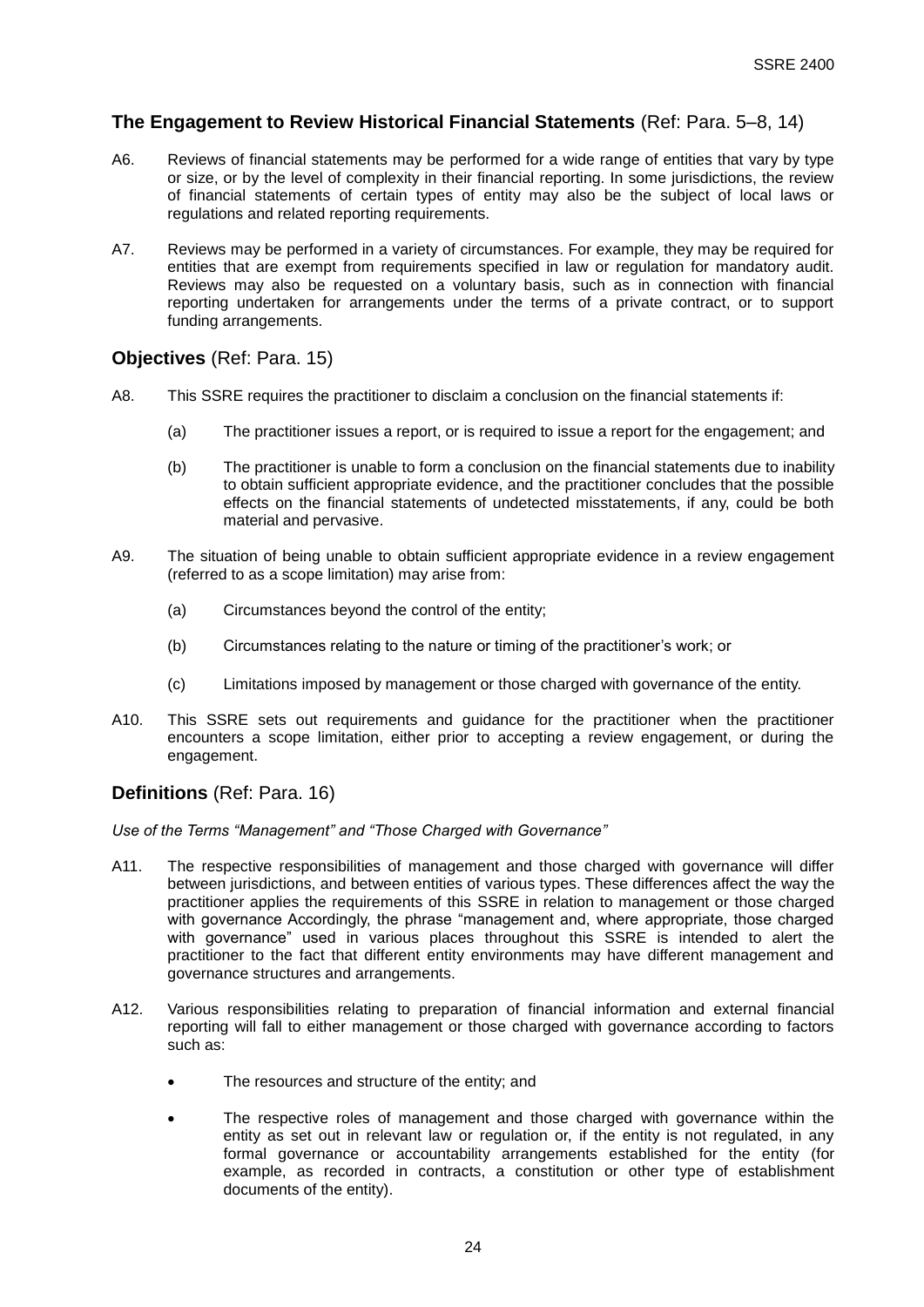For example, in small entities there is often no separation of the management and governance roles. In larger entities, management is often responsible for execution of the business or activities of the entity and reporting thereon, while those charged with governance oversee management. In some jurisdictions, the responsibility for preparation of financial statements for an entity is the legal responsibility of those charged with governance, and in some other jurisdictions it is a management responsibility.

*Limited Assurance – Use of the Term Sufficient Appropriate Evidence* (Ref: Para. 17(f))

A13. Sufficient appropriate evidence is required to obtain limited assurance to support the practitioner's conclusion. Evidence is cumulative in nature and is primarily obtained from the procedures performed during the course of the review.

# **Conduct of a Review Engagement in Accordance with this SSRE** (Ref: Para. 18)

A14. This SSRE does not override laws and regulations that govern a review of financial statements. In the event that those laws and regulations differ from the requirements of this SSRE, a review conducted only in accordance with laws and regulations will not automatically comply with this SSRE.

# **Ethical Requirements** (Ref: Para. 21)

- A15. Part A of the ACRA Code establishes the fundamental principles of professional ethics practitioners must comply with, and provides a conceptual framework for applying those principles. The fundamental principles are:
	- (a) Integrity;
	- (b) Objectivity;
	- (c) Professional competence and due care;
	- (d) Confidentiality; and
	- (e) Professional behavior.

Part B of the ACRA Code illustrates how the conceptual framework is to be applied in specific situations. In complying with the ACRA Code, threats to the practitioner's compliance with relevant ethical requirements are required to be identified and appropriately addressed.

A16. In the case of an engagement to review financial statements, the ACRA Code requires that the practitioner be independent of the entity whose financial statements are reviewed. The ACRA Code describes independence as comprising both independence of mind and independence in appearance. The practitioner's independence safeguards the practitioner's ability to form a conclusion without being affected by influences that might otherwise compromise that conclusion. Independence enhances the practitioner's ability to act with integrity, to be objective and to maintain an attitude of professional skepticism.

### **Professional Skepticism and Professional Judgment**

#### *Professional Skepticism* (Ref: Para. 22)

A17. Professional skepticism is necessary for the critical assessment of evidence in a review. This includes questioning inconsistencies and investigating contradictory evidence, and questioning the reliability of responses to inquiries and other information obtained from management and those charged with governance. It also includes consideration of the sufficiency and appropriateness of evidence obtained in the light of the engagement circumstances.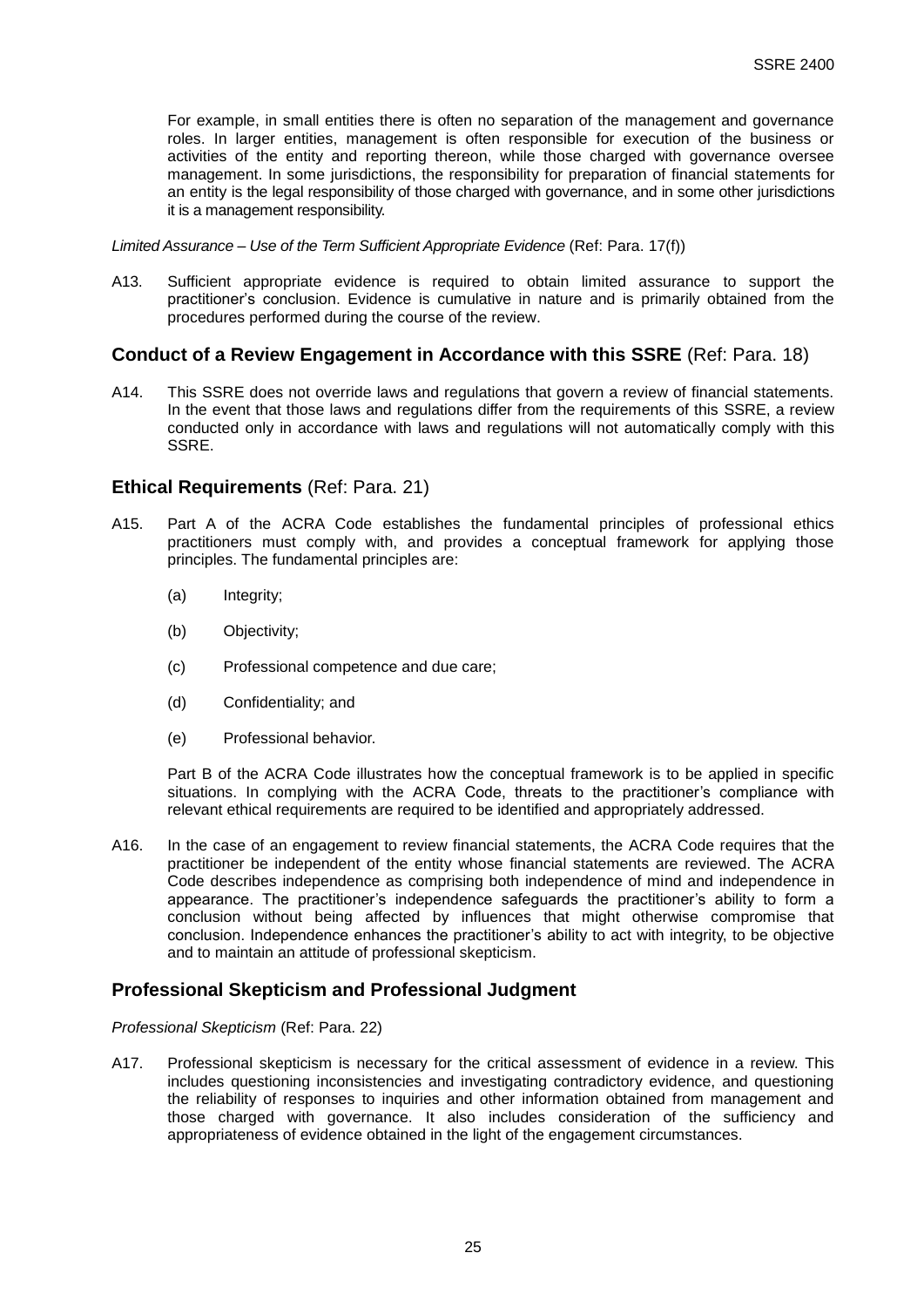- A18. Professional skepticism includes being alert to, for example:
	- Evidence that is inconsistent with other evidence obtained.
	- Information that calls into question the reliability of documents and responses to inquiries to be used as evidence.
	- Conditions that may indicate possible fraud.
	- Any other circumstances that suggest the need for additional procedures.
- A19. Maintaining professional skepticism throughout the review is necessary if the practitioner is to reduce the risks of:
	- Overlooking unusual circumstances.
	- Over-generalizing when drawing conclusions from evidence obtained.
	- Using inappropriate assumptions in determining the nature, timing, and extent of the procedures performed in the review, and evaluating the results thereof.
- A20. The practitioner cannot be expected to disregard past experience of the honesty and integrity of the entity's management and those charged with governance. Nevertheless, a belief that management and those charged with governance are honest and have integrity does not relieve the practitioner of the need to maintain professional skepticism or allow the practitioner to be satisfied with evidence that is inadequate for the purpose of the review.

#### *Professional Judgment* (Ref: Para. 23)

- A21. Professional judgment is essential to the proper conduct of a review engagement. This is because interpretation of relevant ethical requirements and the requirements of this SSRE, and the need for informed decisions throughout the performance of a review engagement, require the application of relevant knowledge and experience to the facts and circumstances of the engagement. Professional judgment is necessary, in particular:
	- Regarding decisions about materiality, and the nature, timing, and extent of procedures used to meet the requirements of this SSRE, and to gather evidence.
	- When evaluating whether the evidence obtained from the procedures performed reduces the engagement risk to a level that is acceptable in the engagement circumstances.
	- When considering management's judgments in applying the entity's applicable financial reporting framework.
	- When forming the conclusion on the financial statements based on the evidence obtained, including considering the reasonableness of the estimates made by management in preparing the financial statements.
- A22. The distinguishing feature of the professional judgment expected of the practitioner is that it is exercised by a practitioner whose training, knowledge and experience, including in the use of assurance skills and techniques, have assisted in developing the necessary competencies to achieve reasonable judgments. Consultation on difficult or contentious matters during the course of the engagement, both within the engagement team and between the engagement team and others at the appropriate level within or outside the firm, assists the practitioner in making informed and reasonable judgments.
- A23. The exercise of professional judgment in individual engagements is based on the facts and circumstances that are known by the practitioner throughout the engagement, including:
	- Knowledge acquired from engagements carried out with respect to the entity's financial statements in prior periods, where applicable.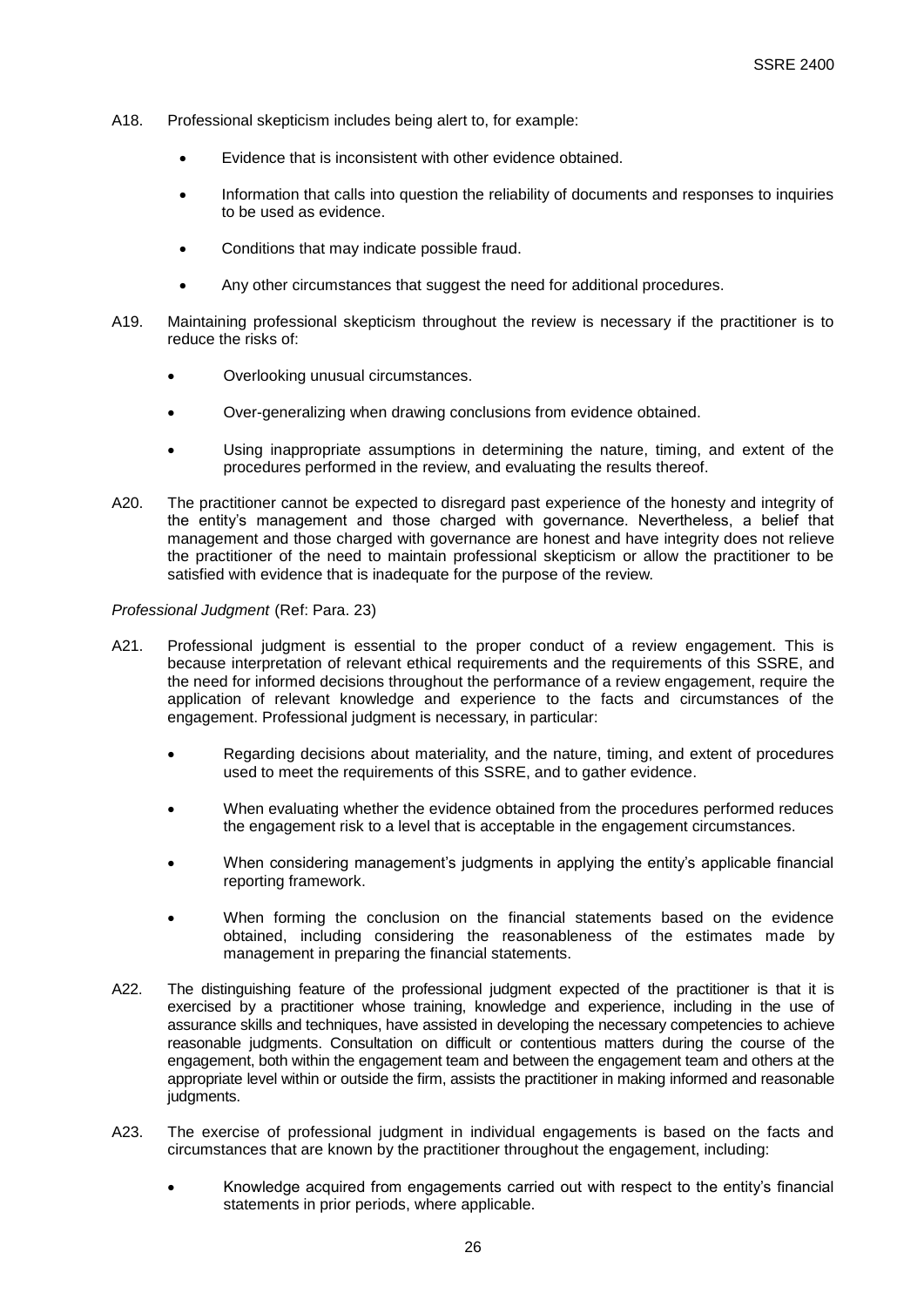- The practitioner's understanding of the entity and its environment, including its accounting system, and of the application of the applicable financial reporting framework in the entity's industry.
- The extent to which the preparation and presentation of the financial statements require the exercise of management judgment.
- A24. Professional judgment can be evaluated based on whether the judgment reached reflects a competent application of assurance and accounting principles, and is appropriate in the light of, and consistent with, the facts and circumstances that were known to the practitioner up to the date of the practitioner's report.
- A25. Professional judgment needs to be exercised throughout the engagement. It also needs to be appropriately documented in accordance with the requirements of this SSRE. Professional judgment is not to be used as the justification for decisions that are not otherwise supported by the facts and circumstances of the engagement, or the evidence obtained.

# **Engagement Level Quality Control** (Ref: Para. 24–25)

- A26. Assurance skills and techniques include:
	- Applying professional skepticism and professional judgment to planning and performing an assurance engagement, including obtaining and evaluating evidence;
	- Understanding information systems and the role and limitations of internal control;
	- Linking the consideration of materiality and engagement risks to the nature, timing and extent of procedures for the review;
	- Applying procedures as appropriate to the review engagement, which may include other types of procedures in addition to inquiry and analytical procedures (such as inspection, re-calculation, re-performance, observation and confirmation);
	- Systematic documentation practices; and
	- Application of skills and practices relevant for writing reports for assurance engagements.
- A27. Within the context of the firm's system of quality control, engagement teams have a responsibility to implement quality control procedures applicable to the engagement, and provide the firm with relevant information to enable the functioning of that part of the firm's system of quality control relating to independence.
- A28. The actions of the engagement partner and appropriate messages to the other members of the engagement team, in the context of the engagement partner taking responsibility for the overall quality on each review engagement, emphasize the fact that quality is essential in performing a review engagement, and the importance to the quality of the review engagement of:
	- (a) Performing work that complies with professional standards and regulatory and legal requirements.
	- (b) Complying with the firm's quality control policies and procedures as applicable.
	- (c) Issuing a report for the engagement that is appropriate in the circumstances.
	- (d) The engagement team's ability to raise concerns without fear of reprisals.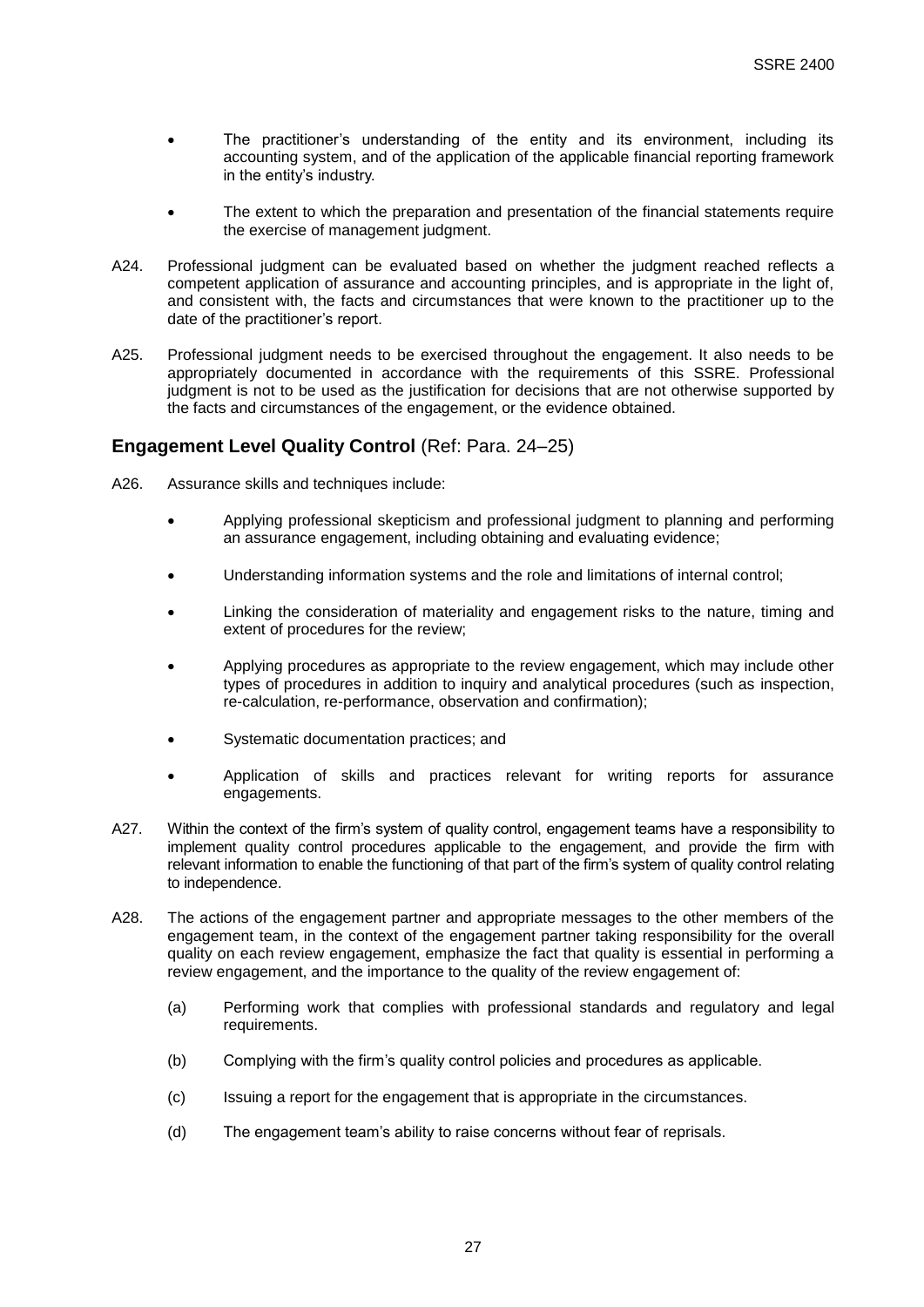- A29. Unless information provided by the firm or other parties suggests otherwise, the engagement team is entitled to rely on the firm's system of quality control. For example, the engagement team may rely on the firm's system of quality control in relation to:
	- Competence of personnel through their recruitment and formal training.
	- Independence through the accumulation and communication of relevant independence information.
	- Maintenance of client relationships through acceptance and continuance systems.
	- Adherence to regulatory and legal requirements through the monitoring process.

In considering deficiencies identified in the firm's system of quality control that may affect the review engagement, the engagement partner may consider measures taken by the firm to rectify those deficiencies.

A30. A deficiency in the firm's system of quality control does not necessarily indicate that a review engagement was not performed in accordance with professional standards and applicable legal and regulatory requirements, or that the practitioner's report was not appropriate.

#### *Assignment of Engagement Teams* (Ref: Para. 25(b))

- A31. When considering the appropriate competence and capabilities expected of the engagement team as a whole, the engagement partner may take into consideration such matters as the team's:
	- Understanding of, and practical experience with, review engagements of a similar nature and complexity through appropriate training and participation.
	- Understanding of professional standards and applicable legal and regulatory requirements.
	- Technical expertise, including expertise with relevant information technology and specialized areas of accounting or assurance.
	- Knowledge of relevant industries in which the client operates.
	- Ability to apply professional judgment.
	- Understanding of the firm's quality control policies and procedures.

#### *Acceptance and Continuance of Client Relationships and Review Engagements* (Ref: Para. 25(d)(i))

- A32. SSQC 1 requires the firm to obtain information as it considers necessary in the circumstances before accepting an engagement with a new client, when deciding whether to continue an existing engagement, and when considering acceptance of a new engagement with an existing client. Information that assists the engagement partner in determining whether acceptance and continuance of client relationships and review engagements are appropriate may include information concerning:
	- The integrity of the principal owners, key management and those charged with governance; and
	- Significant matters that have arisen during the current or a previous review engagement, and their implications for continuing the relationship.
- A33. If the engagement partner has cause to doubt management's integrity to a degree that is likely to affect proper performance of the review, it is not appropriate under this SSRE to accept the engagement, unless required by law or regulation, as doing so may lead to the practitioner being associated with the entity's financial statements in an inappropriate manner.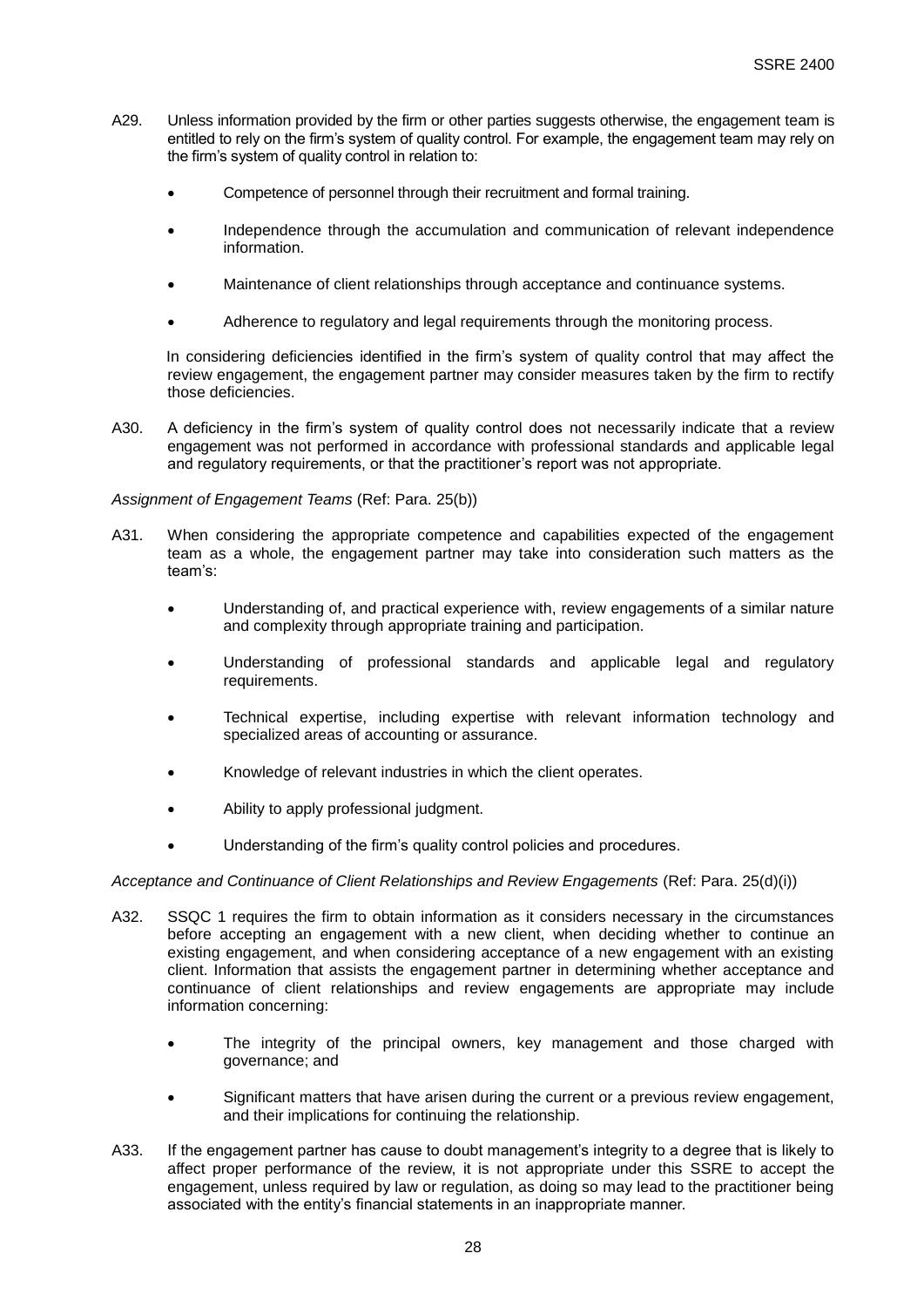# **Acceptance and Continuance of Client Relationships and Review Engagements**  (Ref: Para. 29)

A34. The practitioner's consideration of engagement continuance, and relevant ethical requirements, including independence, occurs throughout the engagement, as conditions and changes in circumstances occur. Performing initial procedures on engagement continuance and evaluation of relevant ethical requirements (including independence) at the beginning of an engagement informs the practitioner's decisions and actions prior to the performance of other significant activities for the engagement.

#### *Factors Affecting Acceptance and Continuance of Client Relationships and Review Engagements (Ref: Para. 29)*

A35. Assurance engagements may only be accepted when the engagement exhibits certain characteristics<sup>8</sup> that are conducive to achieving the practitioner's objectives specified for the engagement.

Rational Purpose (Ref: Para. 29(a)(i))

- A36. It may be unlikely that there is a rational purpose for the engagement if, for example:
	- (a) There is a significant limitation on the scope of the practitioner's work;
	- (b) The practitioner suspects the engaging party intends to associate the practitioner's name with the financial statements in an inappropriate manner; or
	- (c) The engagement is intended to meet compliance requirements of relevant law or regulation and such law or regulation requires the financial statements to be audited.

#### Review Engagement Is Appropriate (Ref: Para. 29(a)(ii))

A37. When the practitioner's preliminary understanding of the engagement circumstances indicates that accepting a review engagement would not be appropriate, the practitioner may consider recommending that another type of engagement be undertaken. Depending on the circumstances, the practitioner may, for example, believe that performance of an audit engagement would be more appropriate than a review. In other cases, if the engagement circumstances preclude performance of an assurance engagement, the practitioner may recommend a compilation engagement, or other accounting services engagement, as appropriate.

Information Needed to Perform the Review Engagement (Ref: Para. 29(c))

A38. An example of where the practitioner may have cause to doubt that the information needed to perform the review will be available or reliable is where the accounting records necessary for purposes of performing analytical procedures are suspected to be substantially inaccurate or incomplete. This consideration is not directed at the need that sometimes arises in the course of a review engagement to assist management by recommending adjusting entries required to finalize the financial statements prepared by management.

### *Preconditions for Accepting a Review Engagement (Ref: Para. 30)*

A39. This SSRE also requires the practitioner to ascertain certain matters, upon which it is necessary for the practitioner and the entity's management to agree, and which are within the control of the entity, prior to the practitioner accepting the engagement.

<sup>1</sup> Assurance Framework, paragraph 17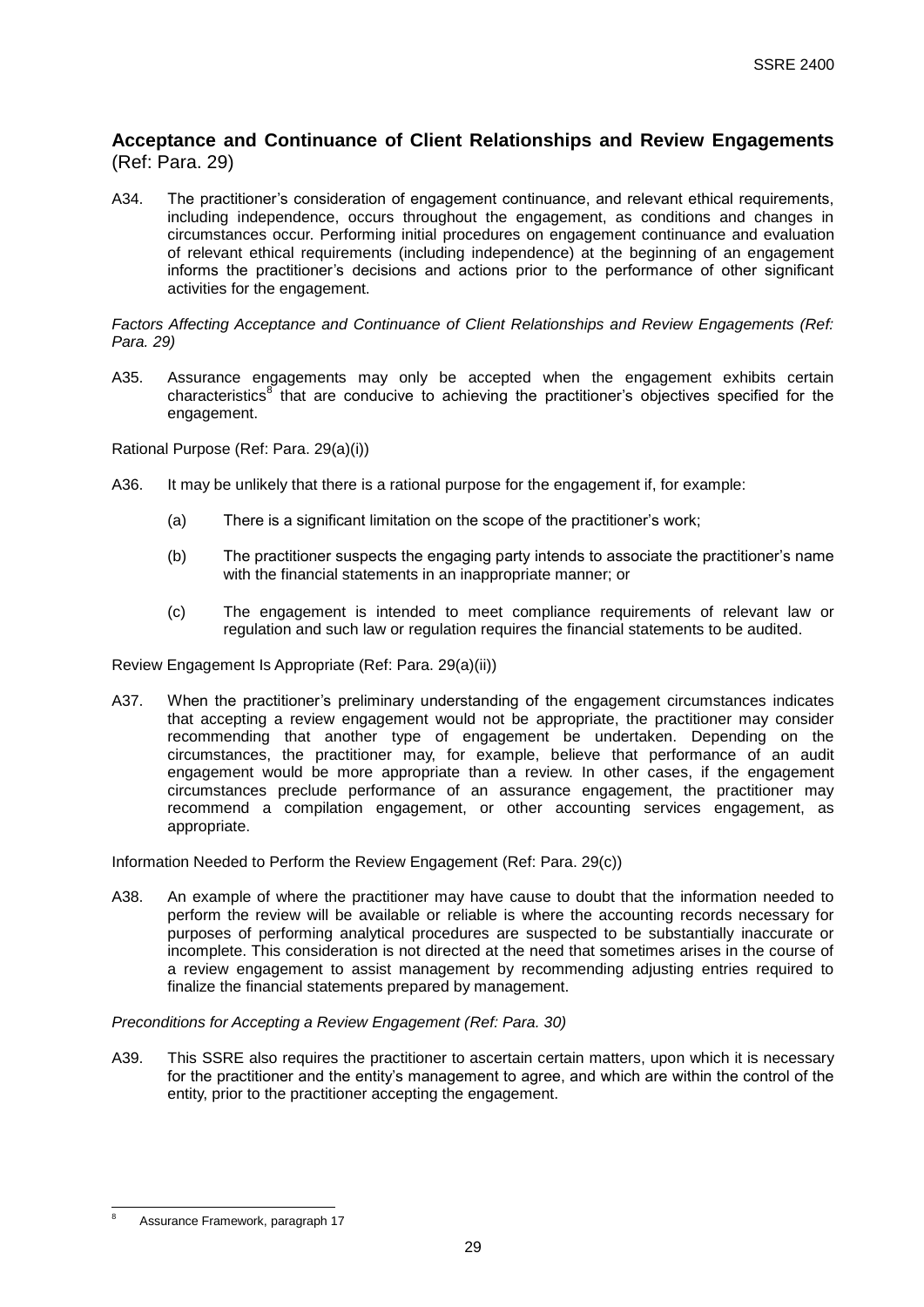The Applicable Financial Reporting Framework (Ref: Para. 30(a))

A40. A condition for acceptance of an assurance engagement is that the criteria $9$  referred to in the definition of an assurance engagement are suitable and available to intended users.<sup>10</sup> For purposes of this SSRE, the applicable financial reporting framework provides the criteria the practitioner uses to review the financial statements including, where relevant, the fair presentation of the financial statements. Some financial reporting frameworks are fair presentation frameworks, while others are compliance frameworks. The requirements of the applicable financial reporting framework determine the form and content of the financial statements, including what constitutes a complete set of financial statements.

Acceptability of the applicable financial reporting framework

- A41. Without an acceptable financial reporting framework, management does not have an appropriate basis for the preparation of the financial statements and the practitioner does not have suitable criteria for the review of the financial statements.
- A42. The practitioner's determination of the acceptability of the financial reporting framework applied in the financial statements is made in the context of the practitioner's understanding of who the intended users of the financial statements are. The intended users are the person, persons or group of persons for whom the practitioner prepares the report. The practitioner may not be able to identify all those who will read the assurance report, particularly where there is a large number of people who have access to it.
- A43. In many cases, in the absence of any indications to the contrary, the practitioner may presume that the applicable financial reporting framework is acceptable (for example, a financial reporting framework that is prescribed by law or regulation in a jurisdiction to be used in the preparation of general purpose financial statements for certain types of entities).
- A44. Factors that are relevant to the practitioner's determination of the acceptability of the financial reporting framework to be applied in the preparation of the financial statements include:
	- The nature of the entity (for example, whether it is a business enterprise, a public sector entity or a not-for-profit organization).
	- The purpose of the financial statements (for example, whether they are prepared to meet the common financial information needs of a wide range of users or the financial information needs of specific users).
	- The nature of the financial statements (for example, whether the financial statements are a complete set of financial statements or a single financial statement).
	- Whether the applicable financial reporting framework is prescribed in relevant law or regulation.
- A45. If the financial reporting framework used to prepare the financial statements is not acceptable in view of the purpose of the financial statements and management will not agree to use of a financial reporting framework that is acceptable in the practitioner's view, the practitioner is required under this SSRE to decline the engagement.
- A46. Deficiencies in the applicable financial reporting framework that indicate that the framework is not acceptable may be encountered after the review engagement has been accepted. When use of that financial reporting framework is not prescribed by law or regulation, management may decide to adopt another framework that is acceptable. When management does so, the practitioner is required under this SSRE to agree the new terms of the review engagement with management to reflect the change in the applicable financial reporting framework.

<sup>1</sup> <sup>9</sup> Assurance Framework, paragraph 34

Assurance Framework, paragraph 17(b)(ii)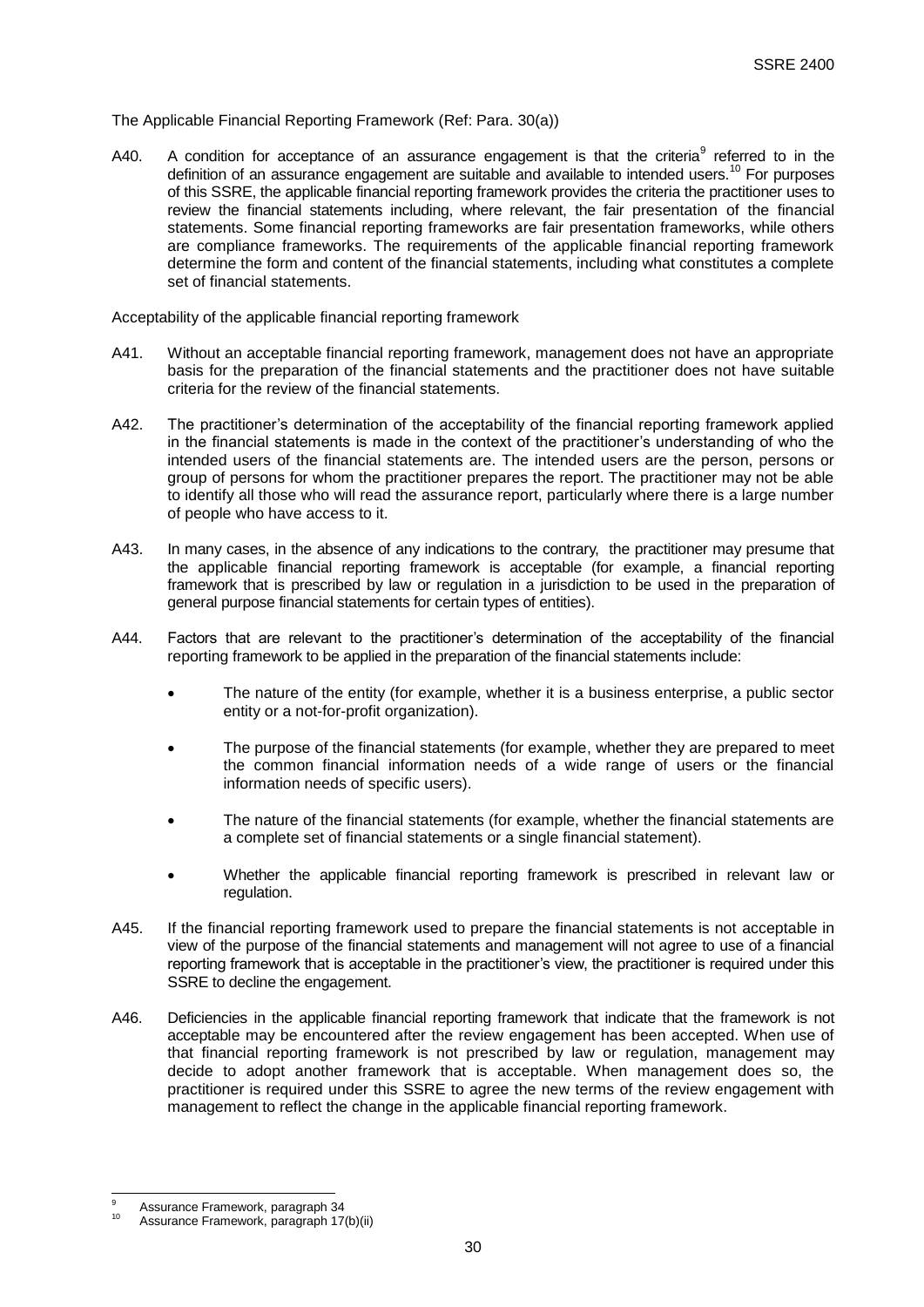Responsibilities of Management and Those Charged with Governance (Ref: Para. 30(b), 37(e))

- A47. The financial statements subject to review are those of the entity, prepared by management of the entity with oversight from those charged with governance. This SSRE does not impose responsibilities on management and those charged with governance, nor does it override laws and regulations that govern their respective responsibilities. However, a review in accordance with this SSRE is conducted on the premise that management, and those charged with governance as appropriate, have acknowledged certain responsibilities that are fundamental to the conduct of the review. The review of the financial statements does not relieve management and those charged with governance of their responsibilities.
- A48. As part of its responsibility for the preparation of the financial statements, management is required to exercise judgment in making accounting estimates that are reasonable in the circumstances, and to select and apply appropriate accounting policies. These judgments are made in the context of the applicable financial reporting framework.
- A49. Because of the significance of the preconditions for undertaking a review of financial statements, the practitioner is required under this SSRE to obtain the agreement of management that it understands its responsibilities before accepting a review engagement. The practitioner may obtain management's agreement either orally or in writing. However, management's agreement is subsequently recorded within the written terms of the engagement.
- A50. If management, and those charged with governance where appropriate, do not or will not acknowledge their responsibilities in relation to the financial statements, it is not appropriate to accept the engagement unless law or regulation requires the practitioner to do so. In circumstances where the practitioner is required to accept the review engagement, the practitioner may need to explain to management and those charged with governance, where different, the importance of these matters and the implications for the engagement.

*Additional Considerations When the Wording of the Practitioner's Report Is Prescribed by Law or Regulation* (Ref: Para. 34*–35*)

- A51. This SSRE requires the practitioner to not represent compliance with this SSRE unless the practitioner has complied with all the requirements of this SSRE that are relevant to the review engagement. Law or regulation may prescribe matters in relation to an engagement that would ordinarily cause the practitioner to decline the engagement were it possible to do so, for example, if:
	- The practitioner considers that the financial reporting framework prescribed by law or regulation is not acceptable; or
	- The prescribed layout or wording of the practitioner's report is in a form or in terms that are significantly different from the layout or wording required by this SSRE.

Under this SSRE, a review conducted in these situations does not comply with this SSRE and the practitioner cannot represent compliance with this SSRE in the report issued for the engagement. Notwithstanding that the practitioner is not permitted to represent compliance with this SSRE, the practitioner is, however, encouraged to apply this SSRE, including the reporting requirements, to the extent practicable. When appropriate to avoid misunderstanding, the practitioner may consider including a statement in the report that the review is not conducted in accordance with this SSRE.

#### *Agreeing the Terms of Engagement*

Engagement Letter or Other Form of Written Agreement (Ref: Para. 37)

A52. It is in the interests of both management and those charged with governance, and the practitioner, that the practitioner sends an engagement letter prior to performing the review engagement, to help avoid misunderstandings with respect to the engagement.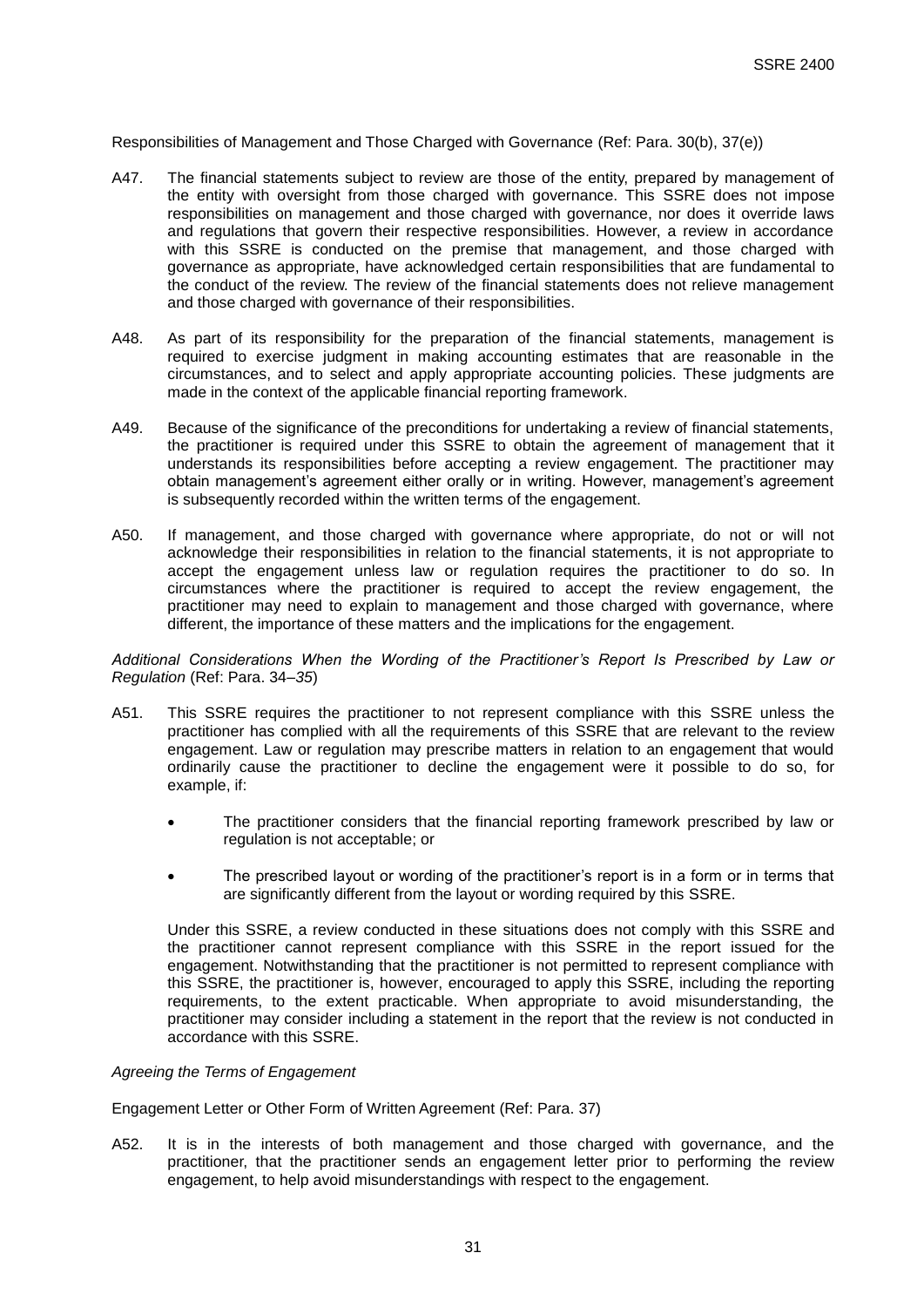Form and content of the engagement letter

- A53. The form and content of the engagement letter may vary for each engagement. In addition to including the matters required by this SSRE, an engagement letter may make reference to, for example:
	- Arrangements concerning the involvement of other practitioners and experts in the review engagement.
	- Arrangements to be made with the predecessor practitioner, if any, in the case of an initial engagement.
	- The fact that a review engagement will not satisfy any statutory or third party requirements for an audit.
	- The expectation that management will provide written representations to the practitioner.
	- The agreement of management to inform the practitioner of facts that may affect the financial statements of which management may become aware during the period from the date of the practitioner's report to the date the financial statements are issued.
	- A request for management to acknowledge receipt of the engagement letter and to agree to the terms of the engagement outlined therein.

Review of components of groups of entities

A54. The auditor of the financial statements of a group of entities may request that a practitioner perform a review of the financial information of a component entity of the group. Depending on the instructions of the group auditor, a review of the financial information of a component may be performed in accordance with this SSRE. The group auditor may also specify additional procedures to supplement the work done for the review performed under this SSRE. Where the practitioner conducting the review is the auditor of the component entity's financial statements, the review is not performed in accordance with this SSRE.

Responsibilities of management prescribed by law or regulation (Ref: Para. 37(e))

A55. If, in the circumstances of the engagement, the practitioner concludes that it is not necessary to record certain terms of the engagement in an engagement letter, the practitioner is still required to seek the written agreement from management, and those charged with governance where appropriate, required under this SSRE that they acknowledge and understand their responsibilities set out in this SSRE. This written agreement may use the wording of the law or regulation if the law or regulation establishes responsibilities for management that are equivalent in effect to those described in this SSRE.

Illustrative Engagement Letter (Ref: Para. 37)

A56. An illustrative engagement letter for a review engagement is set out in Appendix 1 to this SSRE.

Recurring Engagements (Ref: Para. 38)

- A57. The practitioner may decide not to send a new engagement letter or other written agreement each period. However, the following factors may indicate that it is appropriate to revise the terms of the review engagement or to remind management and those charged with governance, as appropriate, of the existing terms of the engagement:
	- Any indication that management misunderstands the objective and scope of the review.
	- Any revised or special terms of the engagement.
	- A recent change of senior management of the entity.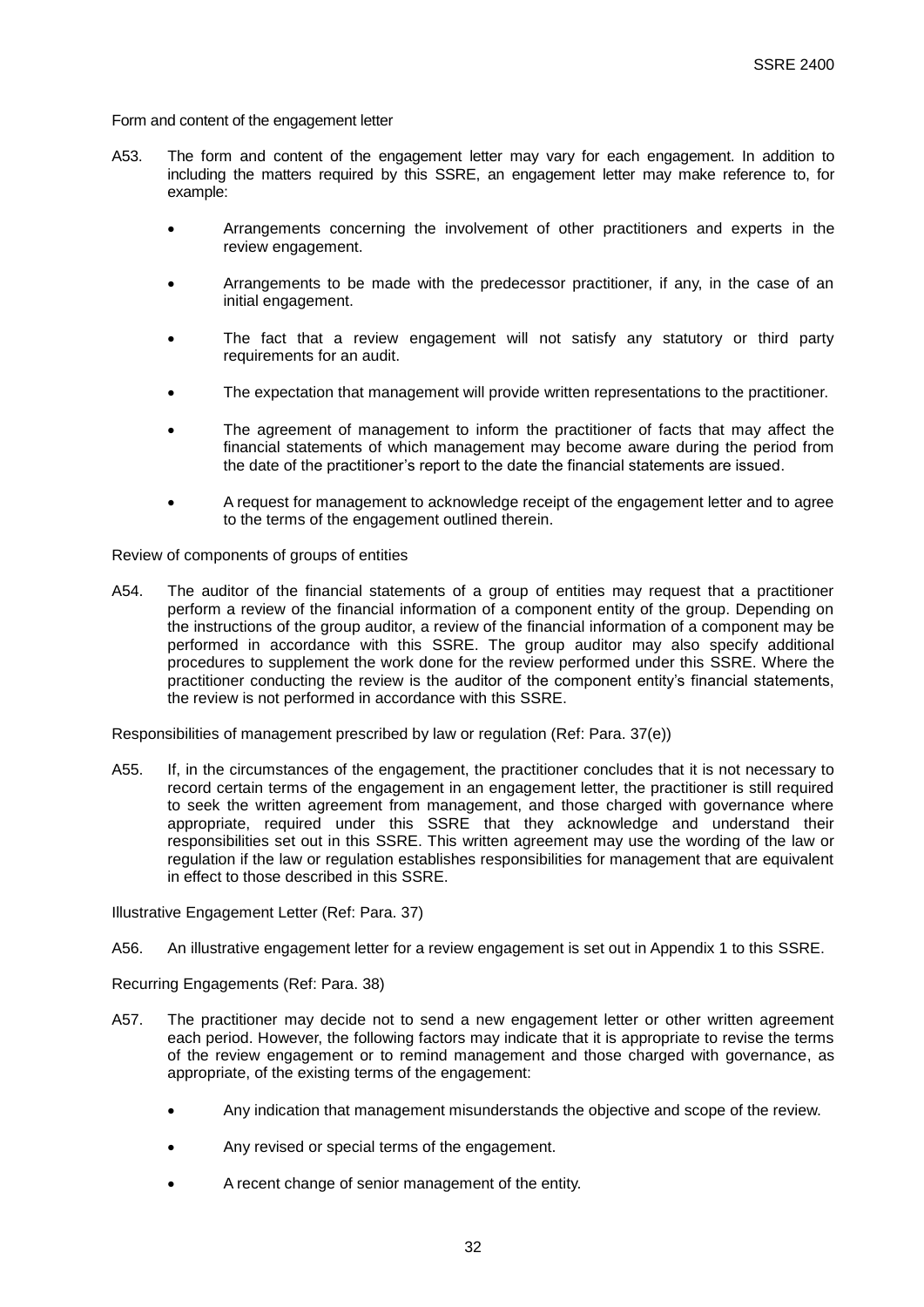- A significant change in ownership of the entity.
- A significant change in nature or size of the entity's business.
- A change in legal or regulatory requirements affecting the entity.
- A change in the applicable financial reporting framework.

*Acceptance of a Change in the Terms of the Review Engagement* 

Request to Change the Terms of the Review Engagement (Ref: Para. 39)

- A58. A request from the entity for the practitioner to change the terms of the review engagement may result from factors including:
	- A change in circumstances affecting the need for the service.
	- Misunderstanding as to the nature of a review engagement as originally requested.
	- A restriction on the scope of the review engagement, whether imposed by management or caused by other circumstances.
- A59. A change in circumstances that affects the entity's requirements or a misunderstanding concerning the nature of the service originally requested may be considered a reasonable basis for requesting a change to the terms of the review engagement.
- A60. In contrast, a change may not be considered reasonable if it appears that the change relates to information that is incorrect, incomplete or otherwise unsatisfactory. An example might be where the practitioner is unable to obtain sufficient appropriate evidence for a material item in the financial statements, and management asks for the engagement to be changed to a related services engagement to avoid the expression of a modified conclusion by the practitioner.

Request to Change the Nature of the Engagement (Ref: Para. 40)

- A61. Before agreeing to change a review engagement to another type of engagement or related service, a practitioner who was engaged to perform a review in accordance with this SSRE may need to assess, in addition to the matters referred to in this SSRE, any legal or contractual implications of the change.
- A62. If the practitioner concludes that there is reasonable justification to change the review engagement to another type of engagement or related service, the work performed in the review engagement to the date of change may be relevant to the changed engagement; however, the work required to be performed and the report to be issued would be those appropriate to the revised engagement. In order to avoid confusing the reader, the report on the other engagement or related service would not include reference to:
	- (a) The original review engagement; or
	- (b) Any procedures that may have been performed in the original review engagement, except where the review engagement is changed to an engagement to perform agreedupon procedures and thus reference to the procedures performed is a normal part of the report.

# **Communication with Management and Those Charged with Governance** (Ref: Para. 42)

- A63. In a review engagement, the practitioner's communications with management and those charged with governance take the form of:
	- (a) Inquiries the practitioner makes in the course of performing the procedures for the review; and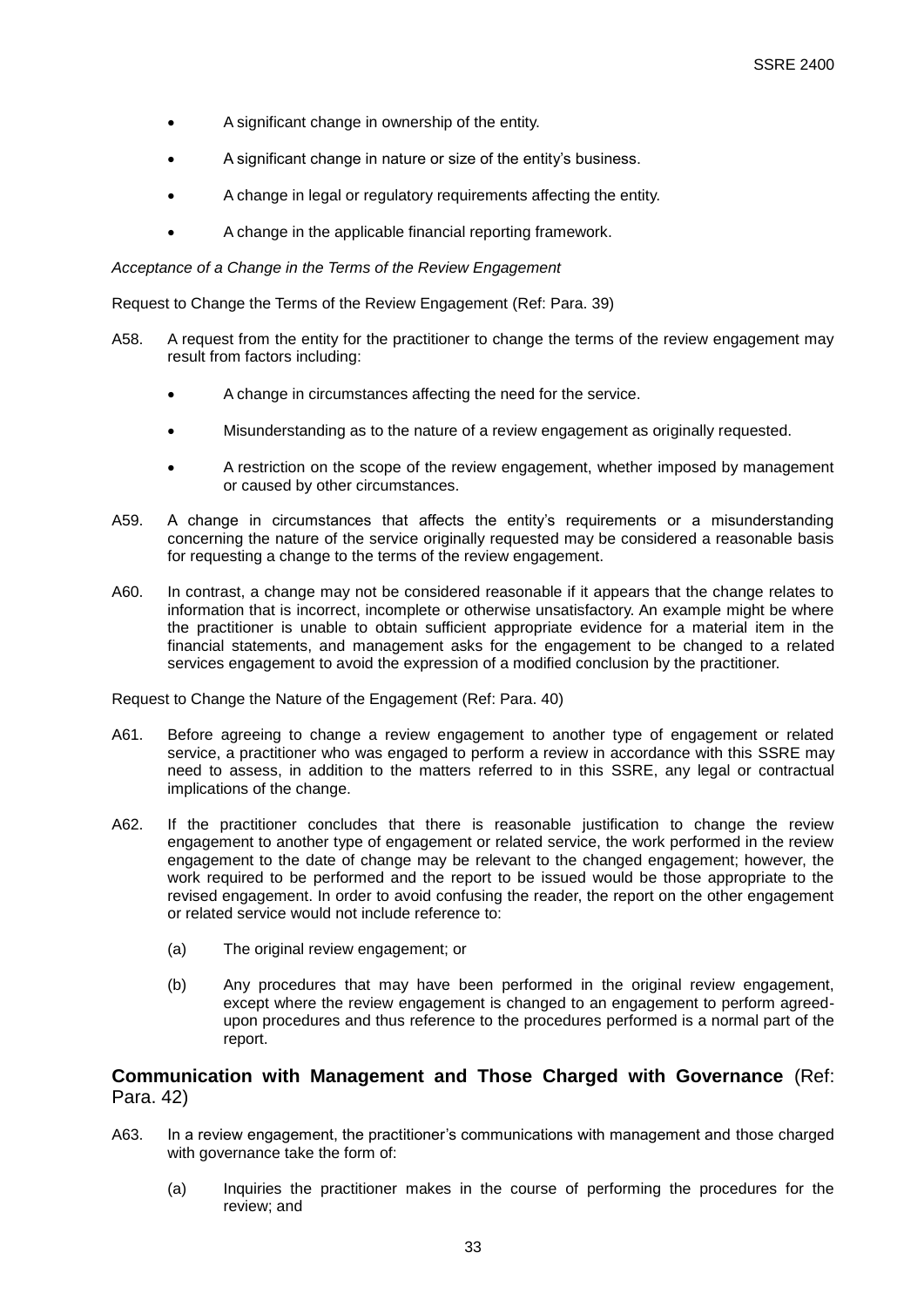- (b) Other communications, in the context of having effective two-way communication to understand matters arising and to develop a constructive working relationship for the engagement.
- A64. The appropriate timing for communications will vary with the circumstances of the engagement. Relevant factors include the significance and nature of the matter, and any action expected to be taken by management or those charged with governance. For example, it may be appropriate to communicate a significant difficulty encountered during the review as soon as practicable if management or those charged with governance are able to assist the practitioner to overcome the difficulty.
- A65. Law or regulation may restrict the practitioner's communication of certain matters with those charged with governance. For example, law or regulation may specifically prohibit a communication, or other action, that might prejudice an investigation by an appropriate authority into an actual, or suspected, illegal act. In some circumstances, potential conflicts between the practitioner's obligations of confidentiality and obligations to communicate may be complex. In such cases, the practitioner may consider obtaining legal advice.

#### *Communicating Matters Concerning the Review*

- A66. Matters to be communicated to management or those charged with governance, as appropriate, under this SSRE may include:
	- The practitioner's responsibilities in the review engagement, as included in the engagement letter or other suitable form of written agreement.
	- Significant findings from the review, for example:
		- The practitioner's views about significant qualitative aspects of the entity's accounting practices, including accounting policies, accounting estimates and financial statement disclosures.
		- Significant findings from the performance of procedures, including situations where the practitioner considered performance of additional procedures necessary under this SSRE. The practitioner may need to confirm that those charged with governance have the same understanding of the facts and circumstances relevant to specific transactions or events.
		- Matters arising that may lead to modification of the practitioner's conclusion.
		- Significant difficulties, if any, encountered during the review; for example, unavailability of expected information; unexpected inability to obtain evidence that the practitioner considers necessary for the review; or restrictions imposed on the practitioner by management. In some circumstances, such difficulties may constitute a scope limitation that, if not addressed by management or those charged with governance, may lead to modification of the practitioner's conclusion or to the practitioner's withdrawal from the engagement in certain circumstances.
- A67. In some entities, different persons are responsible for the management and the governance of an entity. In these circumstances, management may have the responsibility to communicate matters of governance interest to those charged with governance. Communication by management with those charged with governance of matters that the practitioner is required to communicate does not relieve the practitioner of the responsibility to also communicate them to those charged with governance. However, communication of these matters by management may affect the form or timing of the practitioner's communication with those charged with governance.

#### *Communication with Third Parties*

A68. In some jurisdictions, the practitioner may be required by law or regulation to, for example: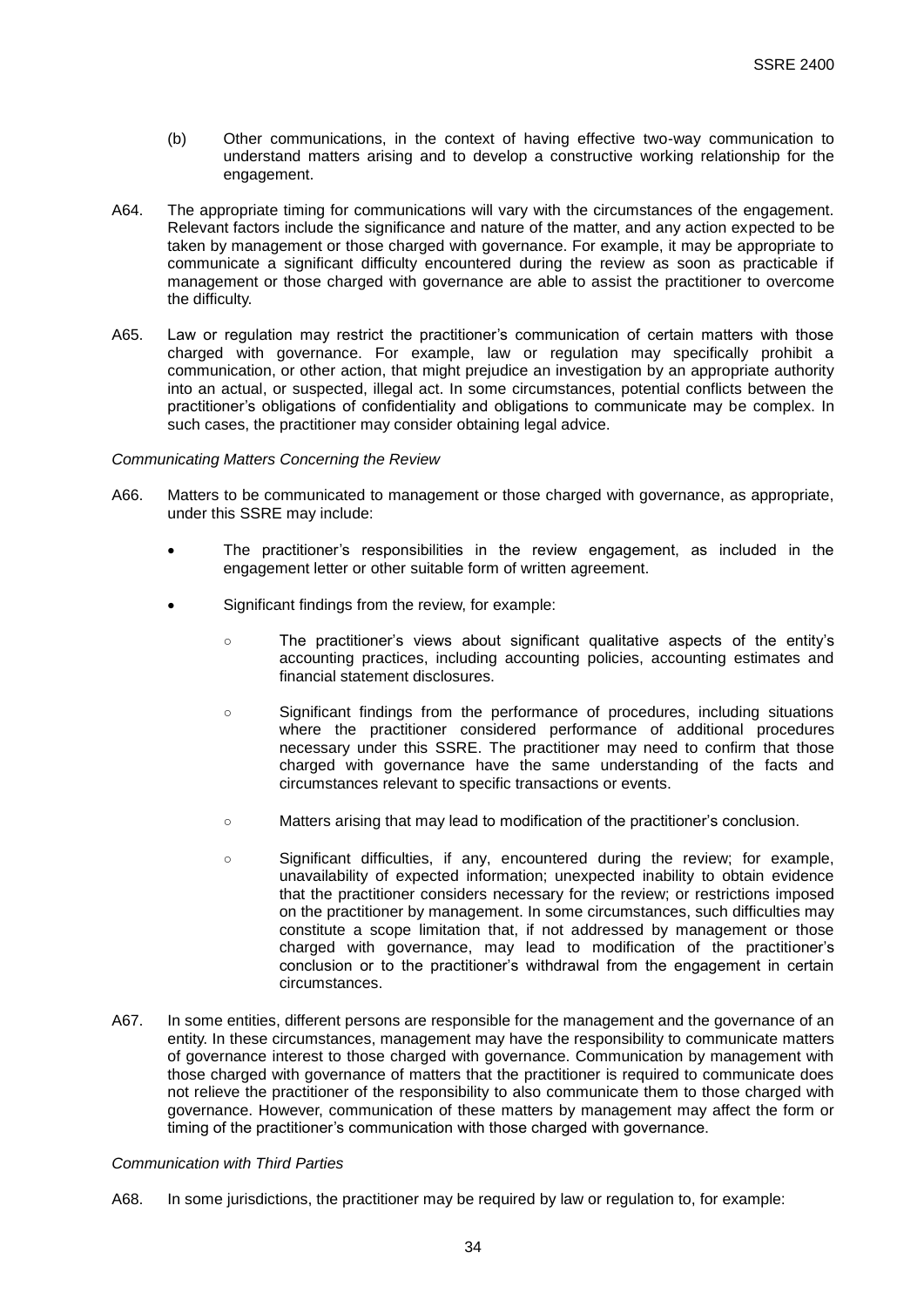- Notify a regulatory or enforcement body of certain matters communicated with those charged with governance. For example, in some jurisdictions the practitioner has a duty to report misstatements to authorities where management and those charged with governance fail to take corrective action.
- Submit copies of certain reports prepared for those charged with governance to relevant regulatory or funding bodies or, in some cases, make such reports publicly available.
- A69. Unless required by law or regulation to provide a third party with a copy of the practitioner's written communications with those charged with governance, the practitioner may need the prior consent of management or those charged with governance before doing so.

# **Performing the Engagement**

*Materiality in a Review of Financial Statements* (Ref: Para. 43)

- A70. The practitioner's consideration of materiality is made in the context of the applicable financial reporting framework. Some financial reporting frameworks discuss the concept of materiality in the context of the preparation and presentation of financial statements. Although financial reporting frameworks may discuss materiality in different terms, they generally explain that:
	- Misstatements, including omissions, are considered to be material if they, individually or in the aggregate, could reasonably be expected to influence the economic decisions of users taken on the basis of the financial statements;
	- Judgments about materiality are made in light of surrounding circumstances, and are affected by the size or nature of a misstatement, or a combination of both; and
	- Judgments about matters that are material to users of the financial statements are based on a consideration of the common financial information needs of users as a group. The possible effect of misstatements on specific individual users, whose needs may vary widely, is not considered.
- A71. If present in the applicable financial reporting framework, a discussion of the concept of materiality provides a frame of reference for the practitioner in determining materiality for the review. If not present, the above considerations provide the practitioner with a frame of reference.
- A72. The practitioner's determination of materiality is a matter of professional judgment, and is affected by the practitioner's perception of the needs of the intended users of the financial statements. In this context, it is reasonable for the practitioner to assume that users:
	- Have a reasonable knowledge of business and economic activities and accounting, and a willingness to study the information in the financial statements with reasonable diligence:
	- Understand that financial statements are prepared, presented and reviewed to levels of materiality;
	- Recognize the uncertainties inherent in the measurement of amounts based on the use of estimates, judgment and the consideration of future events; and
	- Make reasonable economic decisions on the basis of the information in the financial statements.

Further, unless the review engagement is undertaken for financial statements that are intended to meet the particular needs of specific users, the possible effect of misstatements on specific users, whose information needs may vary widely, is not ordinarily considered.

A73. The practitioner's judgment about what is material in relation to the financial statements as a whole is the same regardless of the level of assurance obtained by a practitioner as the basis for expressing the conclusion on the financial statements.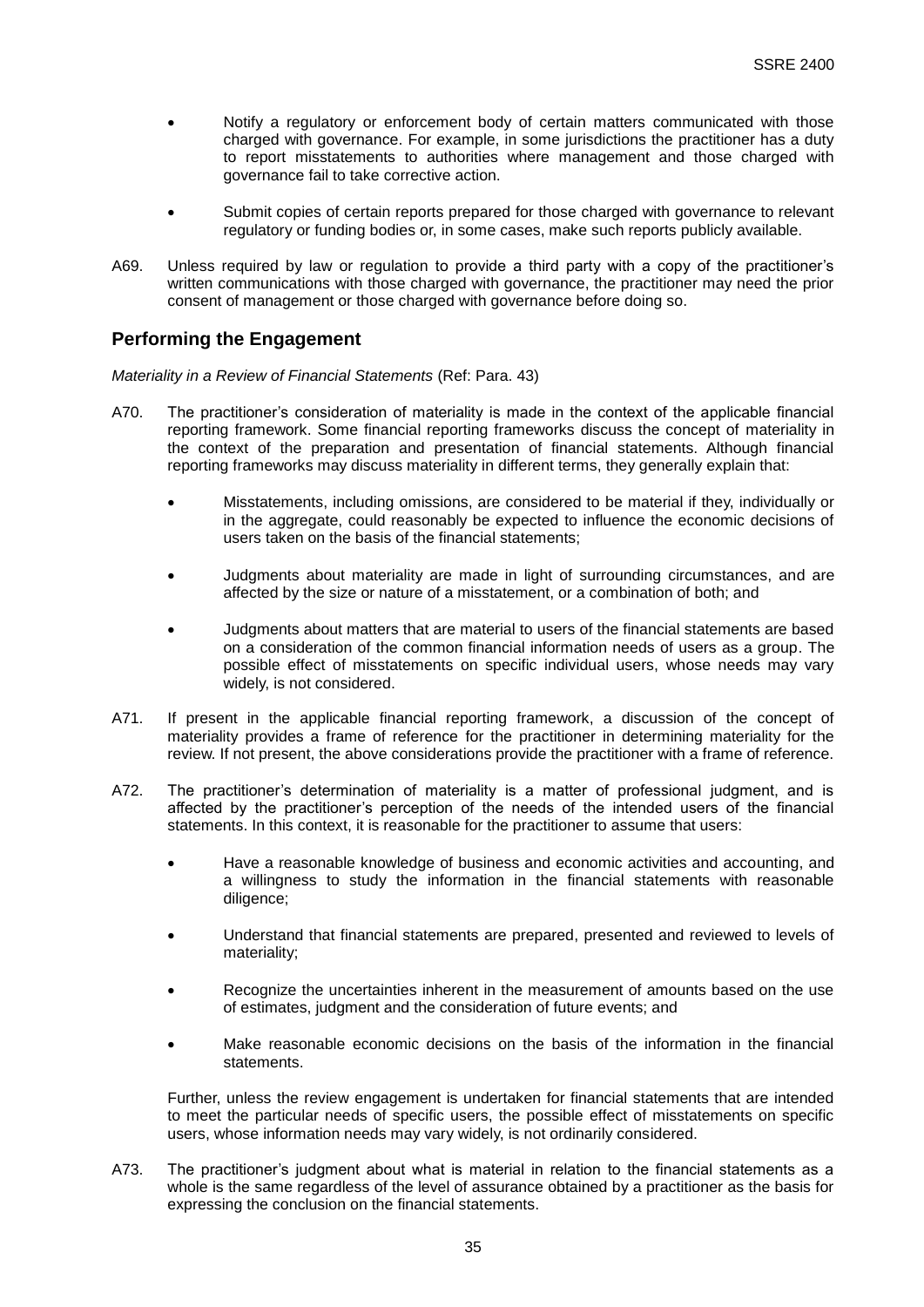Revising Materiality (Ref: Para. 44)

- A74. The practitioner's determination of materiality for the financial statements as a whole may need to be revised during the engagement as a result of:
	- A change in the circumstances that occurred during the review (for example, a decision to dispose of a major part of the entity's business).
	- New information, or a change in the practitioner's understanding of the entity and its environment as a result of performing procedures for the review in accordance with this SSRE (for example, if during the review it appears as though actual financial results are likely to be substantially different from the anticipated period-end financial results that were used initially to determine materiality for the financial statements as a whole).

*The Practitioner's Understanding* (Ref: Para. 45*–*46)

- A75. The practitioner uses professional judgment to determine the extent of the understanding of the entity and its environment required to perform the review of the entity's financial statements in accordance with this SSRE. The practitioner's primary consideration is whether the understanding obtained is sufficient to meet the practitioner's objectives for the engagement. The breadth and depth of the overall understanding that the practitioner obtains is less than that possessed by management.
- A76. Obtaining an understanding of the entity and its environment is a continual dynamic process of gathering, updating and analyzing information throughout the review engagement. The practitioner's understanding is obtained and applied on an iterative basis throughout performance of the engagement, and is updated as changes in conditions and circumstances occur. Initial procedures for engagement acceptance and continuance at the time of commencement of a review engagement are based on the practitioner's preliminary understanding of the entity and of the engagement circumstances. In a continuing client relationship, the practitioner's understanding includes knowledge obtained from prior engagements performed by the practitioner in relation to the entity's financial statements and other financial information.
- A77. The understanding establishes a frame of reference within which the practitioner plans and performs the review engagement, and exercises professional judgment throughout the engagement. Specifically, the understanding needs to be sufficient for the practitioner to be able to identify areas in the financial statements where material misstatements are likely to arise, to inform the practitioner's approach to designing and performing procedures to address those areas.
- A78. In obtaining an understanding of the entity and its environment, and of the applicable financial reporting framework, the practitioner may also consider:
	- Whether the entity is a component of a group of entities, or an associated entity of another entity.
	- The complexity of the financial reporting framework.
	- The entity's financial reporting obligations or requirements, and whether those obligations or requirements exist under applicable law or regulation or in the context of voluntary financial reporting arrangements established under formalized governance or accountability arrangements, for example, under contractual arrangements with third parties.
	- Relevant provisions of laws and regulations that are generally recognized to have a direct effect on the determination of material amounts and disclosures in the financial statements, such as tax and pension laws and regulations.
	- The level of development of the entity's management and governance structure regarding management and oversight of the entity's accounting records and financial reporting systems that underpin preparation of the financial statements. Smaller entities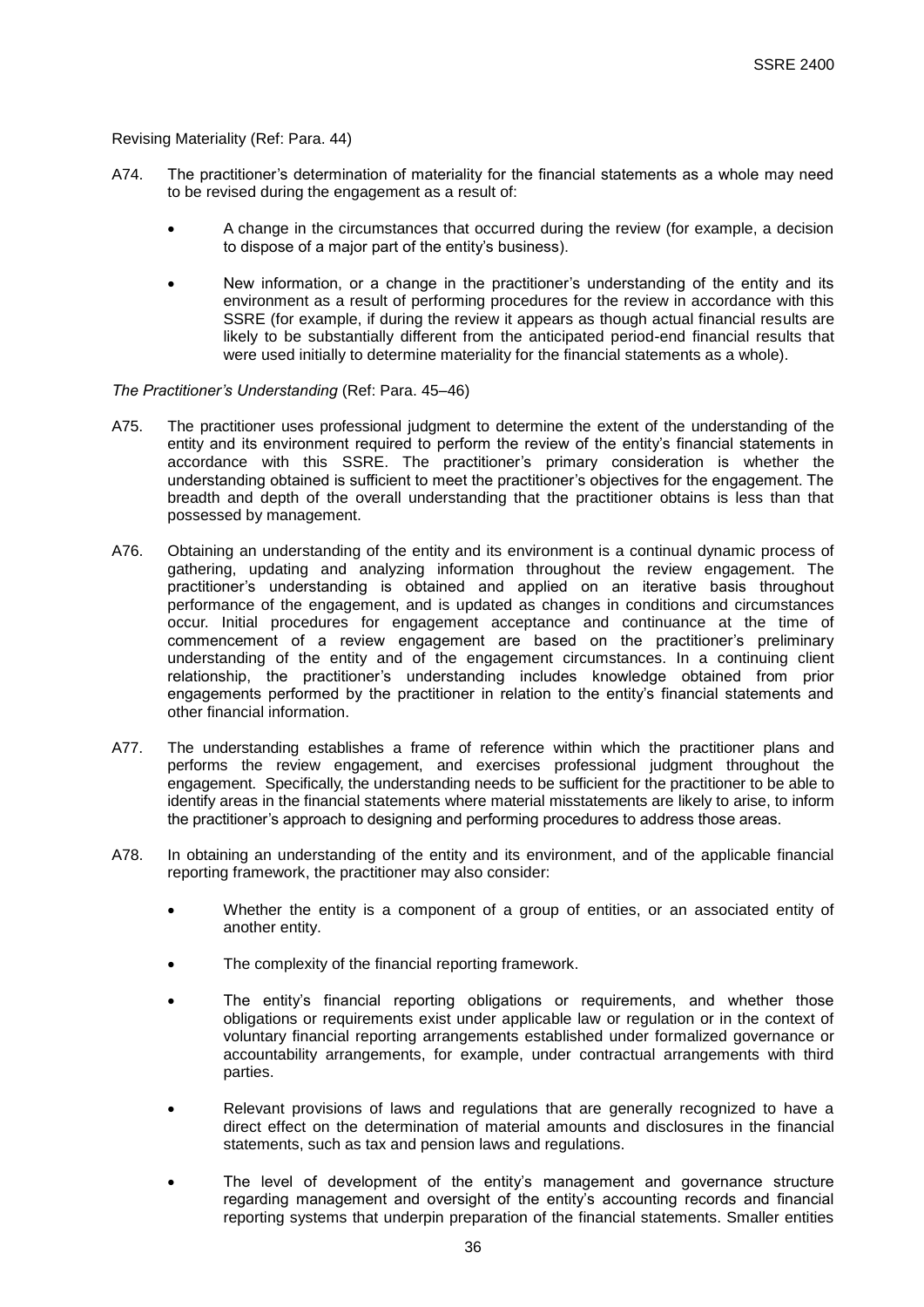often have fewer employees, which may influence how management exercises oversight. For example, segregation of duties may not be practicable. However, in a small owner-managed entity, the owner-manager may be able to exercise more effective oversight than in a larger entity. This oversight may compensate for the generally more limited opportunities for segregation of duties.

- The "tone at the top" and the entity's control environment through which the entity addresses risks relating to financial reporting and compliance with the entity's financial reporting obligations.
- The level of development and complexity of the entity's financial accounting and reporting systems and related controls through which the entity's accounting records and related information are maintained.
- The entity's procedures for recording, classifying and summarizing transactions, accumulating information for inclusion in the financial statements and related disclosures.
- The types of matters that required accounting adjustments in the entity's financial statements in prior periods.

#### *Designing and Performing Procedures (Ref: Para. 47, 55)*

- A79. The planned nature, timing and extent of the procedures the practitioner considers are needed to obtain sufficient appropriate evidence as the basis for a conclusion on the financial statements as a whole are influenced by:
	- (a) The requirements of this SSRE; and
	- (b) Requirements established under applicable law or regulation, including additional reporting requirements contained in applicable laws or regulations.
- A80. When the practitioner is engaged to review the financial statements of a group of entities, the planned nature, timing and extent of the procedures for the review are directed at achieving the practitioner's objectives for the review engagement stated in this SSRE, but in the context of the group financial statements.
- A81. The requirements of this SSRE relating to designing and performing inquiry and analytical procedures, and procedures addressing specific circumstances, are designed to enable the practitioner to achieve the objectives specified in this SSRE. The circumstances of review engagements vary widely and, accordingly, there may be circumstances where the practitioner may consider it effective or efficient to design and perform other procedures. For example, if in the course of obtaining an understanding of the entity, the practitioner becomes aware of a significant contract the practitioner may choose to read the contract.
- A82. The fact that the practitioner may deem it necessary to perform other procedures does not alter the practitioner's objective of obtaining limited assurance in relation to the financial statements as a whole.

Significant or Unusual Transactions

A83. The practitioner may consider, reviewing the accounting records with a view to identifying significant or unusual transactions that may require specific attention in the review.

Inquiry (Ref: Para. 46–48)

A84. In a review, inquiry includes seeking information of management and other persons within the entity, as the practitioner considers appropriate in the engagement circumstances. The practitioner may also extend inquiries to obtain non-financial data if appropriate. Evaluating the responses provided by management is integral to the inquiry process.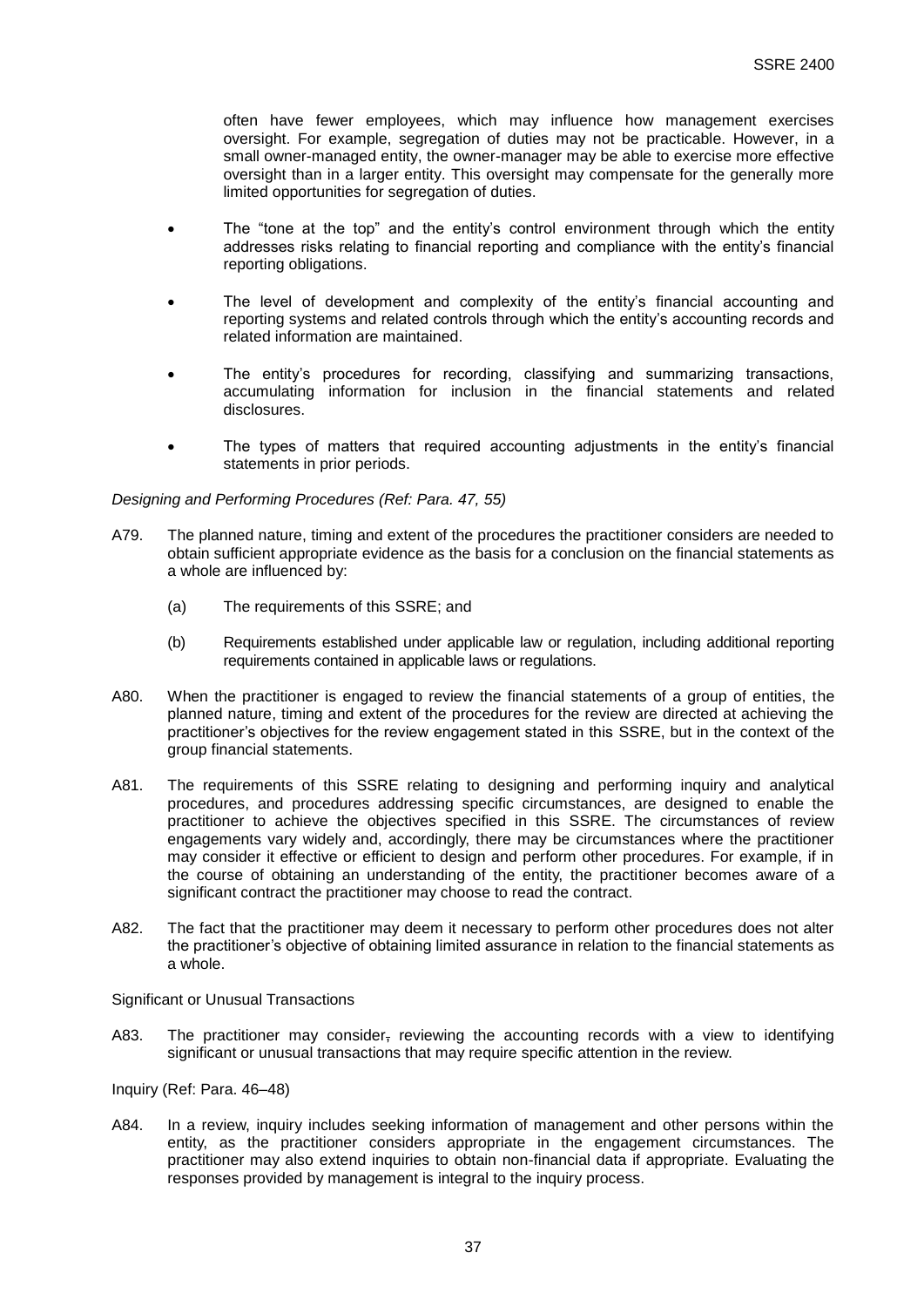- A85. Depending on the engagement circumstances, inquiries may also include inquiries about:
	- Actions taken at meetings of owners, those charged with governance and committees thereof, and proceedings at other meetings, if any, that affect the information and disclosures contained in the financial statements.
	- Communications the entity has received, or expects to receive or obtain, from regulatory agencies.
	- Matters arising in the course of applying other procedures. When performing further inquiries in relation to identified inconsistencies, the practitioner considers the reasonableness and consistency of management's responses in light of the results obtained from other procedures, and the practitioner's knowledge and understanding of the entity and the industry in which it operates.
- A86. Evidence obtained through inquiry is often the principal source of evidence about management intent. However, information available to support management's intent may be limited. In that case, understanding management's past history of carrying out its stated intentions, management's stated reasons for choosing a particular course of action, and management's ability to pursue a specific course of action may provide relevant information to corroborate the evidence obtained through inquiry. Application of professional skepticism in evaluating responses provided by management is important to enable the practitioner to evaluate whether there are any matter(s) that would cause the practitioner to believe the financial statements may be materially misstated.
- A87. Performing inquiry procedures assists the practitioner also in obtaining or updating the practitioner's understanding of the entity and its environment, to be able to identify areas where material misstatements are likely to arise in the financial statements.

Inquiry about the entity's ability to continue as a going concern (Ref: Para. 48(f))

A88. Often in smaller entities, management may not have prepared an assessment of the entity's ability to continue as a going concern, but instead may rely on knowledge of the business and anticipated future prospects. In these circumstances, it may be appropriate to discuss the medium and long-term prospects and financing of the entity with management, including consideration of whether management's contentions are not inconsistent with the practitioner's understanding of the entity.

Analytical Procedures (Ref: Para. 46–47, 49)

- A89. In a review of financial statements, performing analytical procedures assists the practitioner in:
	- Obtaining or updating the practitioner's understanding of the entity and its environment, including to be able to identify areas where material misstatements are likely to arise in the financial statements.
	- Identifying inconsistencies or variances from expected trends, values or norms in the financial statements such as the level of congruence of the financial statements with key data, including key performance indicators.
	- Providing corroborative evidence in relation to other inquiry or analytical procedures already performed.
	- Serving as additional procedures when the practitioner becomes aware of matter(s) that cause the practitioner to believe that the financial statements may be materially misstated. An example of such an additional procedure is a comparative analysis of monthly revenue and cost figures across profit centers, branches or other components of the entity, to provide evidence about financial information contained in line items or disclosures contained in the financial statements.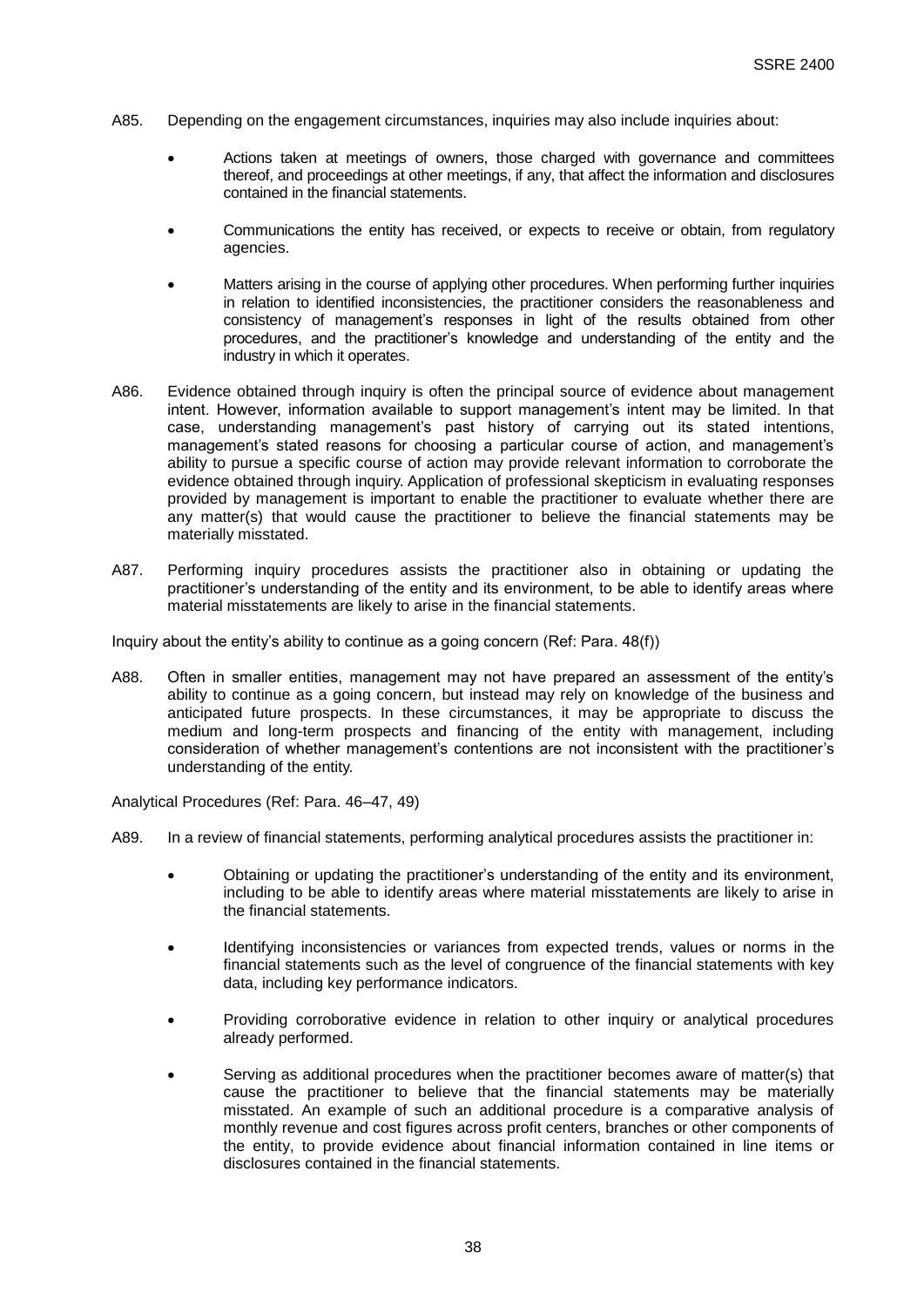- A90. Various methods may be used to perform analytical procedures. These methods range from performing simple comparisons to performing complex analysis using statistical techniques. The practitioner may, for example, apply analytical procedures to evaluate the financial information underlying the financial statements through analysis of plausible relationships among both financial and non-financial data, and assessment of results for consistency with expected values with a view to identifying relationships and individual items that appear unusual, or that vary from expected trends or values. The practitioner would compare recorded amounts, or ratios developed from recorded amounts, to expectations developed by the practitioner from information obtained from relevant sources. Examples of sources of information the practitioner often uses to develop expectations, depending on the engagement circumstances, include:
	- Financial information for comparable prior period(s), taking known changes into account.
	- Information about expected operating and financial results, such as budgets or forecasts including extrapolations from interim or annual data.
	- Relationships among elements of financial information within the period.
	- Information regarding the industry in which the entity operates, such as gross margin information, or comparison of the entity's ratio of sales to accounts receivable with industry averages or with other entities of comparable size in the same industry.
	- Relationships of financial information with relevant non-financial information, such as payroll costs to number of employees.
- A91. The practitioner's consideration of whether data to be used for analytical procedures are satisfactory for the intended purpose(s) of those procedures is based on the practitioner's understanding of the entity and its environment, and is influenced by the nature and source of the data, and by the circumstances in which the data are obtained. The following considerations may be relevant:
	- Source of the information available. For example, information may be more reliable when it is obtained from independent sources outside the entity;
	- Comparability of the information available. For example, broad industry data may need to be supplemented or be adjusted to be comparable to data of an entity that produces and sells specialized products;
	- Nature and relevance of the information available; for example, whether the entity's budgets are established as results to be expected rather than as goals to be achieved; and
	- The knowledge and expertise involved in the preparation of the information, and related controls that are designed to ensure its completeness, accuracy and validity. Such controls may include, for example, controls over the preparation, review and maintenance of budgetary information.

Procedures to Address Specific Circumstances

Fraud and non-compliance with laws or regulations (Ref: Para. 52(d))

A92. Under this SSRE, if the practitioner has identified or suspects fraud or illegal acts, the practitioner is required to determine whether there is a responsibility to report the occurrence or suspicion to a party outside the entity. Although the practitioner's professional duty to maintain the confidentiality of client information may preclude such reporting, the practitioner's legal responsibilities may override the duty of confidentiality in some circumstances.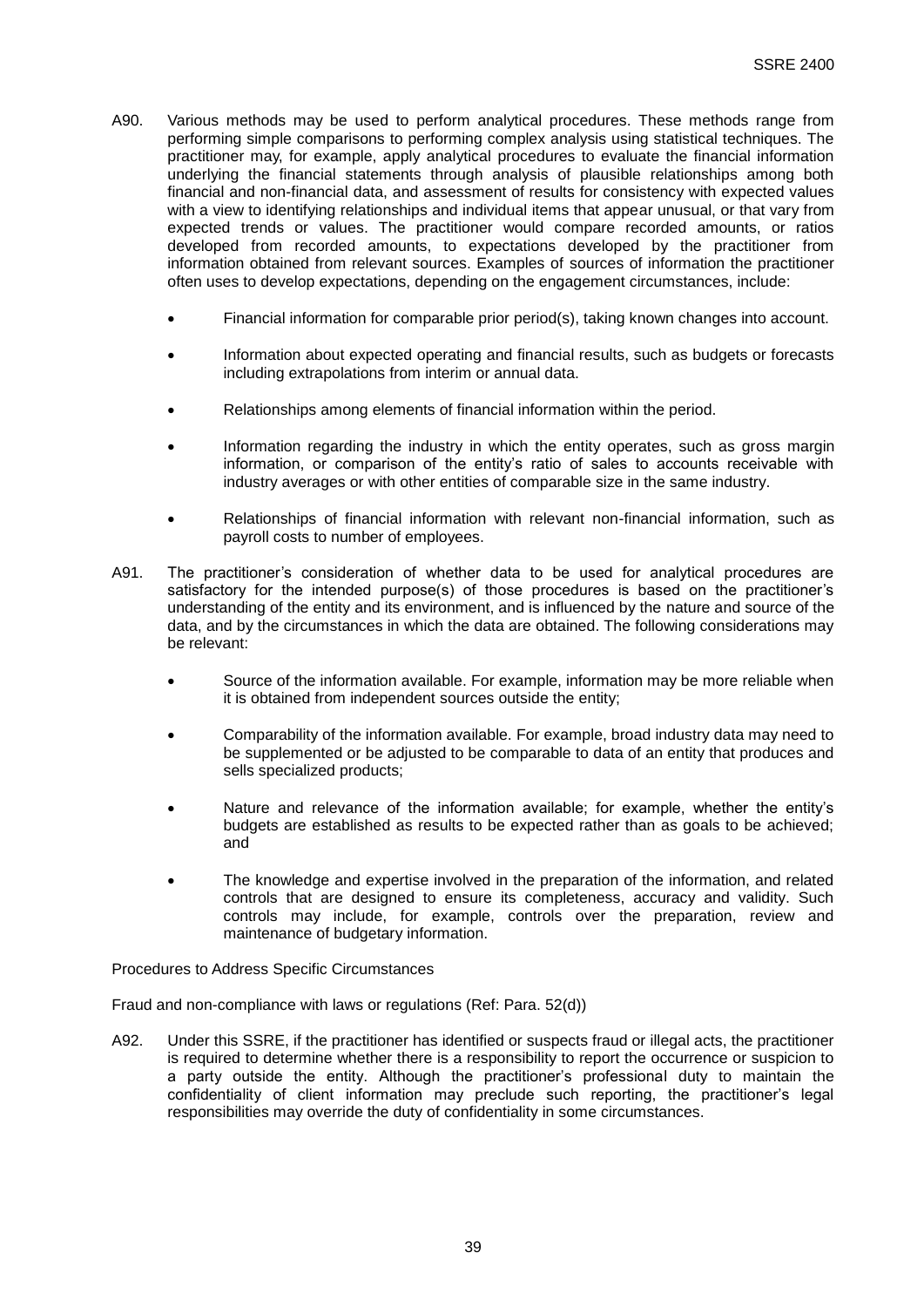Events or conditions that may cast doubt regarding use of the going concern assumption in the financial statements (Ref: Para. 54)

A93. The list of factors below gives examples of events or conditions that, individually or collectively, may cast significant doubt about the going concern assumption. The list is not all-inclusive, and the existence of one or more of the items does not always signify that uncertainty exists about whether the entity can continue as a going concern.

Financial

- Net liability or net current liability position
- Fixed-term borrowings approaching maturity without realistic prospects of renewal or repayment, or excessive reliance on short-term borrowings to finance long-term assets
- Indications of withdrawal of financial support by creditors
- Negative operating cash flows indicated by historical or prospective financial statements
- Adverse key financial ratios
- Substantial operating losses or significant deterioration in the value of assets used to generate cash flows
- Arrears or discontinuance of dividends
- Inability to pay creditors on due dates
- Inability to comply with the terms of loan agreements
- Change from credit to cash-on-delivery transactions with suppliers
- Inability to obtain financing for essential new product development or other essential investments

#### **Operating**

- Management intentions to liquidate the entity or to cease operations
- Loss of key management without replacement
- Loss of a major market, key customer(s), franchise, license, or principal supplier(s)
- Labor difficulties
- Shortages of important supplies
- Emergence of a highly successful competitor

#### **Other**

- Non-compliance with capital or other statutory requirements
- Pending legal or regulatory proceedings against the entity that may, if successful, result in claims that the entity is unlikely to be able to satisfy
- Changes in law or regulation or government policy expected to adversely affect the entity
- Uninsured or underinsured catastrophes when they occur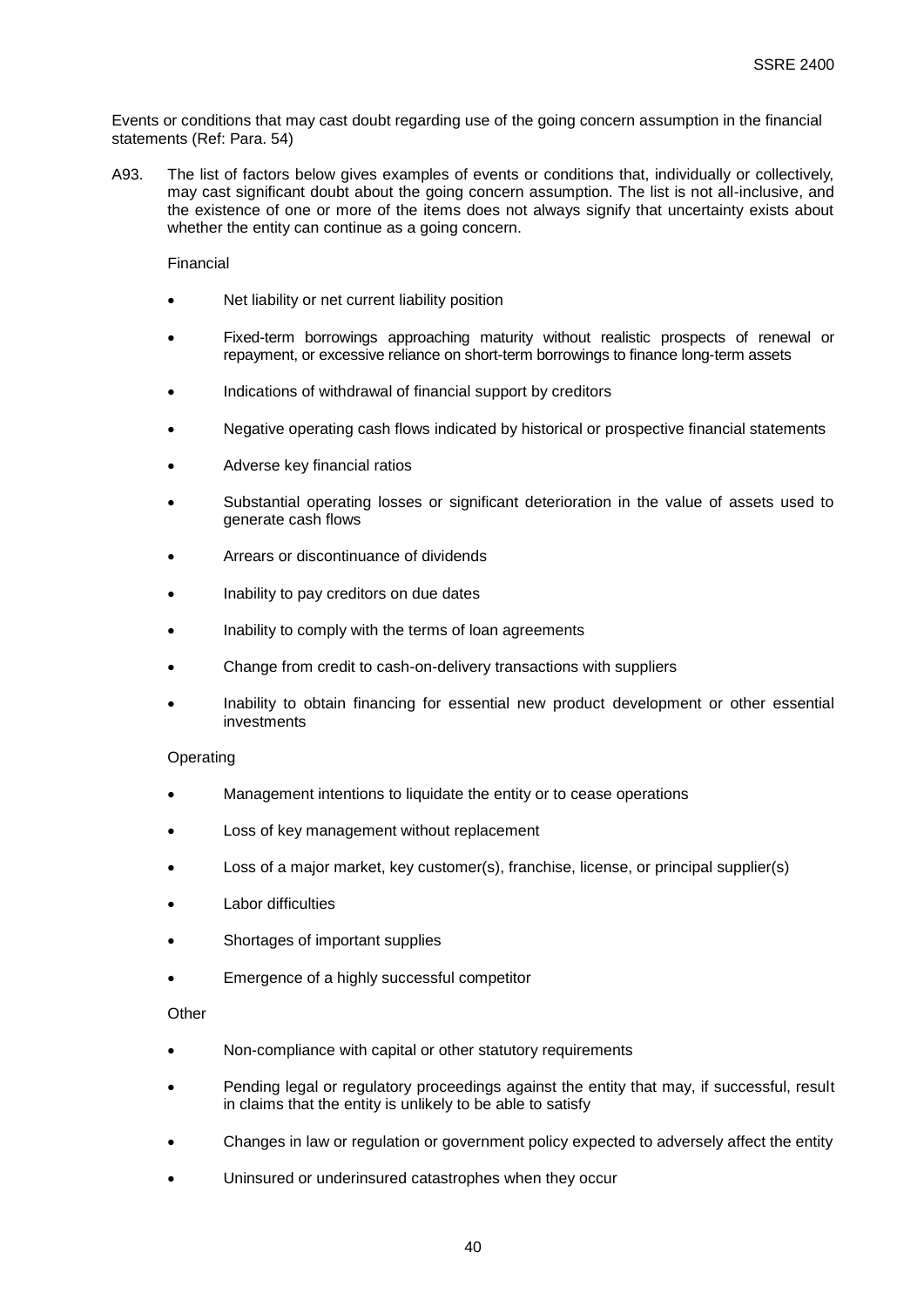The significance of such events or conditions often can be mitigated by other factors. For example, the effect of an entity being unable to make its normal debt repayments may be counter-balanced by management's plans to maintain adequate cash flows by alternative means, such as by disposing of assets, rescheduling loan repayments, or obtaining additional capital. Similarly, the loss of a principal supplier may be mitigated by the availability of a suitable alternative source of supply.

*Reconciling the Financial Statements to the Underlying Accounting Records (Ref: Para. 56)* 

A94. The practitioner ordinarily obtains evidence that the financial statements agree with, or reconcile to, the underlying accounting records by tracing the financial statement amounts and balances to the relevant accounting records such as the general ledger, or to a summary record or schedule that reflects the agreement or reconciliation of the financial statement amounts with the underlying accounting records (such as a trial balance).

#### *Performing Additional Procedures* (Ref: Para. 57)

- A95. Additional procedures are required under this SSRE if the practitioner becomes aware of a matter that causes the practitioner to believe the financial statements may be materially misstated.
- A96. The practitioner's response in undertaking additional procedures with respect to an item the practitioner has cause to believe may be materially misstated in the financial statements will vary, depending on the circumstances, and is a matter for the practitioner's professional judgment.
- A97. The practitioner's judgment about the nature, timing and extent of additional procedures that are needed to obtain evidence to either conclude that a material misstatement is not likely, or determine that a material misstatement exists, is guided by:
	- Information obtained from the practitioner's evaluation of the results of the procedures already performed;
	- The practitioner's updated understanding of the entity and its environment obtained throughout the course of the engagement; and
	- The practitioner's view on the persuasiveness of evidence needed to address the matter that causes the practitioner to believe that the financial statements may be materially misstated.
- A98. Additional procedures focus on obtaining sufficient appropriate evidence to enable the practitioner to form a conclusion on matters that the practitioner believes may cause the financial statements to be materially misstated. The procedures may be:
	- Additional inquiry or analytical procedures, for example, being performed in greater detail or being focused on the affected items (i.e. amounts or disclosures concerning the affected accounts or transactions as reflected in the financial statements); or
	- Other types of procedures, for example, substantive test of details or external confirmations.
- A99. The following example illustrates the practitioner's evaluation of the need to perform additional procedures, and the practitioner's response when the practitioner believes additional procedures are necessary.
	- In the course of performing the inquiry and analytical procedures for the review, the practitioner's analysis of accounts receivable shows a material amount of past due accounts receivable, for which there is no allowance for bad or doubtful debts.
	- This causes the practitioner to believe that the accounts receivable balance in the financial statements may be materially misstated. The practitioner then inquires of management whether there are uncollectible accounts receivable that would need to be shown as being impaired.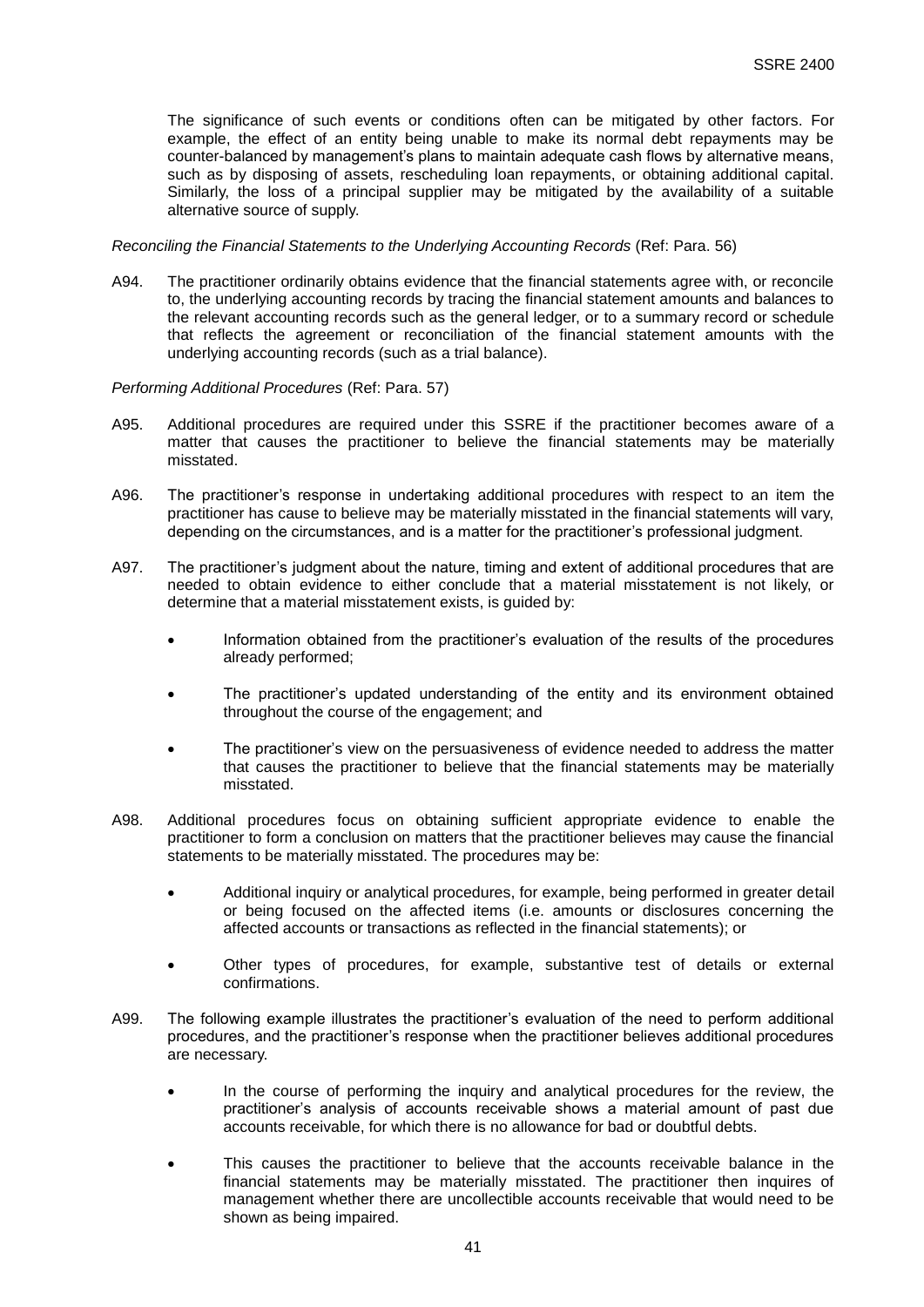- Depending on management's response, the practitioner's evaluation of the response may:
	- (a) Enable the practitioner to conclude that the accounts receivable balance is not likely to be materially misstated. In that case, no further procedures are required.
	- (b) Enable the practitioner to determine that the matter causes the financial statements to be materially misstated. No further procedures are required, and the practitioner would form the conclusion that the financial statements as a whole are materially misstated.
	- (c) Lead the practitioner to continue to believe that the accounts receivable balance is likely to be materially misstated, while not providing sufficient appropriate evidence for the practitioner to determine that they are in fact misstated. In that case, the practitioner is required to perform additional procedures, for example, requesting from management an analysis of amounts received for those accounts after the balance sheet date to identify uncollectible accounts receivable. The evaluation of the results of the additional procedures may enable the practitioner to get to (a) or (b) above. If not, the practitioner is required to:
		- (i) Continue performing additional procedures until the practitioner reaches either (a) or (b) above; or
		- (ii) If the practitioner is not able to either conclude that the matter is not likely to cause the financial statements as a whole to be materially misstated, or to determine that the matter does cause the financial statements as a whole to be materially misstated, then a scope limitation exists and the practitioner is not able to form an unmodified conclusion on the financial statements.

# **Written Representations** (Ref: Para. 61–63)

- A100. Written representations are an important source of evidence in a review engagement. If management modifies or does not provide the requested written representations, it may alert the practitioner to the possibility that one or more significant issues may exist. Further, a request for written, rather than oral, representations in many cases may prompt management to consider such matters more rigorously, thereby enhancing the quality of the representations.
- A101. In addition to the written representations required under this SSRE, the practitioner may consider it necessary to request other written representations about the financial statements. These may be needed, for example, to complete the practitioner's evidence with respect to certain items or disclosures reflected in the financial statements where the practitioner considers such representations to be important in forming a conclusion on the financial statements on either a modified or unmodified basis.
- A102. In some cases, management may include in the written representations qualifying language to the effect that representations are made to the best of management's knowledge and belief. It is reasonable for the practitioner to accept such wording if the practitioner is satisfied that the representations are being made by those with appropriate responsibilities and knowledge of the matters included in the representations.

# **Evaluating Evidence Obtained from the Procedures Performed** (Ref: Para. 66–68)

- A103. In some circumstances, the practitioner may not have obtained the evidence that the practitioner had expected to obtain through the design of primarily inquiry and analytical procedures and procedures addressing specific circumstances. In these circumstances, the practitioner considers that the evidence obtained from the procedures performed is not sufficient and appropriate to be able to form a conclusion on the financial statements. The practitioner may:
	- Extend the work performed; or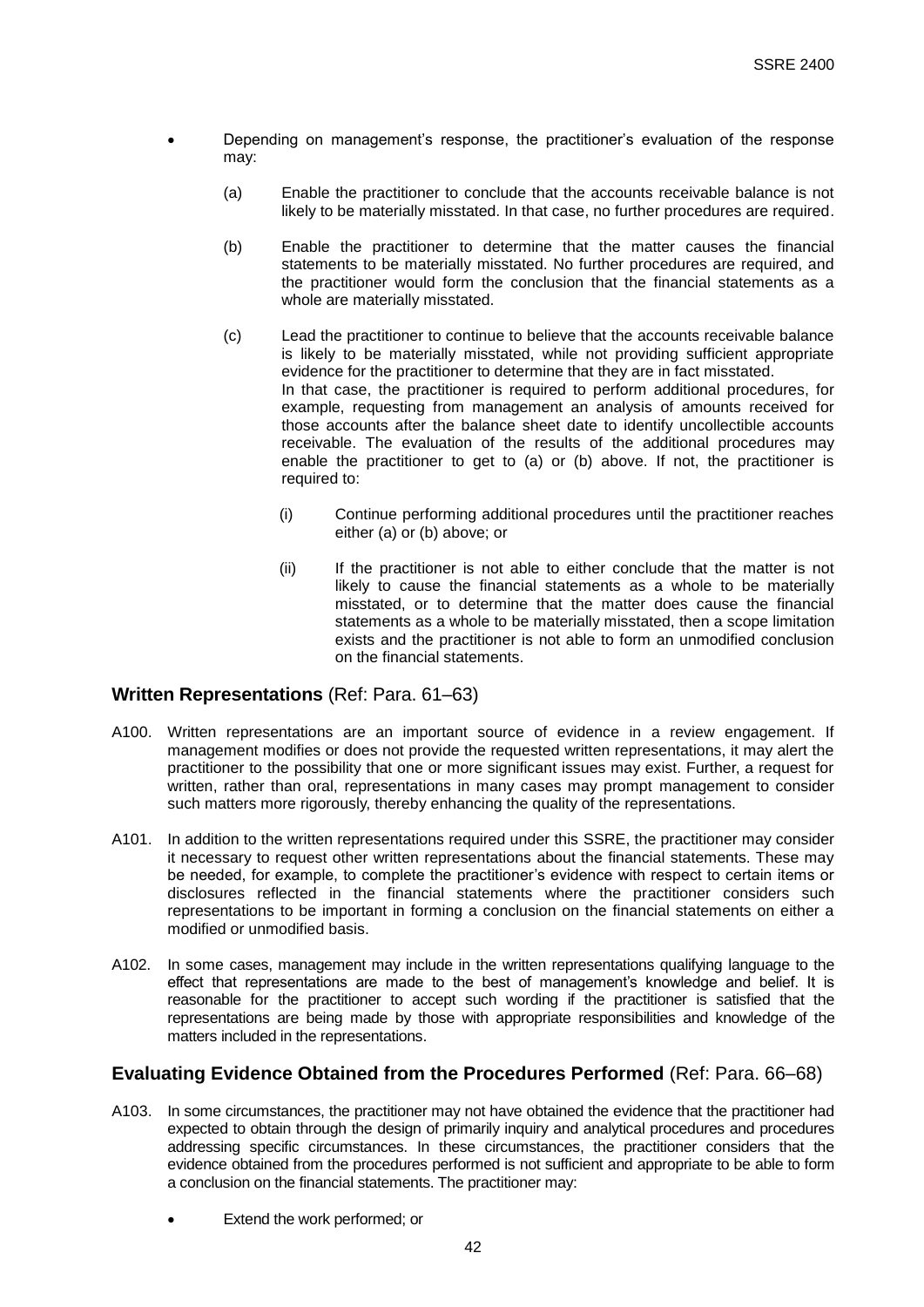Perform other procedures judged by the practitioner to be necessary in the circumstances.

Where neither of these is practicable in the circumstances, the practitioner will not be able to obtain sufficient appropriate evidence to be able to form a conclusion and is required by this SSRE to determine the effect on the practitioner's report, or on the practitioner's ability to complete the engagement, for example, if a member of management is unavailable at the time of the review to respond to the practitioner's inquiries on significant matters. This situation may arise even though the practitioner has not become aware of a matter(s) that causes the practitioner to believe the financial statements may be materially misstated, as addressed in paragraph 57.

#### *Scope Limitations*

- A104. Inability to perform a specific procedure does not constitute a limitation on the scope of the review if the practitioner is able to obtain sufficient appropriate evidence by performing other procedures.
- A105. Limitations on the scope of the review imposed by management may have other implications for the review, such as for the practitioner's consideration of areas where the financial statements are likely to be materially misstated, and engagement continuance.

### **Forming the Practitioner's Conclusion on the Financial Statements**

*Description of the Applicable Financial Reporting Framework* (Ref: Para. 69(a))

- A106. The description of the applicable financial reporting framework in the financial statements is important because it advises users of the financial statements of the framework on which the financial statements are based. If the financial statements are special purpose financial statements, they may be prepared under a special purpose financial reporting framework that is available only to the engaging party and the practitioner. Description of the special purpose financial reporting framework used is important as the special purpose financial statements may not be appropriate for any use other than the intended use identified for the special purpose financial statements.
- A107. A description of the applicable financial reporting framework that contains imprecise qualifying or limiting language (for example, "the financial statements are in substantial compliance with Singapore Financial Reporting Standards") is not an adequate description of that framework as it may mislead users of the financial statements.

*Disclosure of Effects of Material Transactions and Events on Information Conveyed in the Financial Statements* (Ref: Para. 69(b)(vi), 71)

- A108. The practitioner is required under this SSRE to evaluate whether the financial statements provide adequate disclosures to enable the intended users to understand the effect of material transactions and events on the entity's financial position, financial performance and cash flows.
- A109. In the case of financial statements prepared in accordance with the requirements of a fair presentation framework, management may need to include additional disclosures in the financial statements beyond those specifically required by the applicable financial reporting framework or, in extremely rare circumstances, to depart from a requirement in the framework, in order to achieve the fair presentation of the financial statements.

Considerations When a Compliance Framework Is Used

A110. It will be extremely rare for the practitioner to consider financial statements prepared in accordance with a compliance framework to be misleading if, in accordance with this SSRE, the practitioner has determined at the time of engagement acceptance that the framework is acceptable.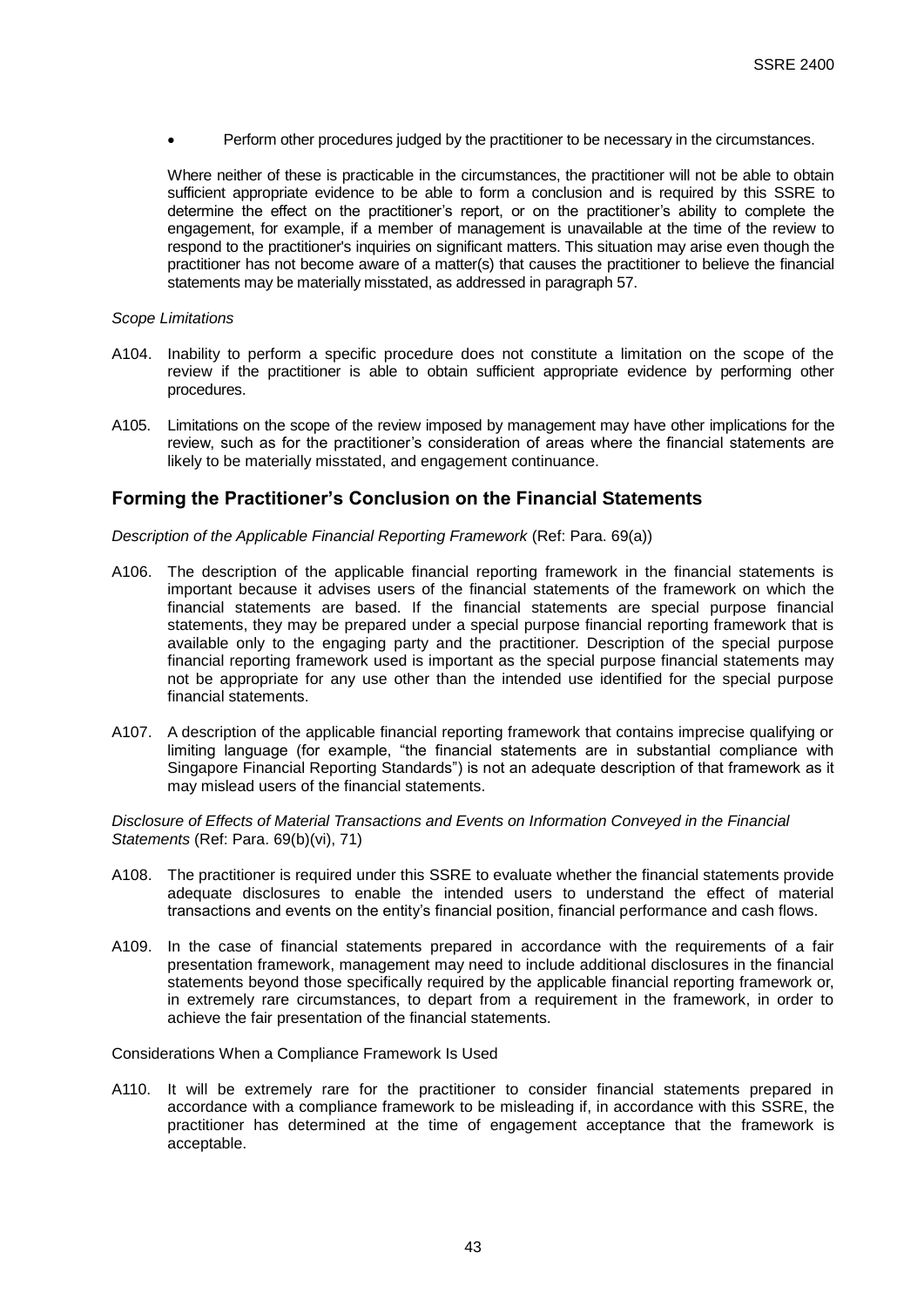#### *Qualitative Aspects of the Entity's Accounting Practices* (Ref: Para. 70(b))

- A111. In considering the qualitative aspects of the entity's accounting practices, the practitioner may become aware of possible bias in management's judgments. The practitioner may conclude that the cumulative effect of a lack of neutrality, together with the effect of apparent uncorrected misstatements, causes the financial statements as a whole to be materially misstated. Indicators of a lack of neutrality that may affect the practitioner's evaluation of whether the financial statements as a whole may be materially misstated include the following:
	- The selective correction of apparent misstatements brought to management's attention during the review (for example, correcting misstatements with the effect of increasing reported earnings, but not correcting misstatements that have the effect of decreasing reported earnings).
	- Possible management bias in the making of accounting estimates.
- A112. Indicators of possible management bias do not necessarily mean there are misstatements for purposes of drawing conclusions on the reasonableness of individual accounting estimates. They may, however, affect the practitioner's consideration of whether the financial statements as a whole may be materially misstated.

#### *Form of the Conclusion* (Ref: Para. 74)

#### Description of the Information the Financial Statements Present

A113. In the case of financial statements prepared in accordance with a fair presentation framework, the practitioner's conclusion states that nothing has come to the practitioner's attention that causes the practitioner to believe that the financial statements do not present fairly, in all material respects, … (or do not give a true and fair view of …) in accordance with [the applicable fair presentation framework]. In the case of many general purpose frameworks, for example, the financial statements are required to fairly present (or give a true and fair view of) the financial position of the entity as at the end of a period, and the entity's financial performance and cash flows for that period.

"Present fairly, in all material respects" or "gives a true and fair view"

A114. Whether the phrase "present fairly, in all material respects," or the phrase "gives a true and fair view" is used in any particular jurisdiction is determined by the law or regulation governing the review of financial statements in that jurisdiction, or by generally accepted practice in that jurisdiction. Where law or regulation requires the use of different wording, this does not affect the requirement in this SSRE for the practitioner to evaluate the fair presentation of financial statements prepared in accordance with a fair presentation framework.

*Inability to Form a Conclusion Due to a Management-Imposed Limitation on the Scope of the Review after Engagement Acceptance* (Ref: Para. 15, 82)

- A115. The practicality of withdrawing from the engagement may depend on the stage of completion of the engagement at the time that management imposes the scope limitation. If the practitioner has substantially completed the review, the practitioner may decide to complete the review to the extent possible, disclaim a conclusion and explain the scope limitation in the paragraph in the report that describes the basis for disclaiming a conclusion.
- A116. In certain circumstances, withdrawal from the engagement may not be possible if the practitioner is required by law or regulation to continue the engagement. For example, this may be the case for a practitioner appointed to review the financial statements of a public sector entity. It may also be the case in jurisdictions where the practitioner is appointed to review the financial statements covering a specific period, or appointed for a specific period, and is prohibited from withdrawing before the completion of the review of those financial statements or before the end of that period, respectively. The practitioner may also consider it necessary to include an Other Matter paragraph in the practitioner's report to explain why it is not possible for the practitioner to withdraw from the engagement.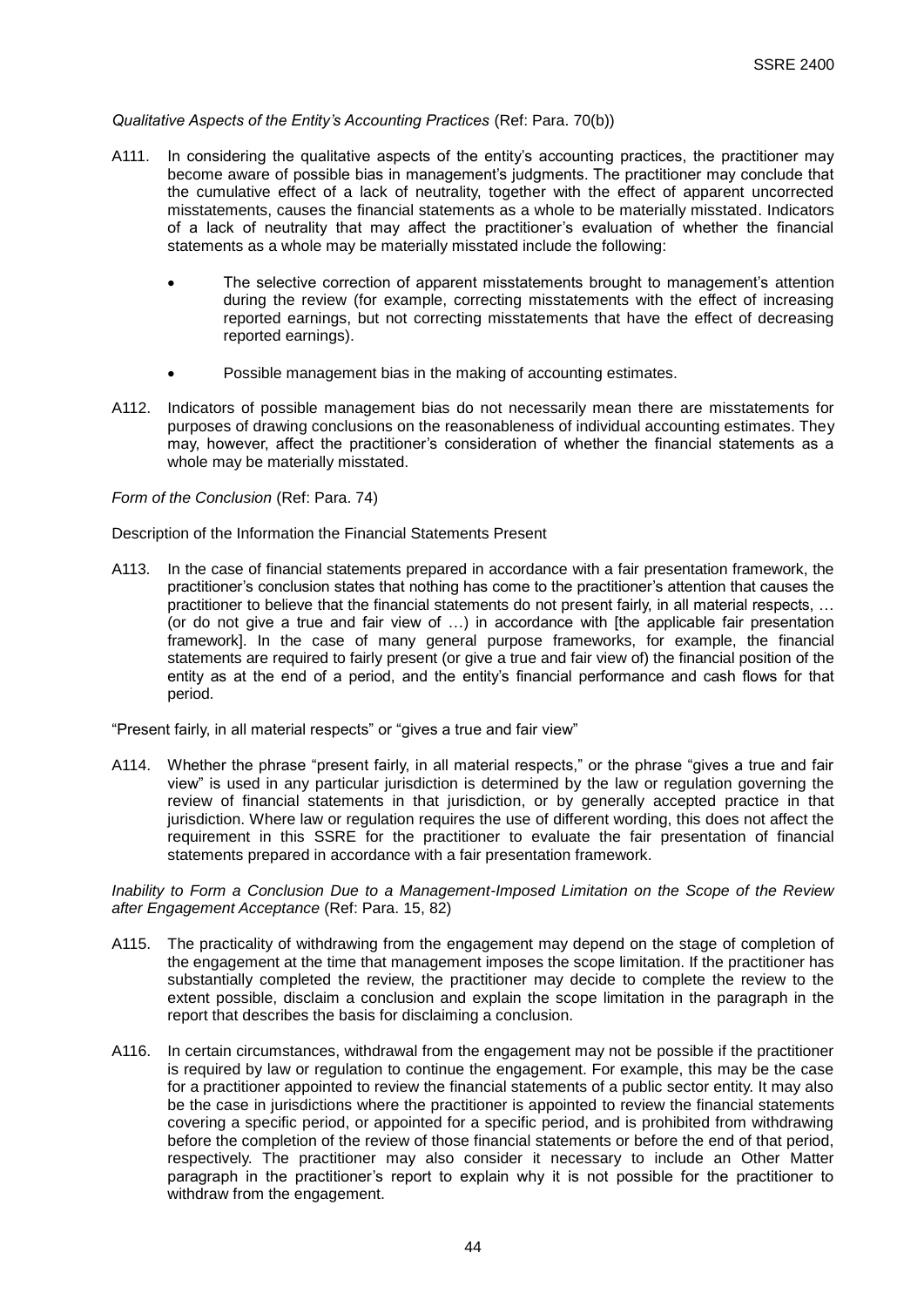#### Communication with Regulators or the Entity's Owners

A117. When the practitioner concludes that withdrawal from the engagement is necessary because of a scope limitation, there may be a professional, legal or regulatory requirement for the practitioner to communicate matters relating to the withdrawal from the engagement to regulators or the entity's owners.

# **The Practitioner's Report** (Ref: Para. 86–92)

A118. The written report encompasses reports issued in hard copy format and those using an electronic medium.

#### *Elements of the Practitioner's Report* (Ref: Para. 86)

- A119. A title indicating the report is the report of an independent practitioner, for example, "Independent Practitioner's Review Report," affirms that the practitioner has met all of the relevant ethical requirements regarding independence and, therefore, distinguishes the independent practitioner's report from reports issued by others.
- A120. Law or regulation may specify to whom the practitioner's report is to be addressed in that particular jurisdiction. The practitioner's report is normally addressed to those for whom the report is prepared, often either to the shareholders or to those charged with governance of the entity whose financial statements are being reviewed.
- A121. When the practitioner is aware that the financial statements that have been reviewed will be included in a document that contains other information, such as a financial report, the practitioner may consider, if the form of presentation allows, identifying the page numbers on which the financial statements that have been reviewed are presented. This helps users to identify the financial statements to which the practitioner's report relates.

Management's Responsibility for the Financial Statements (Ref: Para. 86(d))

- A122. The requirement of this SSRE that the practitioner must obtain management's agreement that it acknowledges and understands its responsibilities, both in relation to the preparation of the financial statements and in relation to the review engagement, is fundamental to performing the review and reporting on the engagement. The description of management's responsibilities in the practitioner's report provides context for readers of the practitioner's report about management's responsibilities, as they relate to the review engagement performed.
- A123. The practitioner's report need not refer specifically to "management" but instead may use the term that is appropriate in the context of the legal framework in the particular jurisdiction. In some jurisdictions, the appropriate reference is to those charged with governance of the entity.
- A124. There may be circumstances when it is appropriate for the practitioner to add to the description of management's responsibilities as described in this SSRE to reflect additional responsibilities that are relevant to the preparation of the financial statements in the context of a jurisdiction, or due to the type of entity.
- A125. In some jurisdictions, law or regulation prescribing management's responsibilities may specifically refer to a responsibility for the adequacy of the accounting books and records, or accounting system. As books, records and systems are an integral part of internal control, this SSRE does not use these descriptions or make any specific reference to them.

The Practitioner's Responsibility (Ref: Para. 86(f))

A126. The practitioner's report states that the practitioner's responsibility is to express a conclusion on the financial statements based on the review performed, in order to contrast the practitioner's responsibility with management's responsibility for preparation of the financial statements.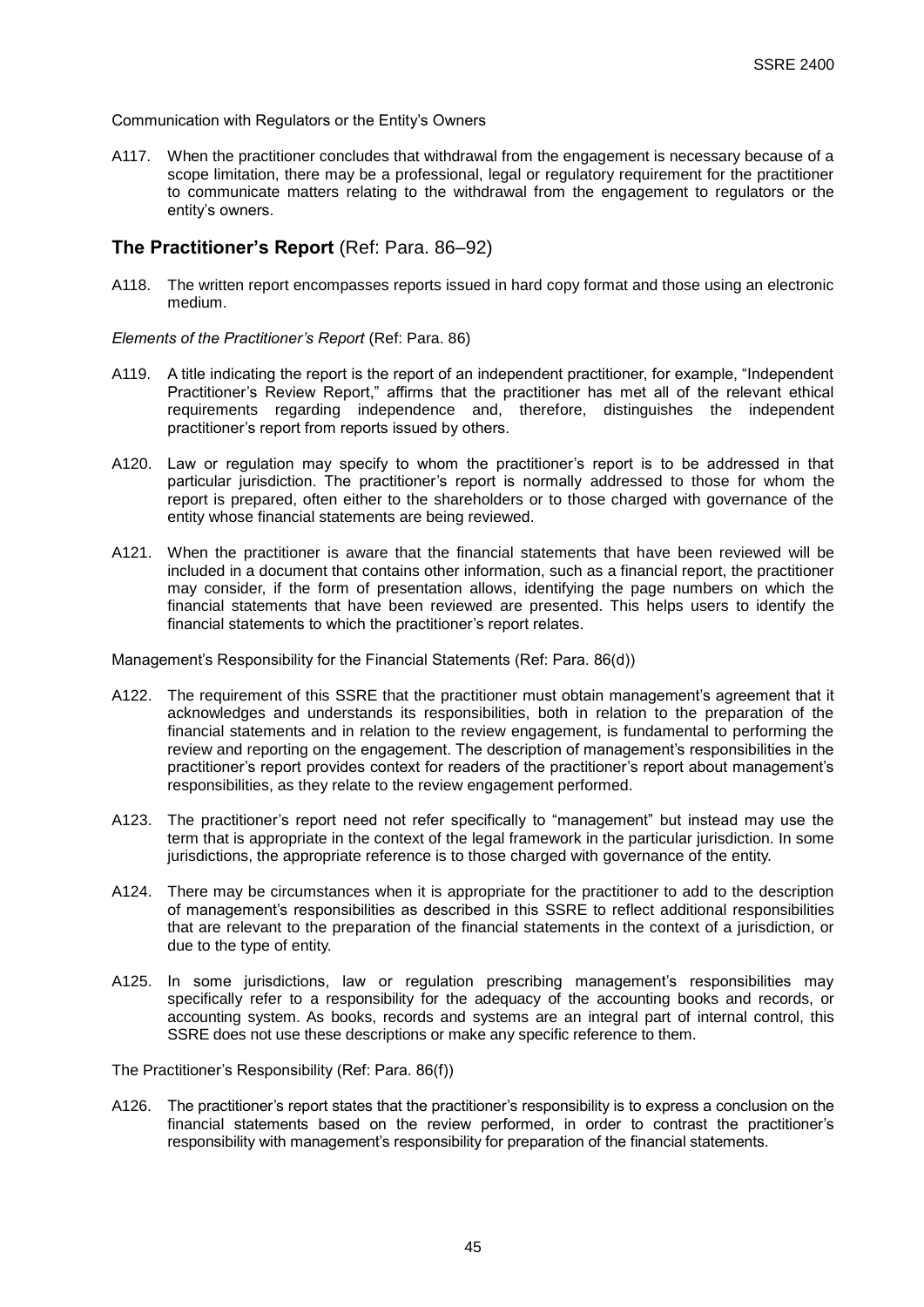Reference to standards (Ref: Para. 86(f))

A127. The reference to the standards used by the practitioner for the review conveys to the users of the practitioner's report that the review has been conducted in accordance with established standards.

Communication of the Nature of a Review of Financial Statements (Ref: Para. 86(g))

A128. The description of the nature of a review engagement in the practitioner's report explains the scope and limitations of the engagement undertaken for the benefit of the readers of the report. This explanation clarifies, for avoidance of doubt, that the review is not an audit and that accordingly, the practitioner does not express an audit opinion on the financial statements.

Description of the Applicable Financial Reporting Framework and How it May Affect the Practitioner's Conclusion (Ref: Para. 86(i)(ii))

- A129. The identification of the applicable financial reporting framework in the practitioner's conclusion is intended to advise users of the practitioner's report of the context in which that conclusion is expressed. It is not intended to limit the evaluation required in paragraph 30(a). The applicable financial reporting framework is identified in such terms as:
	- "… in accordance with Singapore Financial Reporting Standards;" or
	- "… in accordance with accounting principles generally accepted in Jurisdiction X …"
- A130. When the applicable financial reporting framework encompasses financial reporting standards and legal or regulatory requirements, the framework is identified in such terms as "… in accordance with [applicable] Financial Reporting Standards and the requirements of Jurisdiction X Corporations Act."

Basis for Modification Paragraph When the Conclusion Is Modified (Ref: Para. 85(h)(ii))

A131. An adverse conclusion or a disclaimer of conclusion relating to a specific matter described in the basis for modification paragraph does not justify the omission of a description of other identified matters that would have otherwise required a modification of the practitioner's conclusion. In such cases, the disclosure of such other matters of which the practitioner is aware may be relevant to users of the financial statements.

Signature of the Practitioner (Ref: Para. 86(l))

A132. The practitioner's signature is either in the name of the practitioner's firm, the personal name of the individual practitioner, or both, as appropriate for the particular jurisdiction. In addition to the practitioner's signature, in certain jurisdictions, the practitioner may be required to make a declaration in the practitioner's report about professional designations or recognition by the appropriate licensing authority in that jurisdiction.

*Alerting Readers that the Financial Statements Are Prepared in Accordance with a Special Purpose Framework* (Ref: Para. 88)

A133. The special purpose financial statements may be used for purposes other than those for which they were intended. For example, a regulator may require certain entities to place the special purpose financial statements on public record. For avoidance of misunderstanding, it is important that the practitioner alert users of the practitioner's report that the financial statements are prepared in accordance with a special purpose framework and, therefore, may not be suitable for another purpose.

Restriction on Distribution or Use

A134. In addition to the alert to the reader of the practitioner's report that is required by this SSRE when the financial statements are prepared using a special purpose framework, the practitioner may consider it appropriate to indicate that the practitioner's report is intended solely for the specific users. Depending on the law or regulation of the particular jurisdiction, this may be achieved by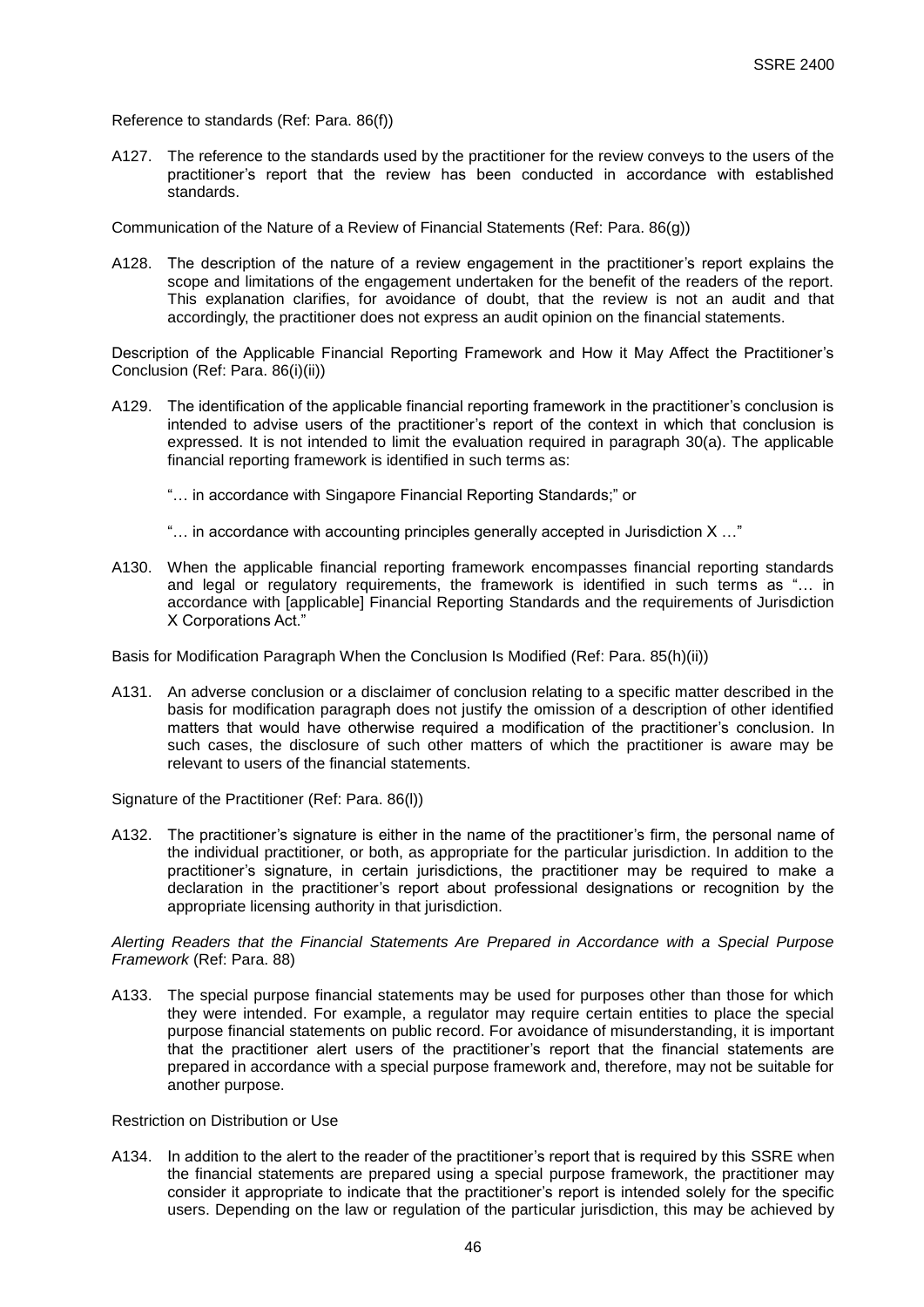restricting the distribution or use of the practitioner's report. In these circumstances, the paragraph containing the alert about the use of a special purpose framework may be expanded to include these other matters, and the heading modified accordingly.

*Other Reporting Responsibilities* (Ref: Para. 91)

- A135. In some jurisdictions, the practitioner may have additional responsibilities to report on other matters that are supplementary to the practitioner's responsibility under this SSRE. For example, the practitioner may be asked to report certain matters if they come to the practitioner's attention during the course of the review of the financial statements. Alternatively, the practitioner may be asked to perform and report on additional specified procedures, or to express a conclusion on specific matters, such as the adequacy of accounting books and records. Standards on engagements to review financial statements in the specific jurisdiction may provide guidance on the practitioner's responsibilities with respect to specific additional reporting responsibilities in that jurisdiction.
- A136. In some cases, the relevant law or regulation may require or permit the practitioner to report on these other responsibilities within the practitioner's report on the financial statements. In other cases, the practitioner may be required or permitted to report on them in a separate report.
- A137. These other reporting responsibilities are addressed in a separate section of the practitioner's report, to clearly distinguish them from the practitioner's responsibility under this SSRE to report on the financial statements. Where relevant, this section may contain sub-heading(s) that describe(s) the content of the other reporting responsibility paragraph(s). In some jurisdictions, the additional reporting responsibilities may be addressed in a report that is separate from the practitioner's report provided for the review of the financial statements.

#### *Date of the Practitioner's Report* (Ref: Para. 86(k), 92)

- A138. The date of the practitioner's report informs the user of the practitioner's report that the practitioner has considered the effect of events and transactions of which the practitioner became aware and that occurred up to that date.
- A139. The practitioner's conclusion is provided on the financial statements and the financial statements are the responsibility of management. The practitioner is not in a position to conclude that sufficient appropriate evidence has been obtained until the practitioner is satisfied that all the statements that comprise the financial statements, including the related notes, have been prepared and management has accepted responsibility for them.
- A140. In some jurisdictions, law or regulation identifies the individuals or bodies (for example, the directors) that are responsible for concluding that all the statements that comprise the financial statements, including the related notes, have been prepared, and specifies the necessary approval process. In such cases, evidence is obtained of that approval before dating the report on the financial statements. In other jurisdictions, however, the approval process is not prescribed in law or regulation. In such cases, the procedures the entity follows in preparing and finalizing its financial statements in view of its management and governance structures are considered in order to identify the individuals or body with the authority to conclude that all the statements that comprise the financial statements, including the related notes, have been prepared. In some cases, law or regulation may identify the point in the financial statement reporting process at which the review is expected to be complete.
- A141. In some jurisdictions, final approval of the financial statements by shareholders is required before the financial statements are issued publicly. In these jurisdictions, final approval by shareholders is not necessary for the practitioner to conclude on the financial statements. The date of approval of the financial statements for purposes of this SSRE is the earlier date on which those with the recognized authority determine that all the statements that comprise the financial statements, including the related notes, have been prepared and that those with the recognized authority have asserted that they have taken responsibility for them.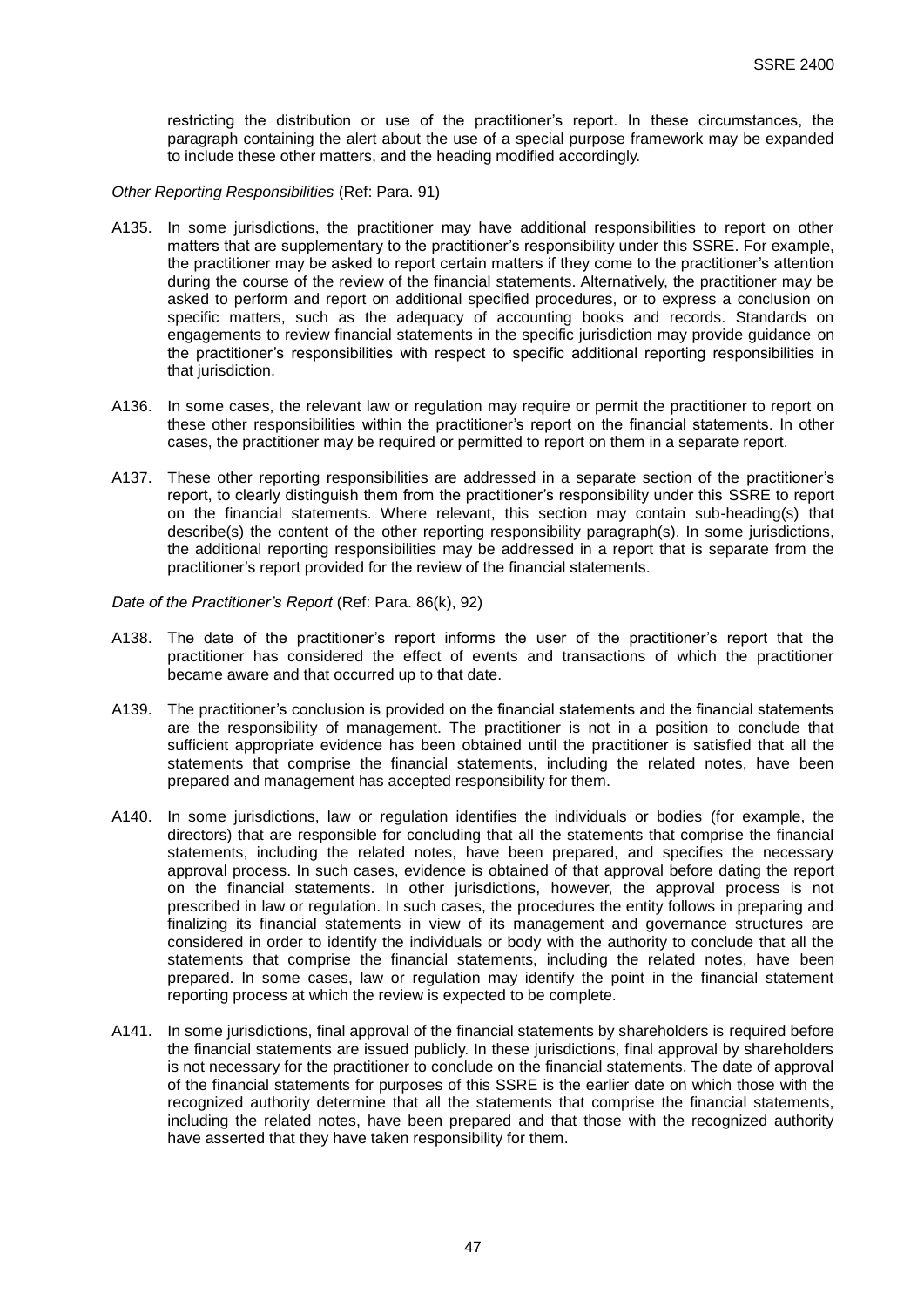### *Practitioner's Report Prescribed by Law or Regulation (Ref: Para. 34–35, 86)*

A142. Consistency in the practitioner's report, when the review has been conducted in accordance with this SSRE, promotes credibility in the global marketplace by making more readily identifiable those reviews of financial statements that have been conducted in accordance with globally recognized standards. The practitioner's report may refer to this SSRE when the differences between the legal or regulatory requirements and this SSRE relate only to the layout or wording of the practitioner's report and, at a minimum, the report complies with the requirements of paragraph 86 of this SSRE. Accordingly, in such circumstances the practitioner is considered to have complied with the requirements of this SSRE, even when the layout and wording used in the practitioner's report are specified by legal or regulatory reporting requirements. Where specific requirements in a particular jurisdiction do not conflict with this SSRE, adoption of the layout and wording used in this SSRE assists users of the practitioner's report to more readily recognize the practitioner's report as a report on a review of financial statements conducted in accordance with this SSRE. Circumstances where law or regulation prescribes the layout or wording of the practitioner's report in terms that are significantly different from the requirements of this SSRE are addressed in the requirements of this SSRE concerning acceptance of review engagements and continuance of client relationships.

*Practitioner's Report for Reviews Conducted in Accordance with Both Relevant Standards of a Specific Jurisdiction and this SSRE* (Ref: Para. 86(f))

A143. When, in addition to complying with the requirements of this SSRE, the practitioner also complies with relevant national standards, the report may refer to the review having been performed in accordance with both this SSRE and relevant national standards for engagements to review financial statements. However, a reference to both this SSRE and relevant national standards is not appropriate if there is a conflict between the requirements of this SSRE and those in the relevant national standards that would lead the practitioner to form a different conclusion or not to include an Emphasis of Matter paragraph that, in the particular circumstances, would be required by this SSRE. In such a case, the practitioner's report refers only to the relevant standards (either this SSRE or the relevant national standards) in accordance with which the practitioner's report has been prepared.

*Illustrative Review Reports* (Ref: Para. 86)

A144. Appendix 2 to this SSRE contains illustrations of practitioners' reports for a review of financial statements incorporating the reporting requirements of this SSRE.

# **Documentation**

*Timeliness of Engagement Documentation* (Ref: Para. 93)

A145. SSQC 1 requires the firm to establish time limits that reflect the need to complete the assembly of final engagement files on a timely basis.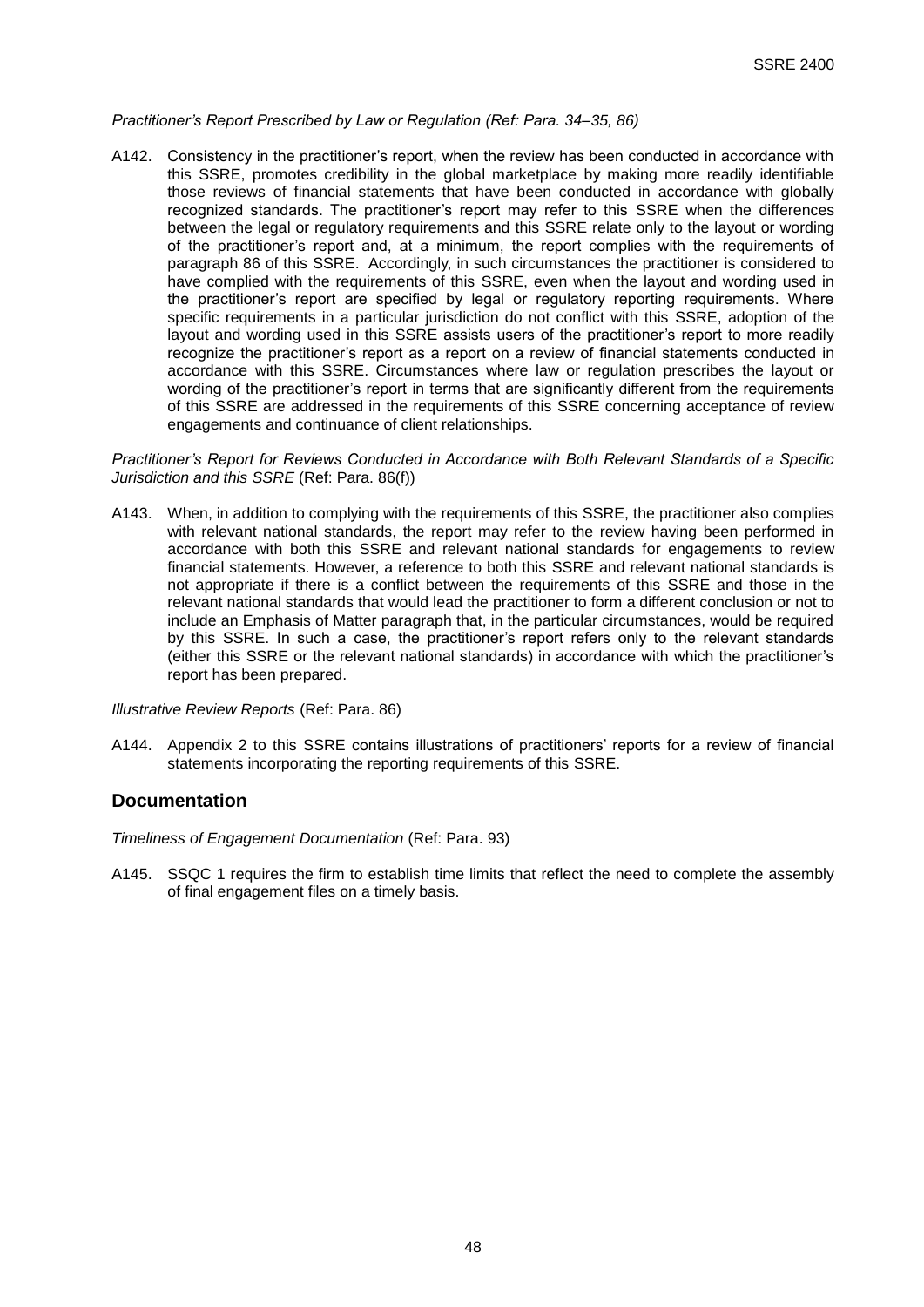# **Appendix 1** (Ref: Para. A56)

# **Illustrative Engagement Letter for an Engagement to Review Historical Financial Statements**

The following is an example of an engagement letter for a review of general purpose financial statements (prepared in accordance with Singapore Financial Reporting Standards (FRSs)), which illustrates the relevant requirements and guidance contained in this SSRE. This letter is not authoritative but is intended only to be a guide that may be used in conjunction with the considerations outlined in this SSRE. It will need to be varied according to individual requirements and circumstances. It is drafted to refer to the review of financial statements for a single reporting period and would require adaptation if intended or expected to apply to recurring reviews. It may be appropriate to seek legal advice that any proposed letter is suitable.

To the appropriate representative of management or those charged with governance of ABC Company:<sup>11</sup>

\*\*\*

#### *[The objective and scope of the review]*

You<sup>12</sup> have requested that we review the general purpose financial statements of ABC Company, which comprise the statement of financial position as at 31 December 20X1, and the statement of comprehensive income, statement of changes in equity and cash flow statement for the year then ended, and a summary of significant accounting policies and other explanatory information. We are pleased to confirm our acceptance and our understanding of this review engagement by means of this letter.

Our review will be conducted with the objective of expressing our conclusion on the financial statements. Our conclusion, if unmodified, will be in the form "Based on our review, nothing has come to our attention that causes us to believe that these financial statements do not present fairly, in all material respects, (*or do not give a true and fair view of*) the financial position of the company as at [date] and *(of)* its financial performance and cash flows for the year then ended in accordance with Singapore Financial Reporting Standards (FRSs)."

#### *[The practitioner's responsibilities]*

We will conduct our review in accordance with Singapore Standard on Review Engagements (SSRE) 2400 (Revised), *Engagements to Review Historical Financial Statements*. SSRE 2400 (Revised) requires us to conclude whether anything has come to our attention that causes us to believe that the financial statements, taken as a whole, are not prepared in all material respects in accordance with the applicable financial reporting framework. SSRE 2400 also requires us to comply with relevant ethical requirements.

A review of financial statements in accordance with SSRE 2400 (Revised) is a limited assurance engagement. We will perform procedures, primarily consisting of making inquiries of management and others within the entity, as appropriate, and applying analytical procedures, and evaluate the evidence obtained. We will also perform additional procedures if we become aware of matters that cause us to believe the financial statements as a whole may be materially misstated. These procedures are performed to enable us to express our conclusion on the financial statements in accordance with SSRE 2400 (Revised). The procedures selected will depend on what we consider necessary applying our professional judgment, based on our understanding of ABC Company and its environment, and our understanding of FRSs and its application in the industry context.

A review is not an audit of the financial statements, therefore:

(a) There is a commensurate higher risk than there would be in an audit, that any material misstatements that exist in the financial statements reviewed may not be revealed by the review, even though the review is properly performed in accordance with SSRE 2400 (Revised).

 $11$ The addressees and references in the letter would be those that are appropriate in the circumstances of the engagement, including the relevant jurisdiction. It is important to refer to the appropriate persons—see paragraph 36 of this SSRE. <sup>12</sup> Throughout this letter, references to "you," "we," "us," "management," "those charged with governance" and "practitioner"

would be used or amended as appropriate in the circumstances.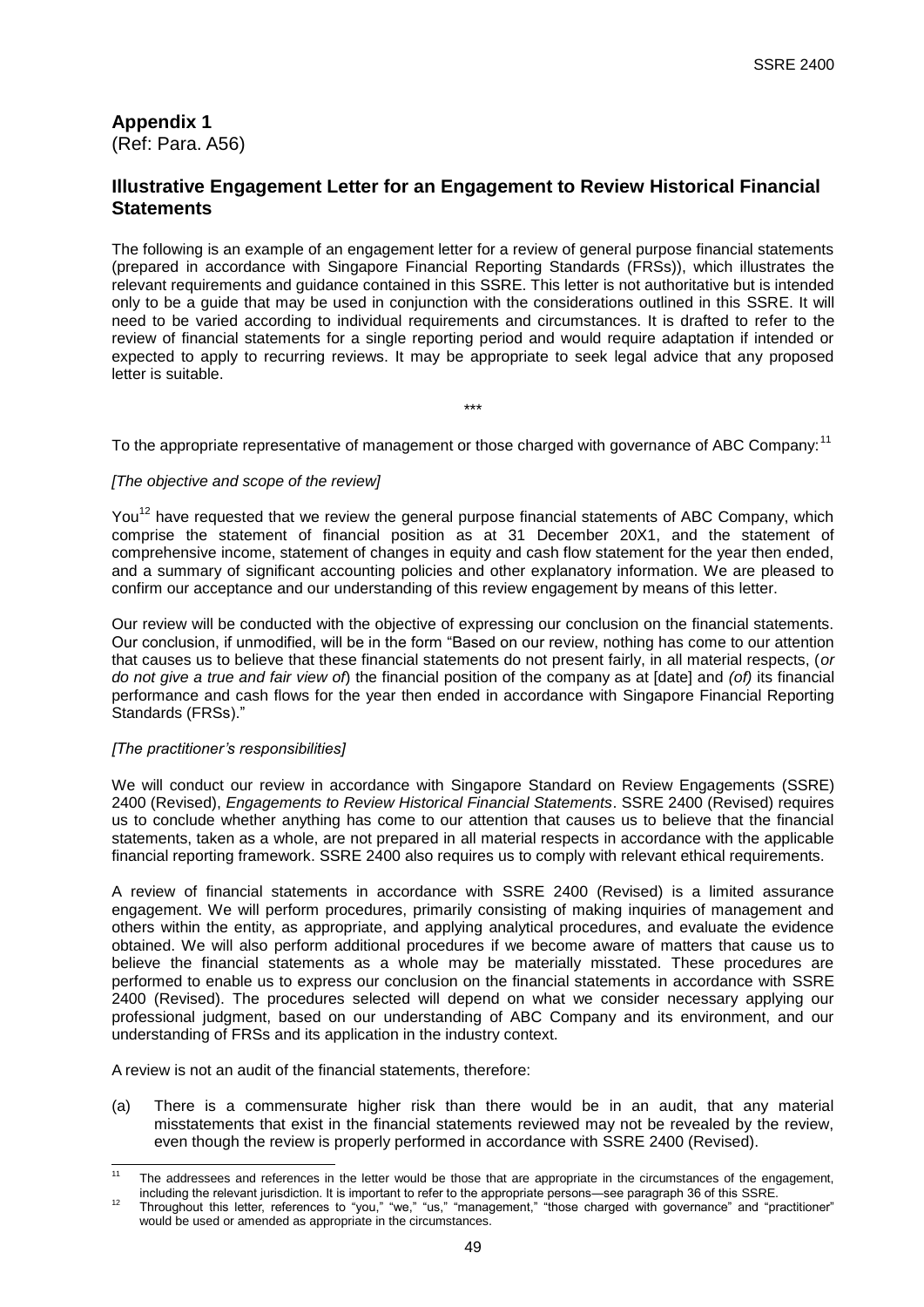(b) In expressing our conclusion from the review of the financial statements, our report on the financial statements will expressly disclaim any audit opinion on the financial statements.

*[The responsibilities of management and identification of the applicable financial reporting framework (for purposes of this example, it is assumed that the practitioner has not determined that the law or regulation prescribes those responsibilities in appropriate terms; the descriptions in paragraph 30(b) of this SSRE are therefore used).]*

Our review will be conducted on the basis that [management and, where appropriate, those charged with governance]<sup>13</sup> acknowledge and understand that they have the responsibility:

- (a) For preparation and fair presentation of the financial statements in accordance with  $FRSs^{14}$ ;
- (b) For such internal control as management determines is necessary to enable the preparation of financial statements that are free from material misstatement, whether due to fraud or error; and
- (c) To provide us with:
	- (i) Access to all information of which management is aware that is relevant to the preparation and fair presentation of the financial statements, such as records, documentation and other matters;
	- (ii) Additional information that we may request from management for the purpose of the review; and
	- (iii) Unrestricted access to persons within ABC Company from whom we determine it necessary to obtain evidence.

As part of our review, we will request from [management and, where appropriate, those charged with governance], written confirmation concerning representations made to us in connection with the review.

We look forward to full cooperation from your staff during our review.

[*Other relevant information*]

[*Insert other information, such as fee arrangements, billings and other specific terms, as appropriate*.]

[*Reporting*]

 $13$ <sup>13</sup> Use terminology as appropriate in the circumstances.<br><sup>14</sup> Or if parameters "Fasthe appropriate of financial sta

<sup>14</sup> Or, if appropriate, "For the preparation of financial statements that give a true and fair view in accordance with FRS."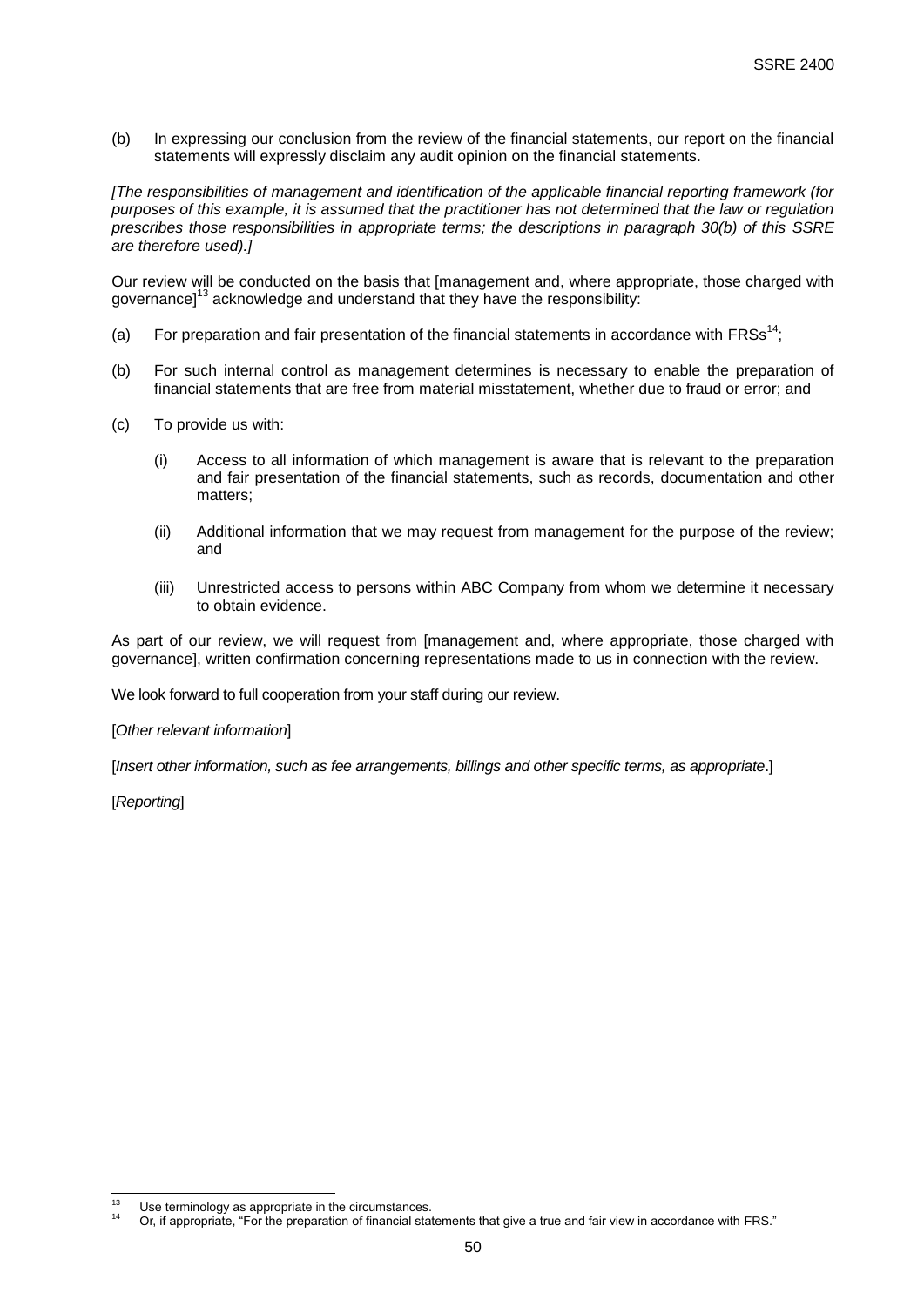#### [*Insert appropriate reference to the expected form and content of the practitioner's report.*]

The form and content of our report may need to be amended in the light of our findings obtained from the review.

Please sign and return the attached copy of this letter to indicate your acknowledgement of, and agreement with, the arrangements for our review of the financial statements including our respective responsibilities.

XYZ & Co.

Acknowledged and agreed on behalf of ABC Company by

(signed)

......................

Name and Title

Date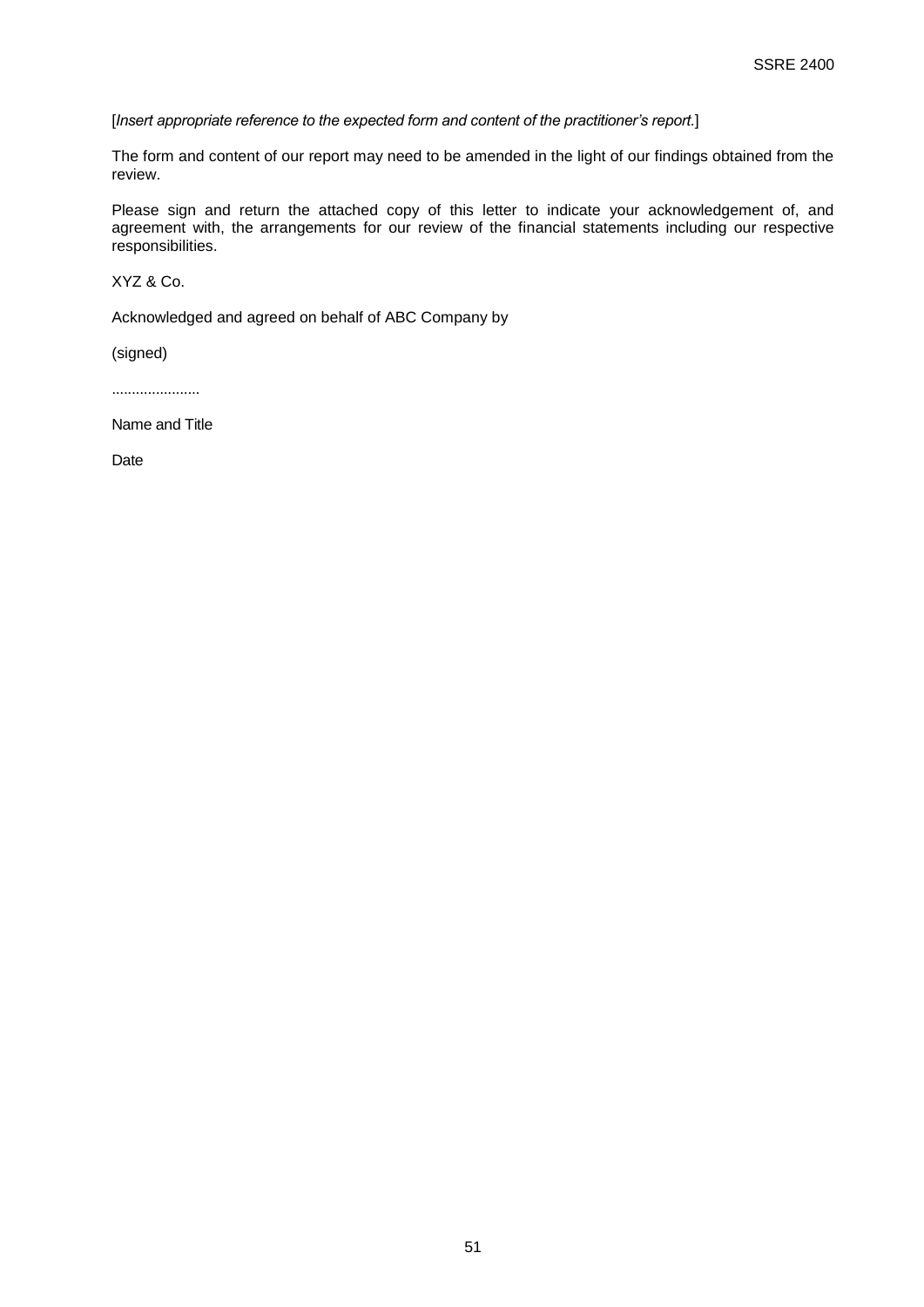**Appendix 2** (Ref: Para. A144)

# **Illustrative Practitioners' Review Reports**

# **Review Reports on General Purpose Financial Statements**

#### *Illustrative Review Reports with Unmodified Conclusions*

 Illustration 1: A practitioner's report on financial statements prepared in accordance with a fair presentation framework designed to meet the common financial information needs of a wide range of users (for example, the Singapore Financial Reporting Standard for Small Entities).

*Illustrative Review Reports with Modified Conclusions* 

- Illustration 2: A practitioner's report containing a qualified conclusion due to an apparent material misstatement of the financial statements. Financial statements prepared in accordance with a compliance framework designed to meet the common information needs of a wide range of users. (Financial statements prepared using a compliance framework)
- Illustration 3: A practitioner's report containing a qualified conclusion due to the practitioner's inability to obtain sufficient appropriate evidence. (Financial statements prepared using a fair presentation framework-FRSs)
- Illustration 4: A practitioner's report containing an adverse conclusion due to material misstatement of the financial statements. (Financial statements prepared using a fair presentation framework-FRSs)
- Illustration 5: A practitioner's report containing a disclaimer of conclusion due to the practitioner's inability to obtain sufficient appropriate evidence about multiple elements of the financial statements—resulting in inability to complete the review. (Financial statements prepared using a fair presentation framework—FRSs)

### **Review Reports on Special Purpose Financial Statements**

- Illustration 6: A practitioner's report on financial statements prepared in accordance with the financial reporting provisions of a contract (for purposes of this illustration, a compliance framework).
- Illustration 7: A practitioner's report on a single financial statement prepared in accordance with the cash receipts and disbursements basis of accounting (for purposes of this illustration, a fair presentation framework).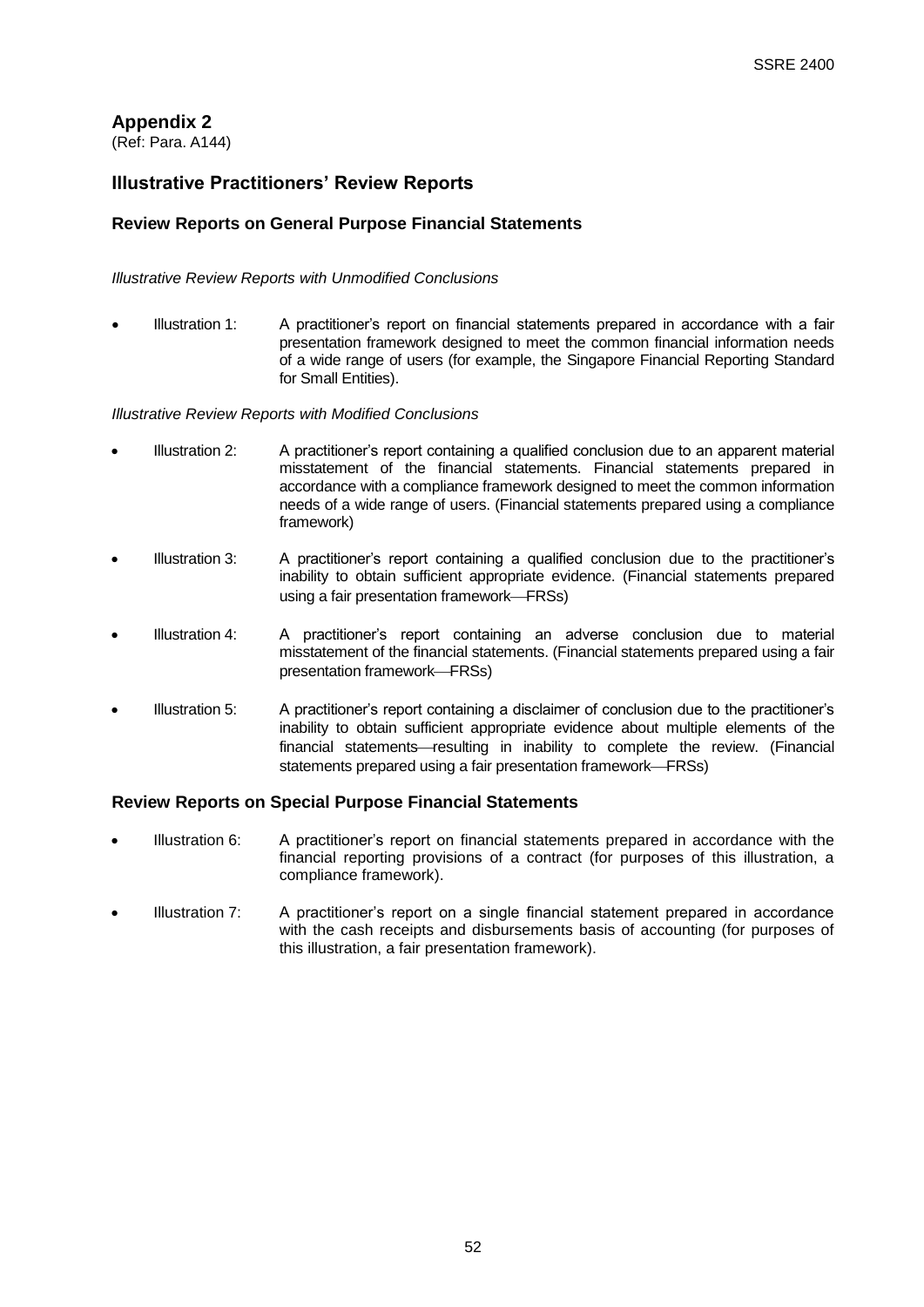# **Illustration 1**

**Circumstances include the following:**

- **Review of a complete set of financial statements.**
- **The financial statements are prepared for a general purpose by management of the entity in accordance with the Singapore Financial Reporting Standard for Small Entities.**
- **The terms of the review engagement reflect the description of management's responsibility for the financial statements in paragraph 30(b) of this SSRE.**
- **In addition to the review of the financial statements, the practitioner has other reporting responsibilities under local law.**

### INDEPENDENT PRACTITIONER'S REVIEW REPORT

[Appropriate Addressee]

# **Report on the Financial Statements**<sup>15</sup>

We have reviewed the accompanying financial statements of ABC Company that comprise the statement of financial position as at 31 December 20X1, and the statement of comprehensive income, statement of changes in equity and statement of cash flows for the year then ended, and a summary of significant accounting policies and other explanatory information.

# *Management's*<sup>16</sup> *Responsibility for the Financial Statements*

Management is responsible for the preparation and fair presentation of these financial statements in accordance with the Singapore Financial Reporting Standard for Small Entities<sup>17</sup>, and for such internal control as management determines is necessary to enable the preparation of financial statements that are free from material misstatement, whether due to fraud or error.

#### *Practitioner's Responsibility*

Our responsibility is to express a conclusion on the accompanying financial statements. We conducted our review in accordance with Singapore Standard on Review Engagements (SSRE) 2400 (Revised), *Engagements to Review Historical Financial Statements*. SSRE 2400 (Revised) requires us to conclude whether anything has come to our attention that causes us to believe that the financial statements, taken as a whole, are not prepared in all material respects in accordance with the applicable financial reporting framework. This Standard also requires us to comply with relevant ethical requirements.

A review of financial statements in accordance with SSRE 2400 (Revised) is a limited assurance engagement. The practitioner performs procedures, primarily consisting of making inquiries of management and others within the entity, as appropriate, and applying analytical procedures, and evaluates the evidence obtained.

The procedures performed in a review are substantially less than those performed in an audit conducted in accordance with Singapore Standards on Auditing. Accordingly, we do not express an audit opinion on these financial statements.

<sup>1</sup> <sup>15</sup> The sub-title "Report on the Financial Statements" is unnecessary in circumstances when the second sub-title "Report on Other Legal and Regulatory Requirements" is not applicable.

<sup>&</sup>lt;sup>16</sup> Or other term that is appropriate in the context of the legal framework in the particular jurisdiction.

<sup>17</sup> Where management's responsibility is to prepare financial statements that give a true and fair view, this may read: "Management is responsible for the preparation of financial statements that give a true and fair view in accordance with the Singapore Financial Reporting Standard for Small Entities, and for such …"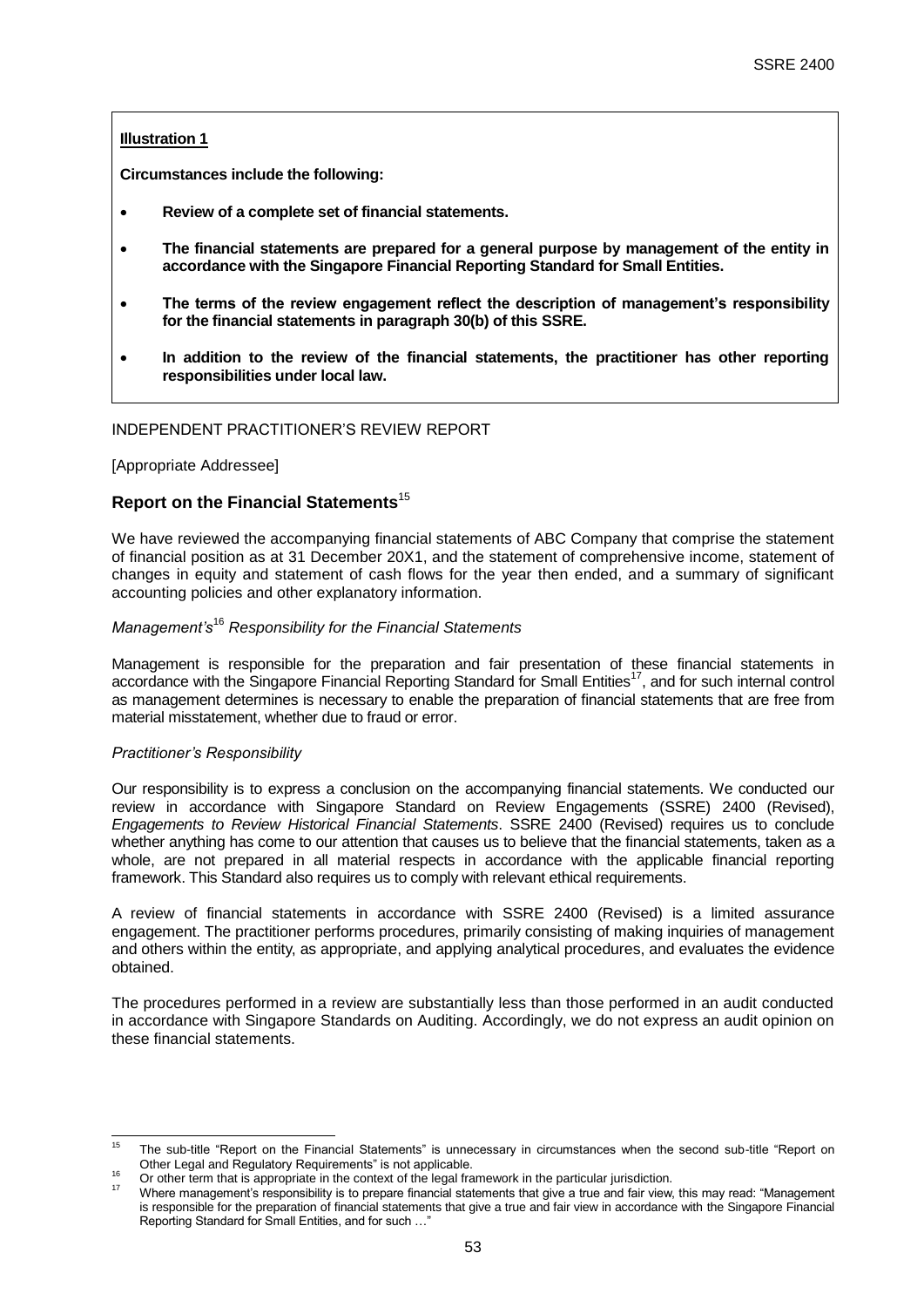### *Conclusion*

Based on our review, nothing has come to our attention that causes us to believe that these financial statements do not present fairly, in all material respects, (or *do not give a true and fair view of)* the financial position of ABC Company as at 31 December 20X1, and (*of)* its financial performance and cash flows for the year then ended, in accordance with the Singapore Financial Reporting Standard for Small Entities.

# **Report on Other Legal and Regulatory Requirements**

[Form and content of this section of the practitioner's report will vary depending on the nature of the practitioner's other reporting responsibilities.]

 $\sqrt{F}$  (Firm) Public Accountants and Chartered Accountants Singapore \_\_\_\_\_\_\_\_\_\_\_\_\_\_\_\_\_\_\_\_\_\_ (Date)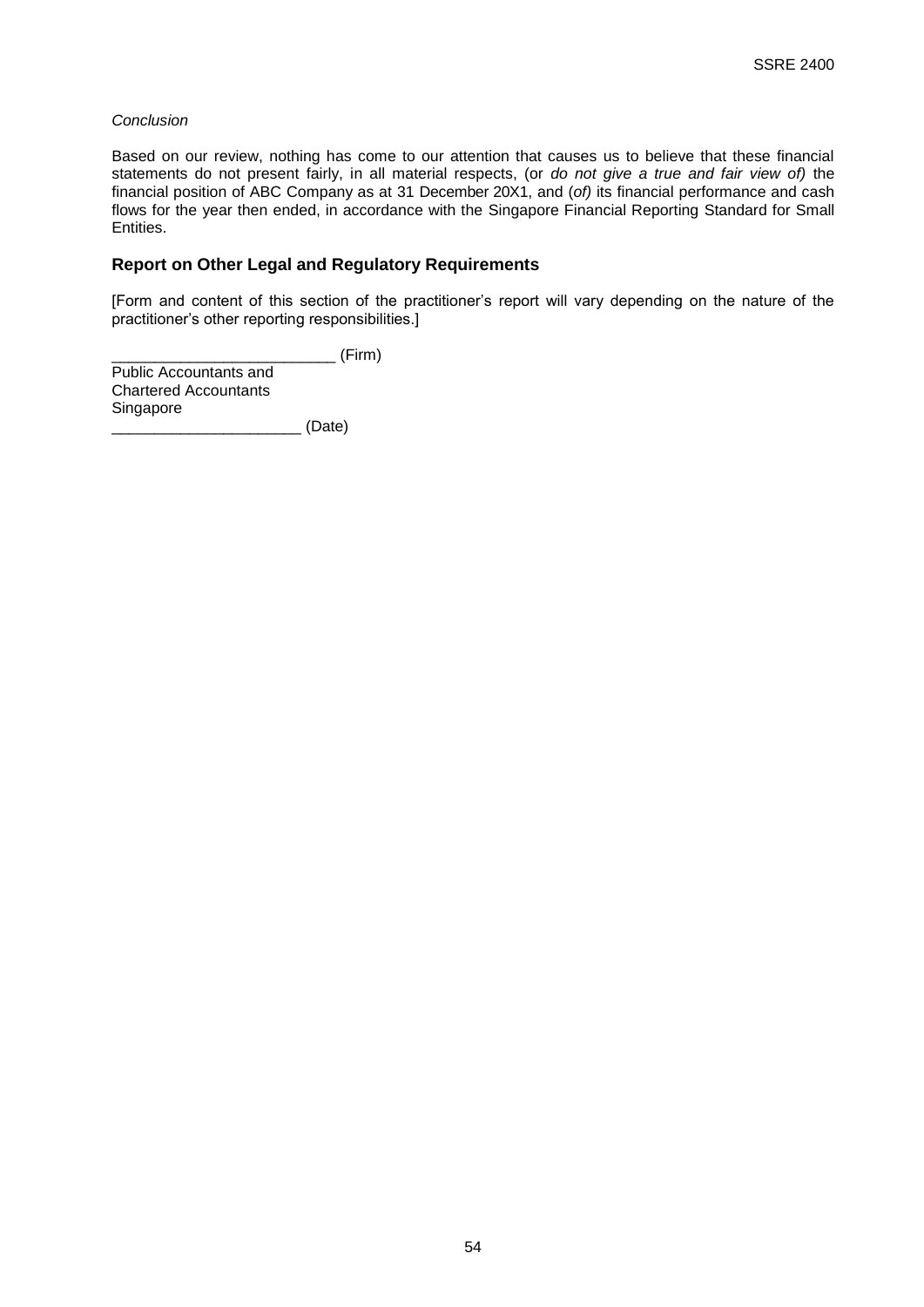### **Illustration 2**

**Circumstances include the following:**

- **Review of a complete set of financial statements required by law or regulation.**
- **The financial statements are prepared for a general purpose by management of the entity in accordance with the Financial Reporting Framework (XYZ Law) of Jurisdiction X (that is, a financial reporting framework, encompassing law or regulation, designed to meet the common financial information needs of a wide range of users, but which is not a fair presentation framework).**
- **The terms of the review engagement reflect the description of management's responsibility for the financial statements in paragraph 30(b) of this SSRE.**
- **Based on the review, inventories are misstated. The misstatement is material but not pervasive to the financial statements.**
- **In addition to the review of the financial statements, the practitioner has other reporting responsibilities under local law.**

#### INDEPENDENT PRACTITIONER'S REVIEW REPORT

[Appropriate Addressee]

# **Report on the Financial Statements**<sup>18</sup>

We have reviewed the accompanying financial statements of ABC Company that comprise the statement of financial position as at 31 December 20X1, and the statement of comprehensive income, statement of changes in equity and statement of cash flows for the year then ended, and a summary of significant accounting policies and other explanatory information.

# *Management's*<sup>19</sup> *Responsibility for the Financial Statements*

Management is responsible for the preparation of these financial statements in accordance with XYZ Law of Jurisdiction X, and for such internal control as management determines is necessary to enable the preparation of financial statements that are free from material misstatement, whether due to fraud or error.

#### *Practitioner's Responsibility*

Our responsibility is to express a conclusion on the accompanying financial statements. We conducted our review in accordance with Singapore Standard on Review Engagements (SSRE) 2400 (Revised), *Engagements to Review Historical Financial Statements*. SSRE 2400 (Revised) requires us to conclude whether anything has come to our attention that causes us to believe that the financial statements, taken as a whole, are not prepared in all material respects in accordance with the applicable financial reporting framework. This Standard also requires us to comply with relevant ethical requirements.

A review of financial statements in accordance with SSRE 2400 (Revised) is a limited assurance engagement. The practitioner performs procedures, primarily consisting of making inquiries of management and others within the entity, as appropriate, and applying analytical procedures, and evaluates the evidence obtained.

The procedures performed in a review are substantially less than those performed in an audit conducted in accordance with Singapore Standards on Auditing. Accordingly, we do not express an audit opinion on these financial statements.

 $18$ <sup>18</sup> The sub-title "Report on the Financial Statements" is unnecessary in circumstances when the second sub-title "Report on Other Legal and Regulatory Requirements" is not applicable.

<sup>&</sup>lt;sup>19</sup> Or other term that is appropriate in the context of the legal framework in the particular jurisdiction.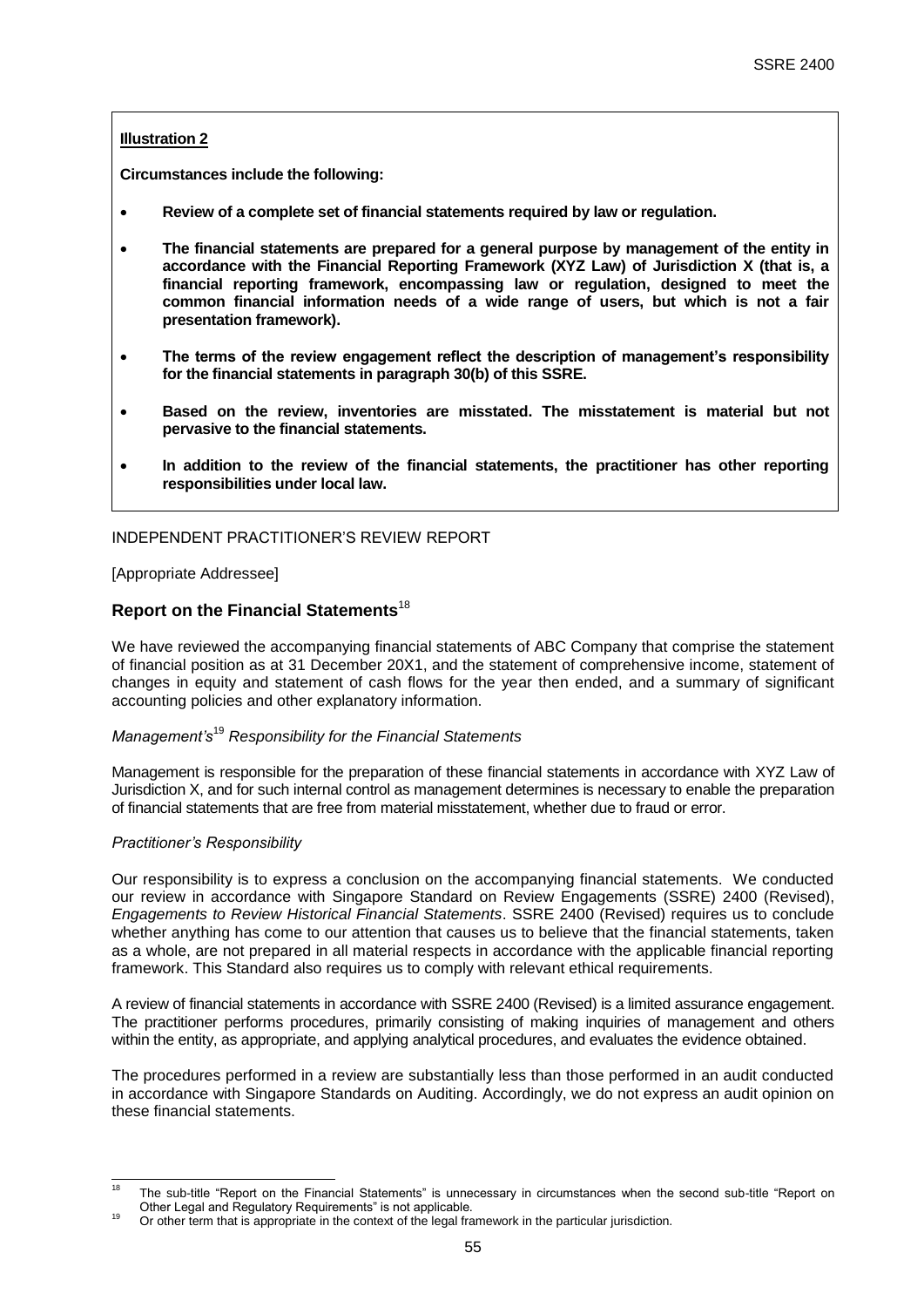#### *Basis for Qualified Conclusion*

The company's inventories are carried in the statement of financial position at xxx. Management has not stated the inventories at the lower of cost and net realizable value but has stated them solely at cost, which constitutes a departure from the requirements of the Financial Reporting Framework (XYZ Law) of Jurisdiction X. The company's records indicate that, had management stated the inventories at the lower of cost and net realizable value, an amount of xxx would have been required to write the inventories down to their net realizable value. Accordingly, cost of sales would have been increased by xxx, and income tax, net income and shareholders' equity would have been reduced by xxx, xxx and xxx, respectively.

#### *Qualified Conclusion*

Based on our review, except for the effects of the matter described in the Basis for Qualified Conclusion paragraph, nothing has come to our attention that causes us to believe that the financial statements of ABC Company are not prepared, in all material respects, in accordance with the Financial Reporting Framework (XYZ Law) of Jurisdiction X.

# **Report on Other Legal and Regulatory Requirements**

[Form and content of this section of the practitioner's report will vary depending on the nature of the practitioner's other reporting responsibilities.]

 $(Firm)$ 

Public Accountants and Chartered Accountants Singapore

\_\_\_\_\_\_\_\_\_\_\_\_\_\_\_\_\_\_\_\_\_\_ (Date)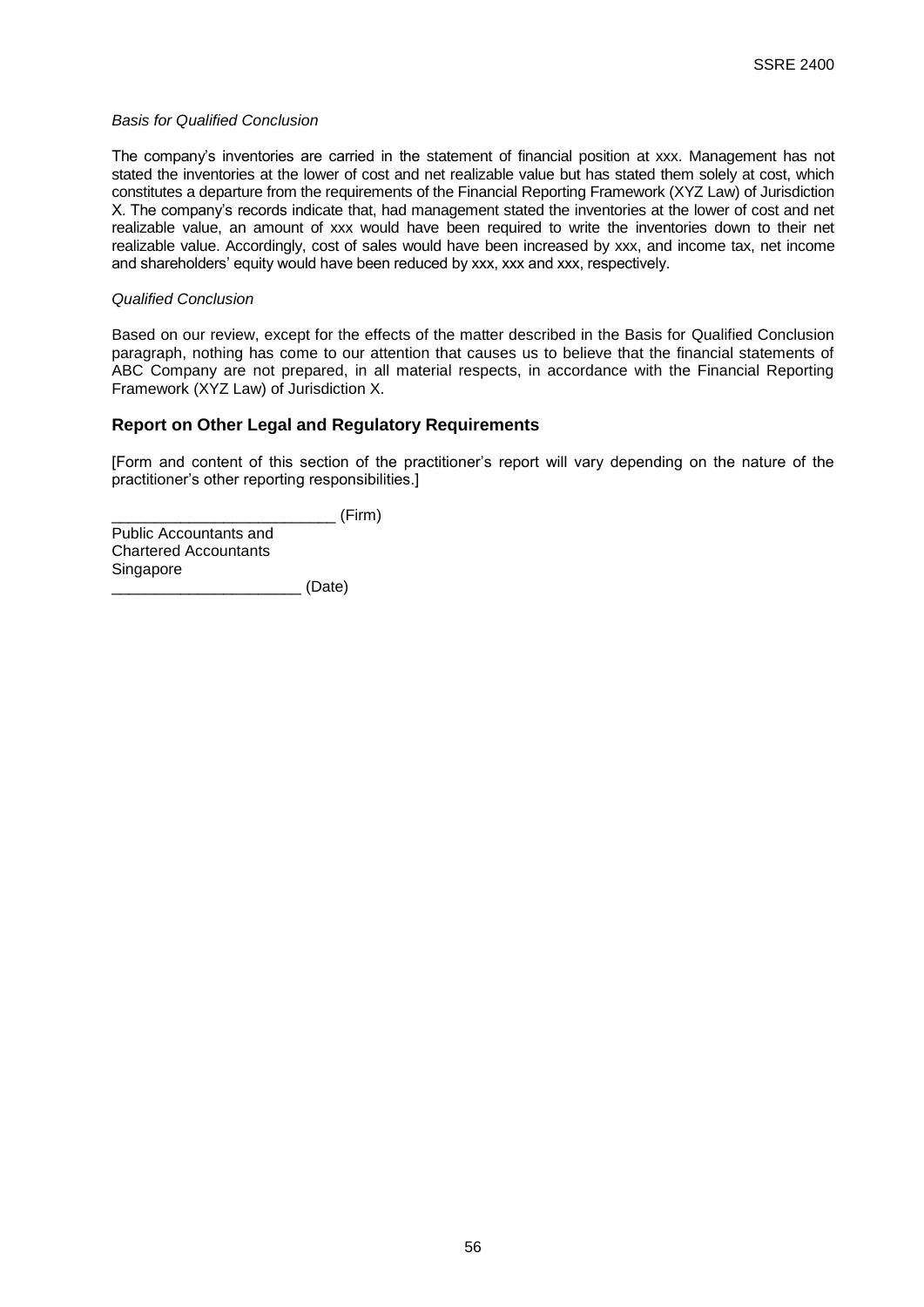# **Illustration 3**

**Circumstances include the following:**

- **Review of a complete set of general purpose financial statements prepared by management of the entity in accordance with [a financial reporting framework designed to achieve fair presentation other than Singapore Financial Reporting Standards].**
- **The terms of the review engagement reflect the description of management's responsibility for the financial statements in paragraph 30(b) of this SSRE.**
- **The practitioner was unable to obtain sufficient appropriate evidence regarding an investment in a foreign affiliate. The possible effects of the inability to obtain sufficient appropriate evidence are deemed to be material but not pervasive to the financial statements.**
- **The practitioner does not have other reporting responsibilities under local law in addition to the review of the consolidated financial statements.**

#### INDEPENDENT PRACTITIONER'S REVIEW REPORT

#### [Appropriate Addressee]

We have reviewed the accompanying financial statements of ABC Company that comprise the statement of financial position as at 31 December 20X1, and the statement of comprehensive income, statement of changes in equity and statement of cash flows for the year then ended, and a summary of significant accounting policies and other explanatory information.

# **Management's***<sup>20</sup>* **Responsibility for the Financial Statements**

Management is responsible for the preparation and fair presentation of these financial statements in accordance with [name of applicable financial reporting framework, including a reference to the jurisdiction or country of origin of the financial reporting framework when the financial reporting framework used is not Singapore Financial Reporting Standards $j^{21}$ , and for such internal control as management determines is necessary to enable the preparation of financial statements that are free from material misstatement, whether due to fraud or error.

# **Practitioner's Responsibility**

Our responsibility is to express a conclusion on the accompanying financial statements. We conducted our review in accordance with Singapore Standard on Review Engagements (SSRE) 2400 (Revised), *Engagements to Review Historical Financial Statements*. SSRE 2400 (Revised) requires us to conclude whether anything has come to our attention that causes us to believe that the financial statements, taken as a whole, are not prepared in all material respects in accordance with the applicable financial reporting framework. This Standard also requires us to comply with relevant ethical requirements.

A review of financial statements in accordance with SSRE 2400 (Revised) is a limited assurance engagement. The practitioner performs procedures, primarily consisting of making inquiries of management and others within the entity, as appropriate, and applying analytical procedures, and evaluates the evidence obtained.

The procedures performed in a review are substantially less than those performed in an audit conducted in accordance with Singapore Standards on Auditing. Accordingly, we do not express an audit opinion on these financial statements.

 $20$ <sup>20</sup> Or other term that is appropriate in the context of the legal framework in the particular jurisdiction.

Where management's responsibility is to prepare financial statements that give a true and fair view, this may read: "Management is responsible for the preparation of financial statements that give a true and fair view in accordance with [name of applicable financial reporting framework, including a reference to the jurisdiction or country of origin of the financial reporting framework when the financial reporting framework used is not Singapore Financial Reporting Standards], and for such ...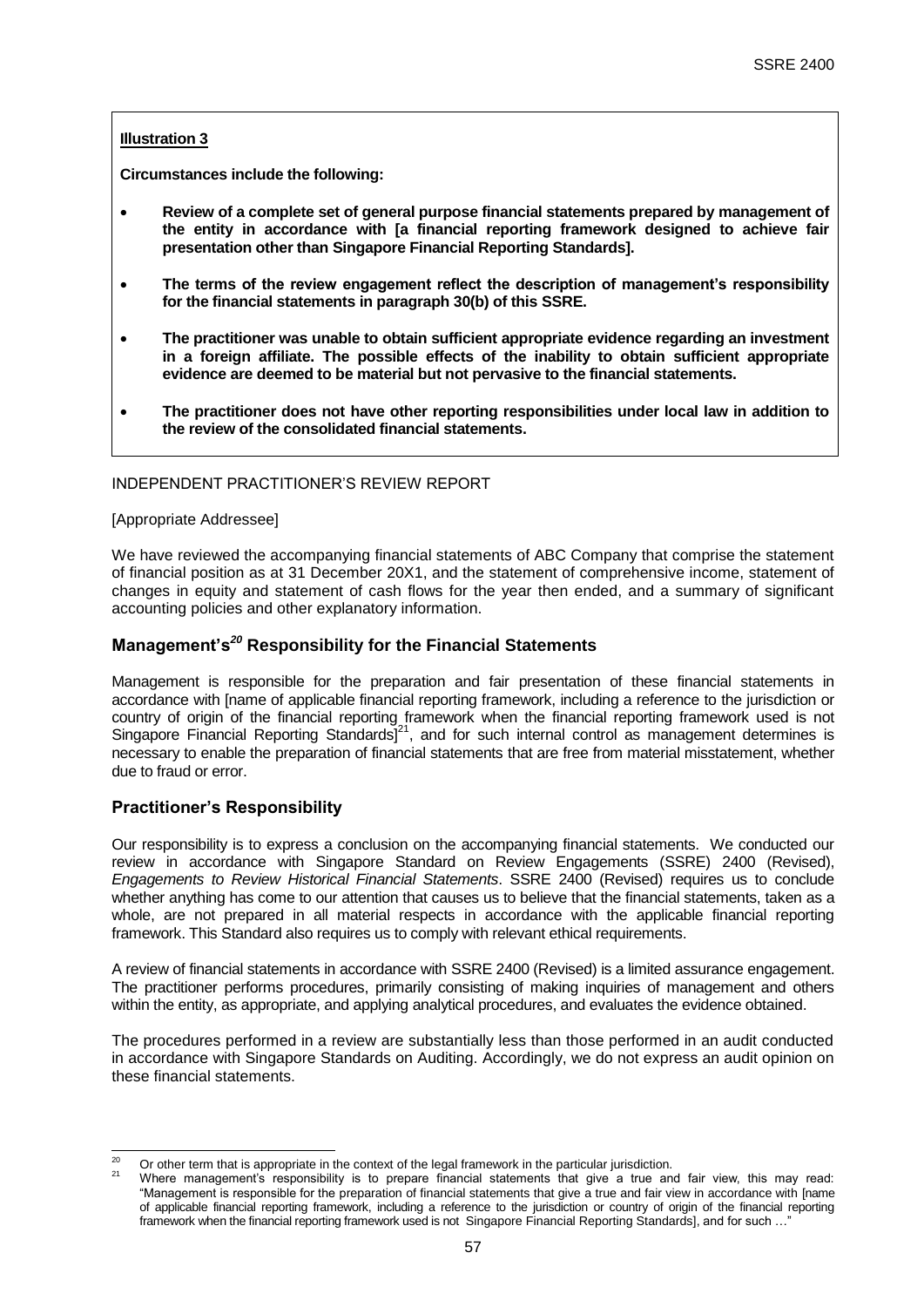# **Basis for Qualified Conclusion**

ABC Company's investment in XYZ Company, a foreign associate acquired during the year and accounted for by the equity method, is carried at xxx on the statement of financial position as at 31 December 20X1, and ABC's share of XYZ's net income of xxx is included in ABC's income for the year then ended. We were unable to obtain access to the relevant financial information of XYZ concerning the carrying amount of ABC's investment in XYZ as at 31 December 20X1 and ABC's share of XYZ's net income for the year. Consequently, we were unable to perform the procedures we considered necessary.

# **Qualified Conclusion**

Based on our review, except for the possible effects of the matter described in the Basis for Qualified Conclusion paragraph, nothing has come to our attention that causes us to believe that the accompanying financial statements do not present fairly, in all material respects, (or *do not give a true and fair view of)* the financial position of ABC Company as at 31 December 20X1, and (*of*) its financial performance and cash flows for the year then ended in accordance with [name of applicable financial reporting framework, including a reference to the jurisdiction or country of origin of the financial reporting framework when the financial reporting framework used is not Singapore Financial Reporting Standards].

 $\_$  (Firm)

Public Accountants and Chartered Accountants Singapore

\_\_\_\_\_\_\_\_\_\_\_\_\_\_\_\_\_\_\_\_\_\_ (Date)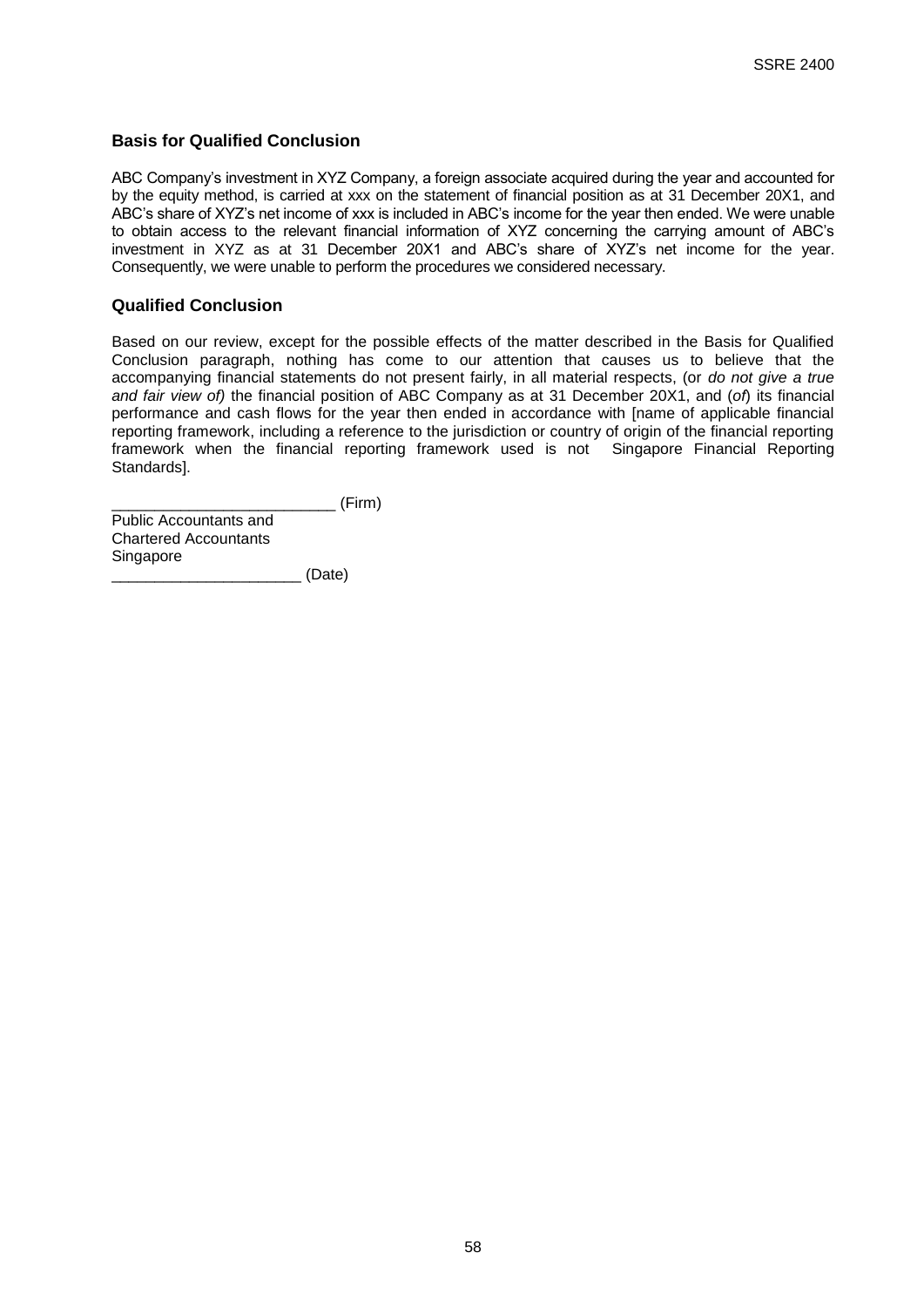### **Illustration 4**

**Circumstances include the following:**

- **Review of consolidated general purpose financial statements prepared by management of the parent in accordance with Singapore Financial Reporting Standards.**
- **The terms of the review engagement reflect the description of management's responsibility for the financial statements in paragraph 30(b) of this SSRE.**
- **The financial statements are materially misstated due to the non-consolidation of a subsidiary. The material misstatement is deemed to be pervasive to the financial statements. The effects of the misstatement on the financial statements have not been determined because it was not practicable to do so.**
- **The practitioner does not have other reporting responsibilities under local law in addition to the review of the consolidated financial statements.**

#### INDEPENDENT PRACTITIONER'S REVIEW REPORT

#### [Appropriate Addressee]

# **Report on the Consolidated Financial Statements**<sup>22</sup>

We have reviewed the accompanying consolidated financial statements of ABC Company that comprise the consolidated statement of financial position as at 31 December 20X1, and the consolidated statement of comprehensive income, statement of changes in equity and statement of cash flows for the year then ended, and a summary of significant accounting policies and other explanatory information.

# *Management's*<sup>23</sup> *Responsibility for the Financial Statements*

Management is responsible for the preparation and fair presentation of these consolidated financial statements in accordance with Singapore Financial Reporting Standards $^{24}$ , and for such internal control as management determines is necessary to enable the preparation of consolidated financial statements that are free from material misstatement, whether due to fraud or error.

#### *Practitioner's Responsibility*

Our responsibility is to express a conclusion on these consolidated financial statements. We conducted our review in accordance with Singapore Standard on Review Engagements (SSRE) 2400 (Revised), *Engagements to Review Historical Financial Statements*. SSRE 2400 (Revised) requires us to conclude whether anything has come to our attention that causes us to believe that the consolidated financial statements, taken as a whole, are not prepared in all material respects in accordance with the applicable financial reporting framework. This Standard also requires us to comply with relevant ethical requirements.

A review of consolidated financial statements in accordance with SSRE 2400 (Revised) is a limited assurance engagement. The practitioner performs procedures, primarily consisting of making inquiries of management and others within the entity, as appropriate, and applying analytical procedures, and evaluates the evidence obtained.

The procedures performed in a review are substantially less than those performed in an audit conducted in accordance with Singapore Standards on Auditing. Accordingly, we do not express an audit opinion on these consolidated financial statements.

 $22$ <sup>22</sup> The sub-title "Report on the Consolidated Financial Statements" is unnecessary in circumstances when the second sub-title "Report on Other Legal and Regulatory Requirements" is not applicable.

<sup>&</sup>lt;sup>23</sup> Or other term that is appropriate in the context of the legal framework in the particular jurisdiction.

<sup>24</sup> Where management's responsibility is to prepare financial statements that give a true and fair view, this may read: "Management is responsible for the preparation of financial statements that give a true and fair view in accordance with Singapore Financial Reporting Standards, and for such …"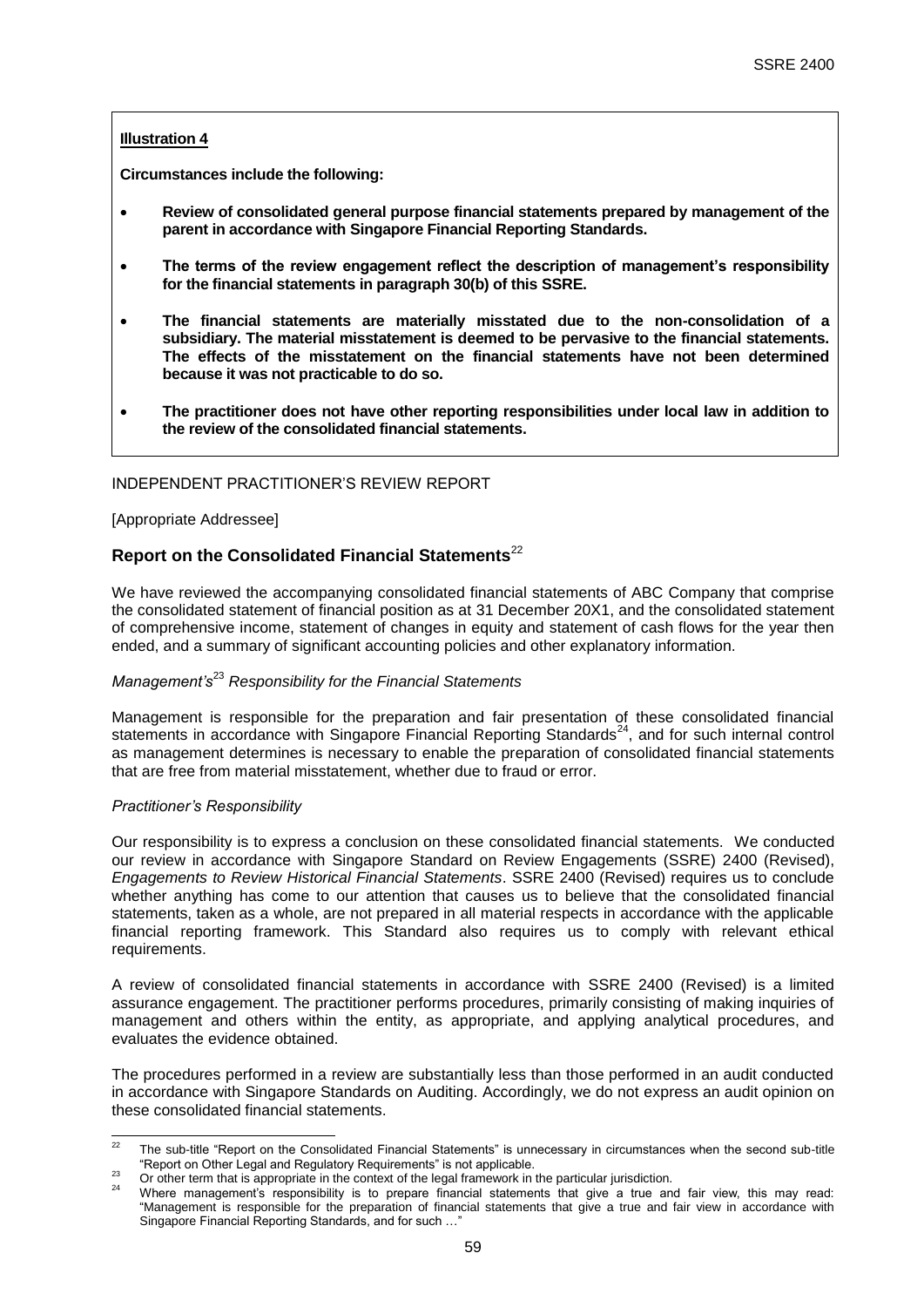#### *Basis for Adverse Conclusion*

As explained in Note X, the company has not consolidated the financial statements of subsidiary XYZ Company it acquired during 20X1 because it has not yet been able to ascertain the fair values of certain of the subsidiary's material assets and liabilities at the acquisition date. This investment is therefore accounted for on a cost basis. Under Singapore Financial Reporting Standards, the subsidiary should have been consolidated because it is controlled by the company. Had XYZ been consolidated, many elements in the accompanying financial statements would have been materially affected.

#### *Adverse Conclusion*

Based on our review, due to the significance of the matter discussed in the Basis for Adverse Conclusion paragraph, the consolidated financial statements do not present fairly (or *do not give a true and fair view of*) the financial position of ABC Company and its subsidiaries as at 31 December 20X1, and (*of*) their financial performance and cash flows for the year then ended in accordance with Singapore Financial Reporting Standards.

# **Report on Other Legal and Regulatory Requirements**

[Form and content of this section of the practitioner's report will vary depending on the nature of the practitioner's other reporting responsibilities.]

 $(Firm)$ Public Accountants and Chartered Accountants Singapore \_\_\_\_\_\_\_\_\_\_\_\_\_\_\_\_\_\_\_\_\_\_ (Date)

60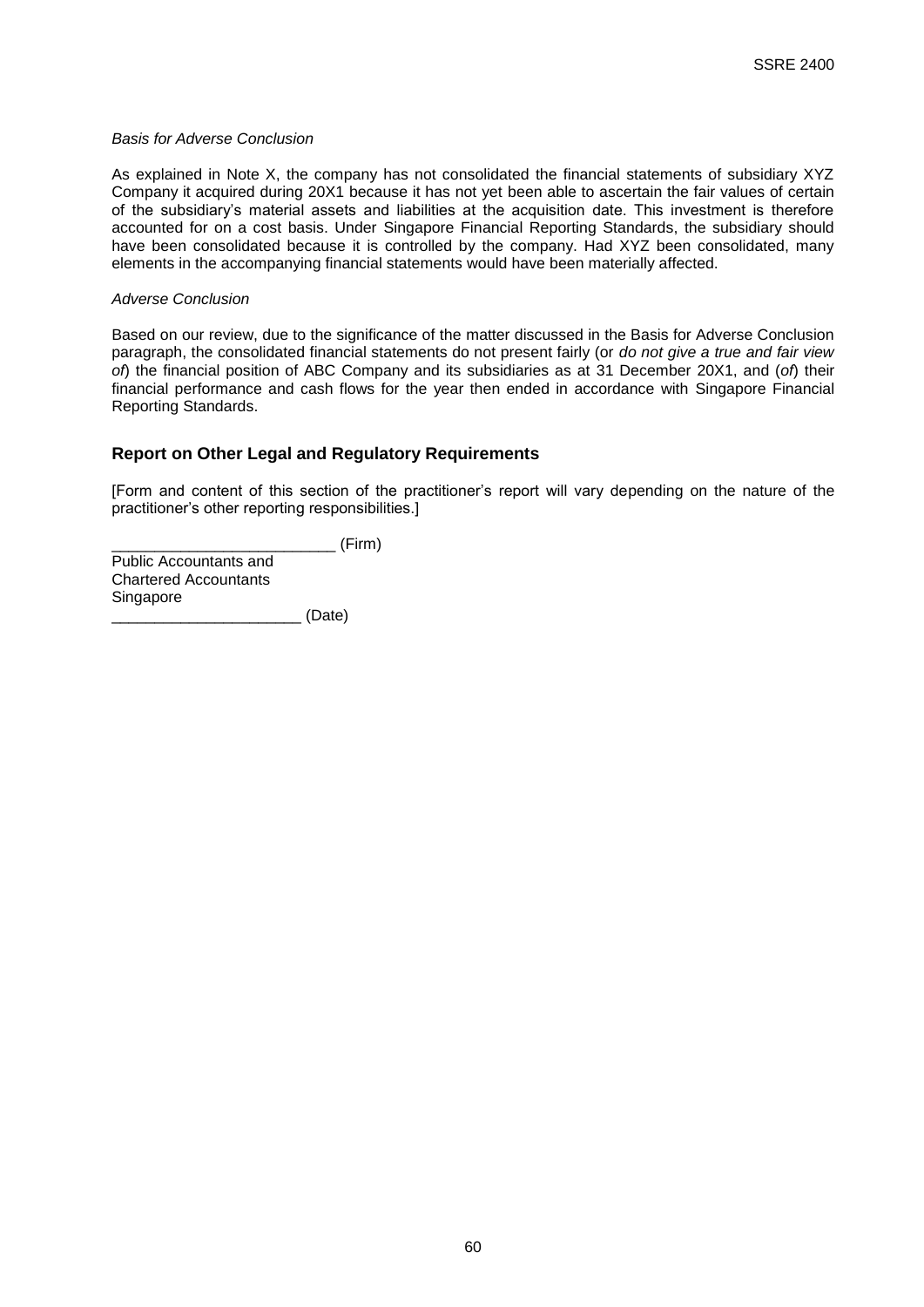# **Illustration 5**

**Circumstances include the following:**

- **Review of a complete set of general purpose financial statements prepared by management of the entity in accordance with Singapore Financial Reporting Standards.**
- **The terms of the review engagement reflect the description of management's responsibility for the financial statements in paragraph 30(b) of this SSRE.**
- **The practitioner was unable to form a conclusion on the financial statements, due to inability to obtain sufficient appropriate evidence about multiple elements of the financial statements, and the practitioner believes the effect is material and pervasive to the financial statements. Specifically, the practitioner was unable to obtain evidence about the entity's physical inventory and accounts receivable.**

#### INDEPENDENT PRACTITIONER'S REVIEW REPORT

#### [Appropriate Addressee]

We were engaged to review the accompanying financial statements of ABC Company that comprise the statement of financial position as at 31 December 20X1, and the statement of comprehensive income, statement of changes in equity and statement of cash flows for the year then ended, and a summary of significant accounting policies and other explanatory information.

# **Management's***<sup>25</sup>* **Responsibility for the Financial Statements**

Management is responsible for the preparation and fair presentation of these financial statements in accordance with Singapore Financial Reporting Standards<sup>26</sup>, and for such internal control as management determines is necessary to enable the preparation of financial statements that are free from material misstatement, whether due to fraud or error.

### **Practitioner's Responsibility**

Our responsibility is to express a conclusion on the accompanying financial statements. Because of the matter(s) described in the Basis for Disclaimer of Conclusion paragraph, however, we were not able to obtain sufficient appropriate evidence as a basis for expressing a conclusion on the financial statements.

# **Basis for Disclaimer of Conclusion**

Management did not conduct a count of physical inventory on hand at the end of the year. We were unable to perform the procedures we considered necessary concerning the inventory quantities held at 31 December 20X1, which are stated at xxx in the statement of financial position at 31 December 20X1.

In addition, the introduction of a new computerized accounts receivable system in September 20X1 resulted in numerous errors in accounts receivable and inventory. As of the date of our report, management was still in the process of rectifying the system deficiencies and correcting the errors. As a result of these matters, we were unable to determine whether any adjustments might have been found necessary in respect of recorded or unrecorded inventories and accounts receivable, and the elements making up the statement of comprehensive income, statement of changes in equity and statement of cash flows.

 $25$ <sup>25</sup> Or other term that is appropriate in the context of the legal framework in the particular jurisdiction.

Where management's responsibility is to prepare financial statements that give a true and fair view, this may read: "Management is responsible for the preparation of financial statements that give a true and fair view in accordance with Singapore Financial Reporting Standards, and for such …"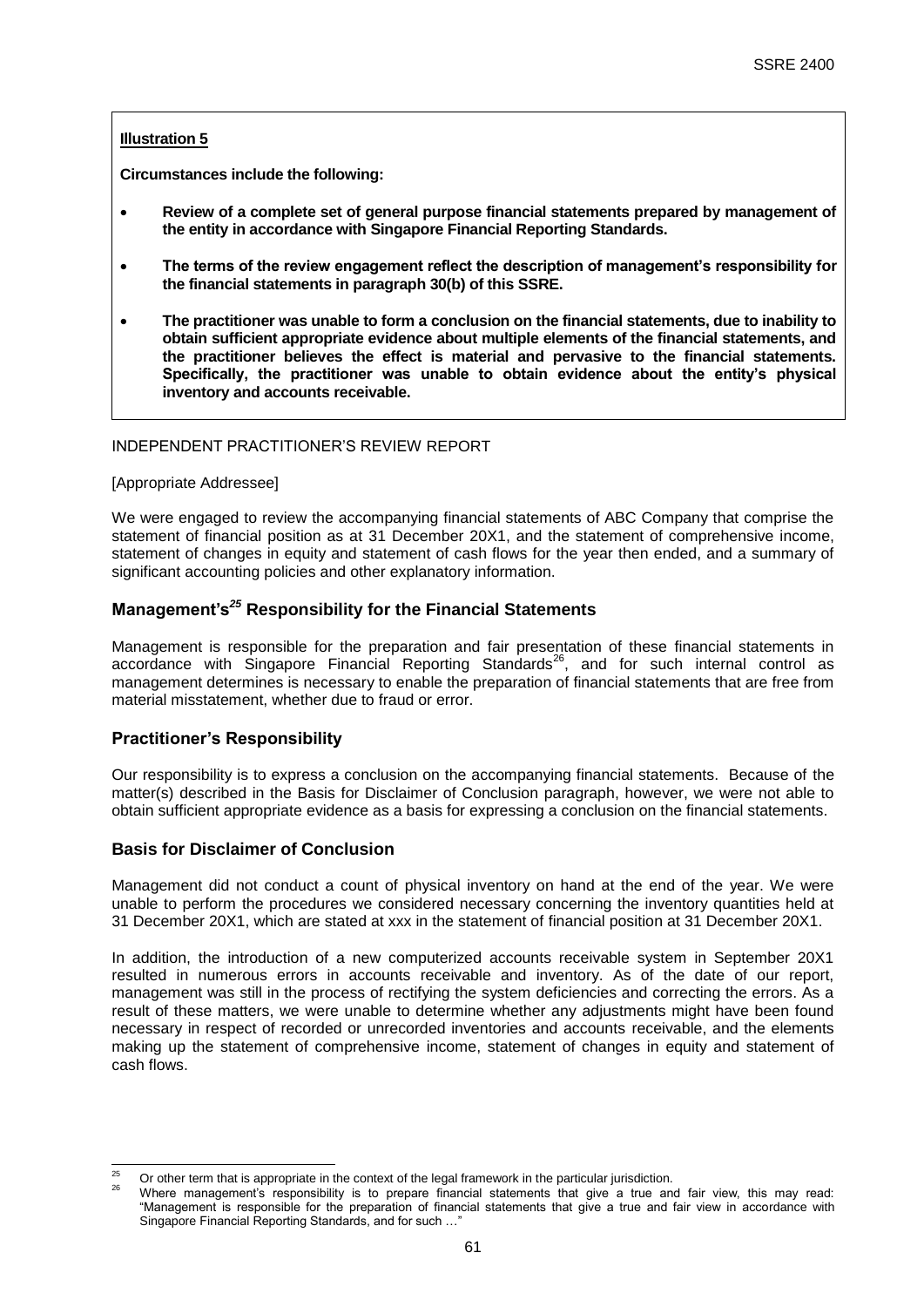# **Disclaimer of Conclusion**

Due to the significance of the matters described in the Basis for Disclaimer of Conclusion paragraph, we were unable to obtain sufficient appropriate evidence to form a conclusion on the accompanying financial statements. Accordingly, we do not express a conclusion on these financial statements.

 $(Firm)$ Public Accountants and Chartered Accountants

Singapore \_\_\_\_\_\_\_\_\_\_\_\_\_\_\_\_\_\_\_\_\_\_ (Date)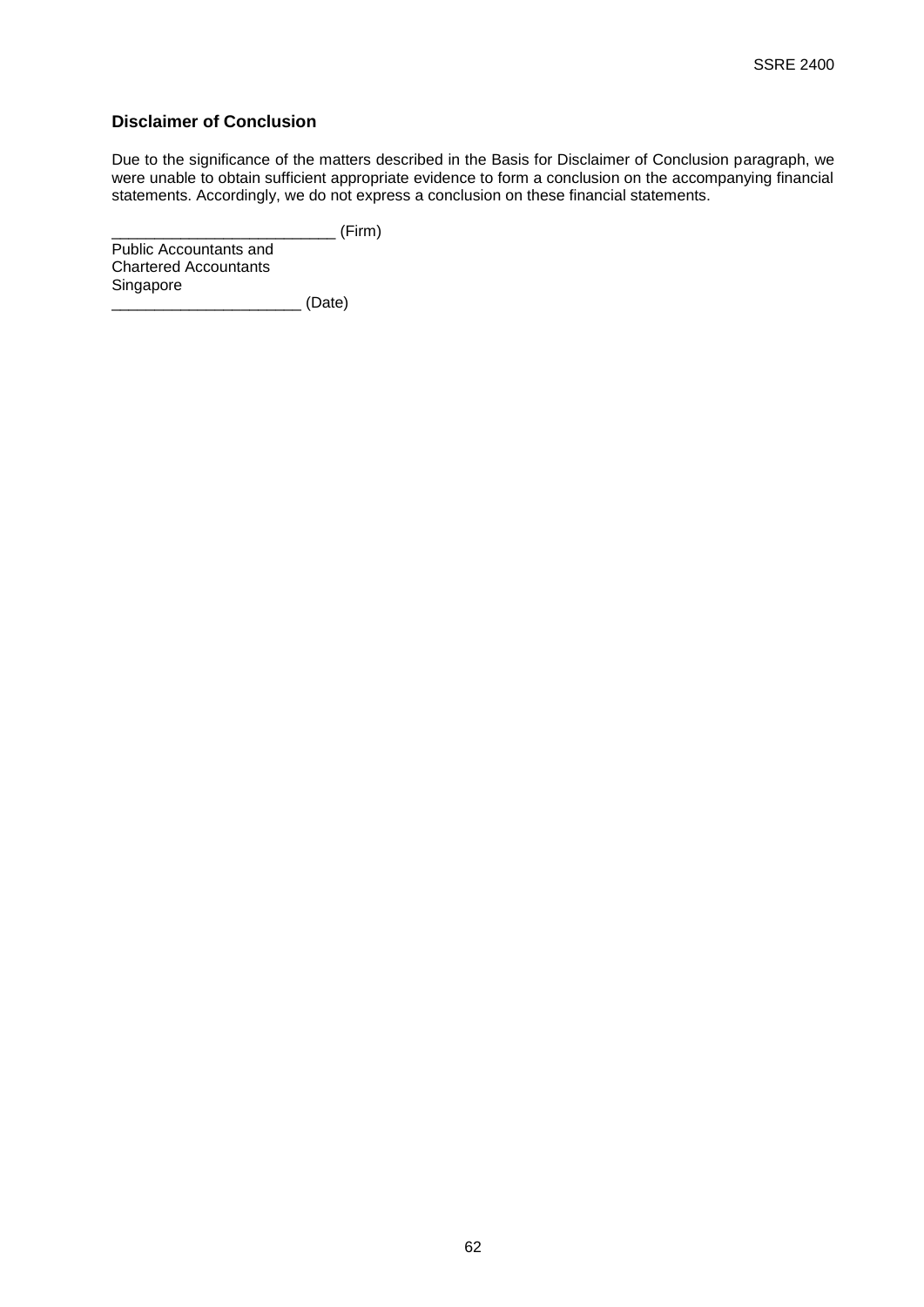# **Illustration 6**

**Circumstances include the following:**

- **The financial statements have been prepared by management of the entity in accordance with the financial reporting provisions of a contract (that is, a special purpose framework), to comply with the provisions of the contract. Management does not have a choice of financial reporting frameworks.**
- **The applicable financial reporting framework is a compliance framework.**
- **The terms of the review engagement reflect the description of management's responsibility for the financial statements in paragraph 30(b) of this SSRE.**
- **Distribution or use of the practitioner's report is restricted.**

INDEPENDENT PRACTITIONER'S REVIEW REPORT

#### [Appropriate Addressee]

We have reviewed the accompanying financial statements of ABC Company that comprise the balance sheet as at 31 December 20X1, and the income statement, statement of changes in equity and cash flow statement for the year then ended, and a summary of significant accounting policies and other explanatory information. The financial statements have been prepared by management of ABC Company based on the financial reporting provisions of Section Z of the contract dated 1 January 20X1 between ABC Company and DEF Company ("the contract").

# **Management's***<sup>27</sup>* **Responsibility for the Financial Statements**

Management is responsible for the preparation of these financial statements in accordance with the financial reporting provisions of Section Z of the contract, and for such internal control as management determines is necessary to enable the preparation of financial statements that are free from material misstatement, whether due to fraud or error.

### **Practitioner's Responsibility**

Our responsibility is to express a conclusion on the accompanying financial statements. We conducted our review in accordance with Singapore Standard on Review Engagements (SSRE) 2400 (Revised), *Engagements to Review Historical Financial Statements*. SSRE 2400 (Revised) requires us to conclude whether anything has come to our attention that causes us to believe that the financial statements, taken as a whole, are not prepared in all material respects in accordance with the applicable financial reporting framework. This Standard also requires us to comply with relevant ethical requirements.

A review of financial statements in accordance with SSRE 2400 (Revised) is a limited assurance engagement. The practitioner performs procedures, primarily consisting of making inquiries of management and others within the entity, as appropriate, and applying analytical procedures, and evaluates the evidence obtained.

The procedures performed in a review are substantially less than those performed in an audit conducted in accordance with Singapore Standards on Auditing. Accordingly, we do not express an audit opinion on these financial statements.

# **Conclusion**

Based on our review, nothing has come to our attention that causes us to believe that these financial statements are not prepared, in all material respects, in accordance with the financial reporting provisions of Section Z of the contract.

 $\overline{27}$ <sup>27</sup> Or other term that is appropriate in the context of the legal framework in the particular jurisdiction.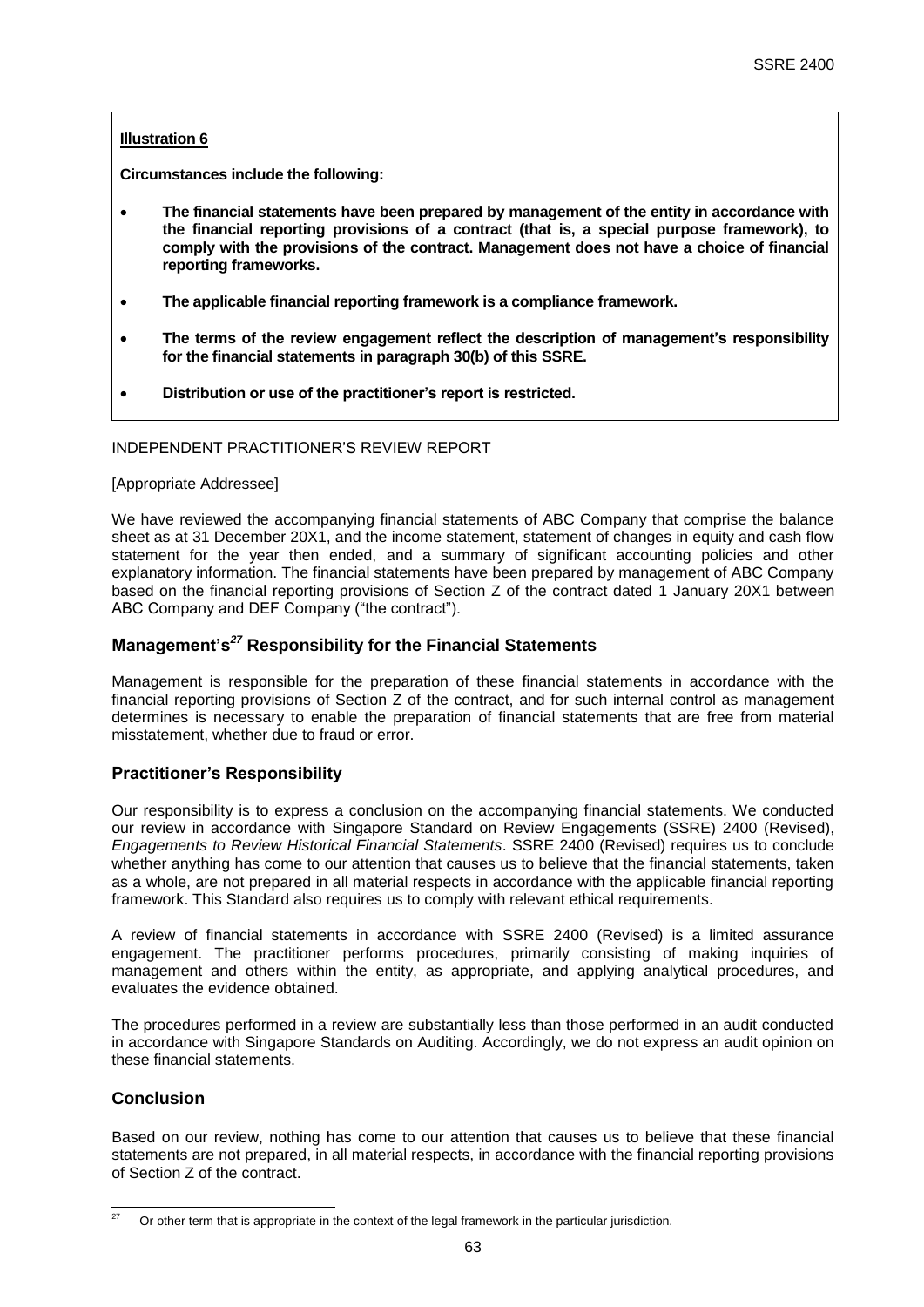# **Basis of Accounting, and Restriction on Distribution and Use**

Without modifying our conclusion, we draw attention to Note X to the financial statements, which describes the basis of accounting. The financial statements are prepared to assist ABC Company to comply with the financial reporting provisions of the contract referred to above. As a result, the financial statements may not be suitable for another purpose. Our report is intended solely for ABC Company and DEF Company and should not be distributed to or used by parties other than ABC Company or DEF Company.

 $\_$  (Firm) Public Accountants and Chartered Accountants Singapore \_\_\_\_\_\_\_\_\_\_\_\_\_\_\_\_\_\_\_\_\_\_ (Date)

64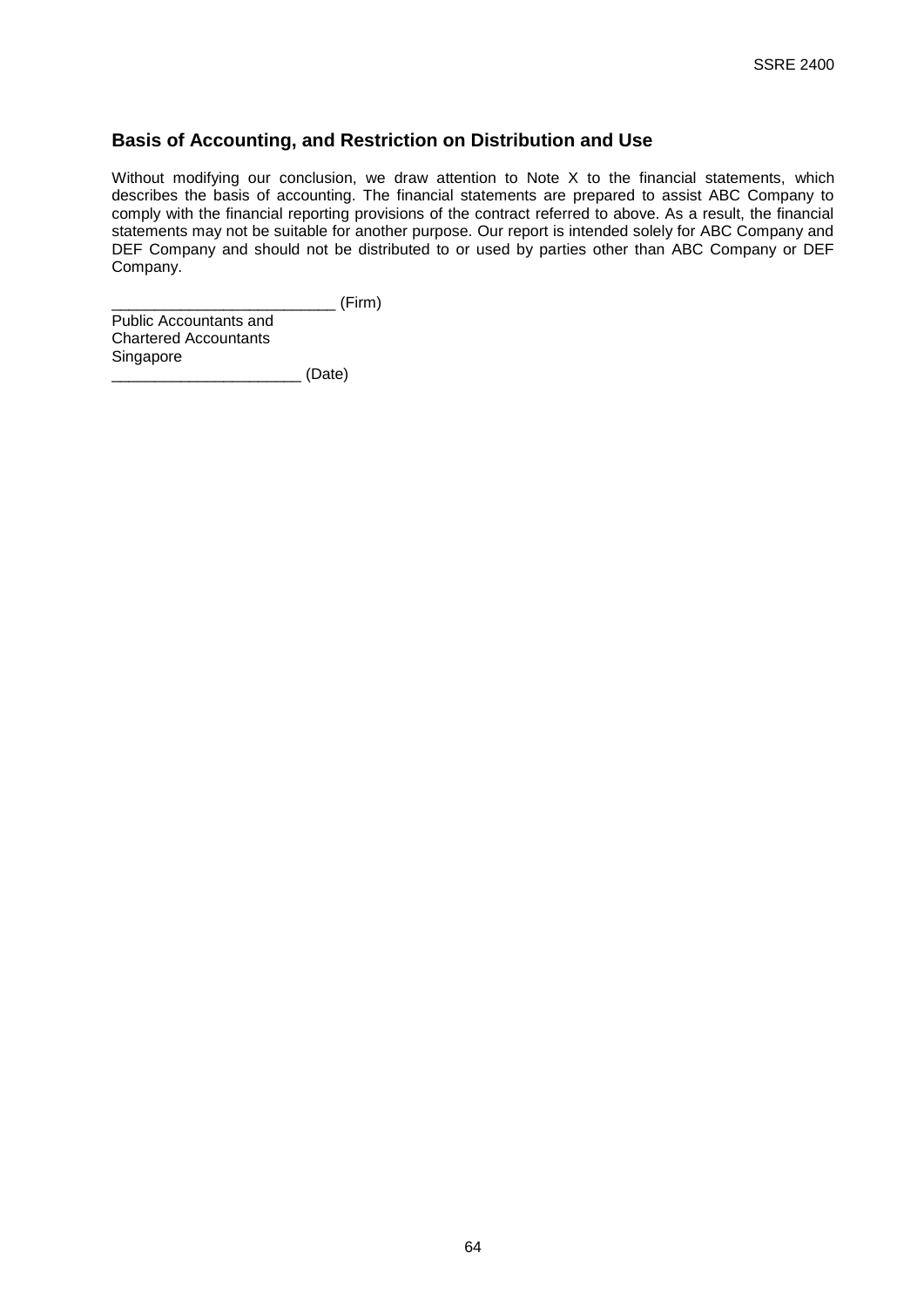# **Illustration 7**

**Circumstances include the following:**

- **Review of a statement of cash receipts and disbursements**
- **The financial statement has been prepared by management of the entity in accordance with the cash receipts and disbursements basis of accounting to respond to a request for cash flow information received from a creditor. The basis of accounting applied to prepare the financial statement has been agreed between the entity and the creditor.**
- **The applicable financial reporting framework is a fair presentation framework designed to meet the financial information needs of specific users.**
- **• The practitioner has determined that it is appropriate to use the phrase "presents fairly, in all material respects," in the practitioner's conclusion.**
- **The terms of the review engagement reflect the description of management's responsibility for the financial statement in paragraph 30(b) of this SSRE.**
- **Distribution or use of the practitioner's report is not restricted.**

### INDEPENDENT PRACTITIONER'S REVIEW REPORT

### [Appropriate Addressee]

We have reviewed the accompanying statement of cash receipts and disbursements of ABC Company for the year ended 31 December 20X1, and a summary of significant accounting policies and other explanatory information (together "the financial statement"). The financial statement has been prepared by management of ABC Company using the cash receipts and disbursements basis of accounting described in Note X.

# **Management's***<sup>28</sup>* **Responsibility for the Financial Statement**

Management is responsible for the preparation and fair presentation of this financial statement in accordance with the cash receipts and disbursements basis of accounting described in Note X, and for such internal control as management determines is necessary to enable the preparation of the financial statement that is free from material misstatement, whether due to fraud or error.

# **Practitioner's Responsibility**

Our responsibility is to express a conclusion on the accompanying financial statement. We conducted our review in accordance with Singapore Standard on Review Engagements (SSRE) 2400 (Revised), *Engagements to Review Historical Financial Statements*. SSRE 2400 (Revised) requires us to conclude whether anything has come to our attention that causes us to believe that the financial statement is not prepared in all material respects in accordance with the applicable financial reporting framework. This Standard also requires us to comply with relevant ethical requirements.

A review of financial statements in accordance with SSRE 2400 (Revised) is a limited assurance engagement. The practitioner performs procedures, primarily consisting of making inquiries of management and others within the entity, as appropriate, and applying analytical procedures, and evaluates the evidence obtained.

The procedures performed in a review are substantially less than those performed in an audit conducted in accordance with Singapore Standards on Auditing. Accordingly, we do not express an audit opinion on this financial statement.

<sup>28</sup> <sup>28</sup> Or other term that is appropriate in the context of the legal framework in the particular jurisdiction.